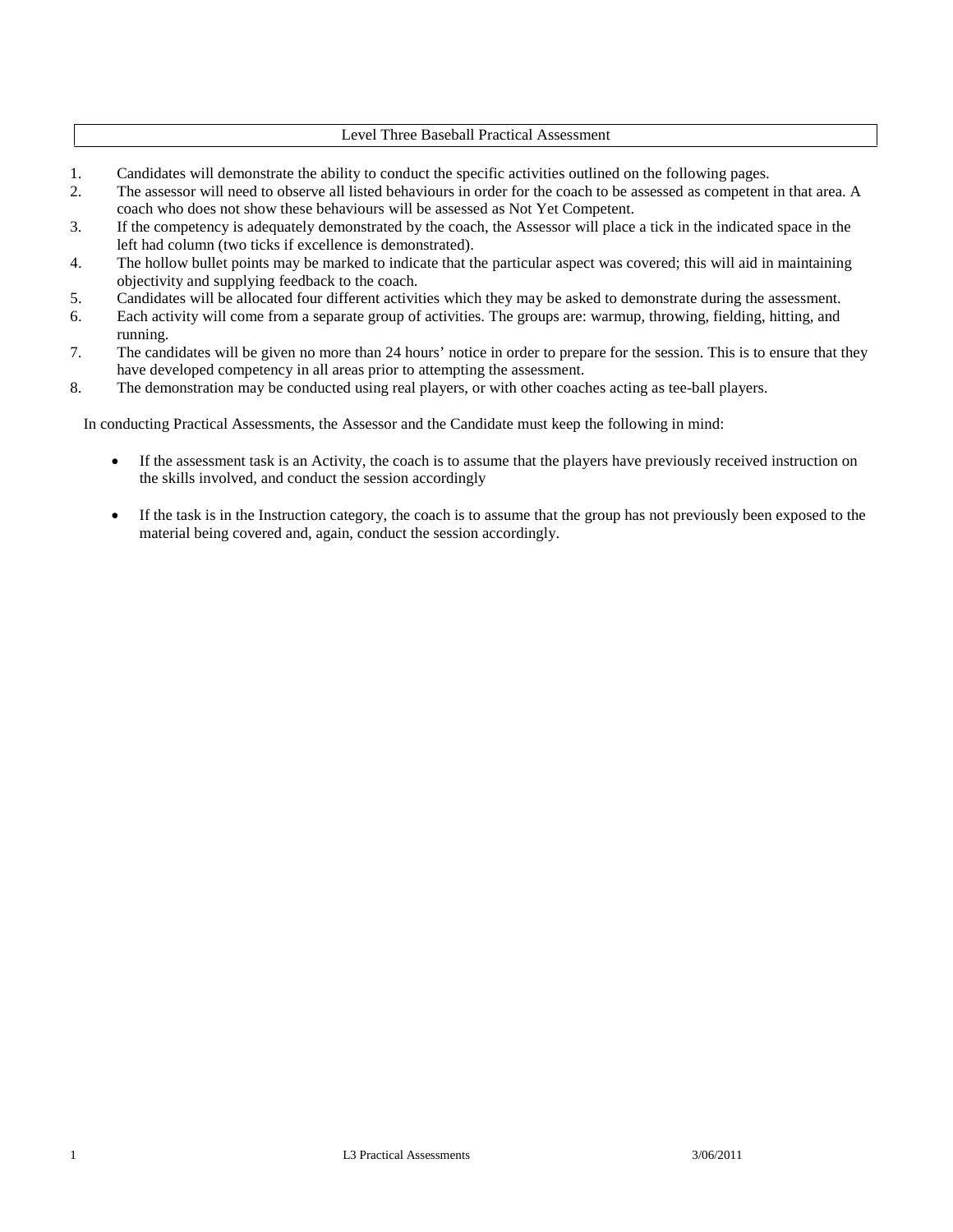### **Conducting a Warmup**

| Yes<br><b>Or</b><br><b>NYC</b> | Assessor must see and/or hear:                                                                                                                                                                                                                                                                                                                                                                                                                                                                                                                          | Notes: |
|--------------------------------|---------------------------------------------------------------------------------------------------------------------------------------------------------------------------------------------------------------------------------------------------------------------------------------------------------------------------------------------------------------------------------------------------------------------------------------------------------------------------------------------------------------------------------------------------------|--------|
|                                | Moving: (in lines from outfield foul line; 5-20m each way):<br>side skips (with arm swings)<br>$\circ$<br>360s<br>$\circ$<br>Carioca<br>$\circ$<br>Frankensteins<br>$\circ$<br>Walking knee circles<br>$\circ$<br>Butt kicks (out) and then reverse butt kicks (coming back)<br>$\circ$<br>Sprint mechanics drills:<br>Walking Knee-to-chest stretch<br>$\circ$<br>Lunge walk with high knee<br>$\circ$<br>Sprinter's march<br>$\circ$<br>A-skip<br>$\circ$<br>3s<br>$\circ$<br>3 x flying 5m sprint<br>$\circ$<br>3 x 10m beach flag starts<br>$\circ$ |        |
|                                | Stationary:<br>shoulder retraction and protraction (5-10)<br>$\circ$<br>arm marches (5 each side)<br>$\circ$<br>scapula supermans (5-10)<br>$\circ$<br>swimmers (5 each side)<br>$\circ$<br>reverse swimmers (5 each side)<br>$\circ$<br>Arm swings (5 of each): up and down; across and back; goals posts;<br>$\circ$<br>back pats; trunk twists                                                                                                                                                                                                       |        |

| • The training environment has no unreasonable injury risks                                                          |  |
|----------------------------------------------------------------------------------------------------------------------|--|
| $\bullet$ Good tempo is maintained – all players active etc                                                          |  |
| • Players are organized, eg: in suitable lines, know where to be each time etc                                       |  |
| • Coach allows players the chance to execute correctly, and provides supportive<br>or corrective feedback as needed. |  |
| • Coach gives specific, rather than general, feedback on correct execution:<br>exactly what was well done etc        |  |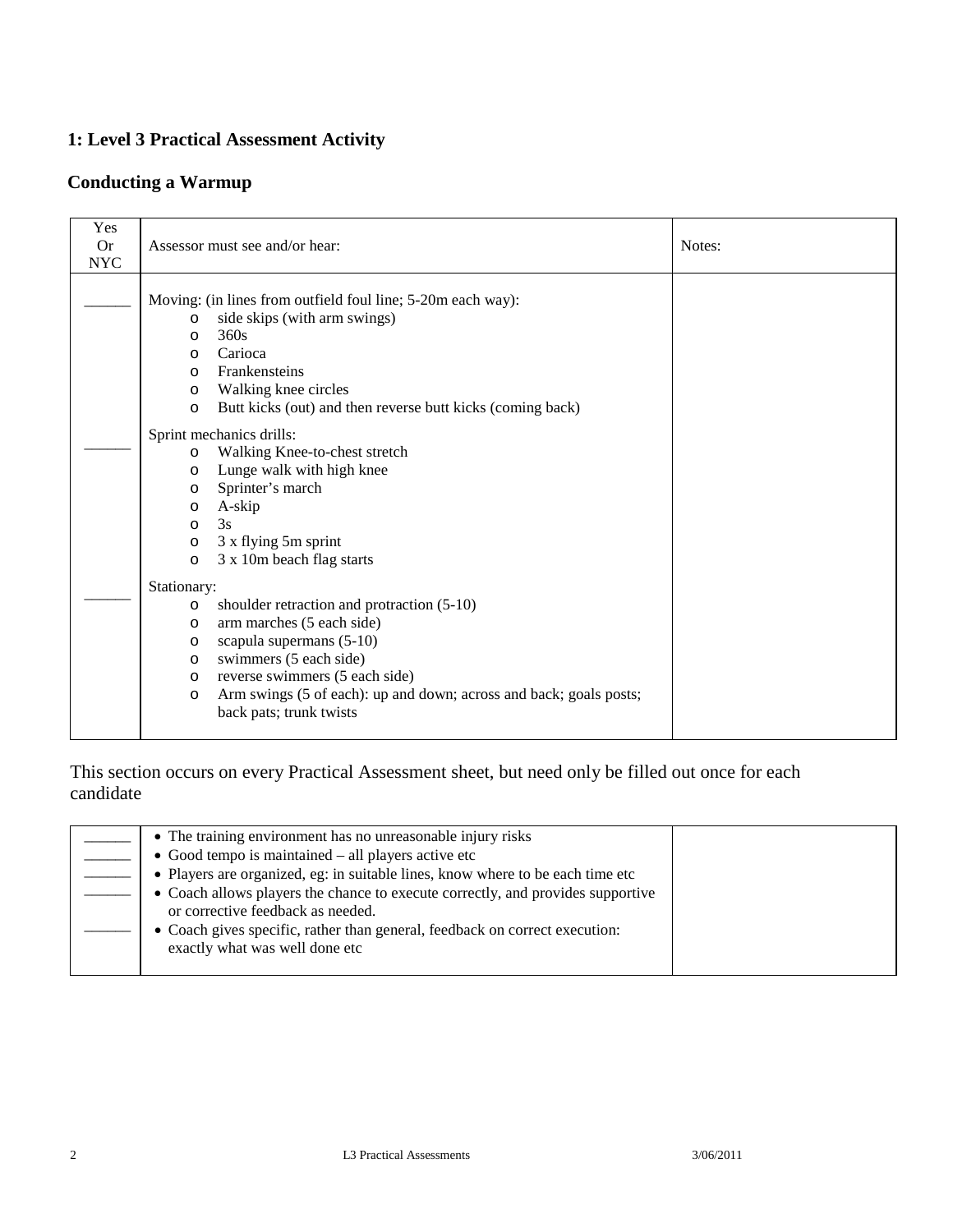### **2: Level 3 Practical Assessment Activity Conducting swing practice designed to expand the contact zone**

| Yes<br>0r<br><b>NYC</b> | Assessor must see and/or hear:                                                                                                                                                                                                                                                                                                                                                                                                | Notes: |
|-------------------------|-------------------------------------------------------------------------------------------------------------------------------------------------------------------------------------------------------------------------------------------------------------------------------------------------------------------------------------------------------------------------------------------------------------------------------|--------|
|                         | Coach explains:<br>Importance of hitters developing the ability to hit the ball in a variety of<br>$\circ$<br>locations.<br>This is developed by varying the location of the tee (up $\&$ down, in $\&$ out,<br>$\circ$<br>forward & back)<br>Discourages hitters from learning to hit only one type of pitch in one location.<br>$\circ$<br>Encourages expanding the zone in other drills as well, even in games.<br>$\circ$ |        |
|                         | Drills:<br>Well- organised<br>O<br>Experimentation encouraged<br>$\circ$<br>More challenging variations for better players<br>$\circ$                                                                                                                                                                                                                                                                                         |        |

| • The training environment has no unreasonable injury risks                                                          |  |
|----------------------------------------------------------------------------------------------------------------------|--|
| • Good tempo is maintained – all players active etc                                                                  |  |
| • Players are organized, eg: in suitable lines, know where to be each time etc                                       |  |
| • Coach allows players the chance to execute correctly, and provides supportive<br>or corrective feedback as needed. |  |
| • Coach gives specific, rather than general, feedback on correct execution:<br>exactly what was well done etc        |  |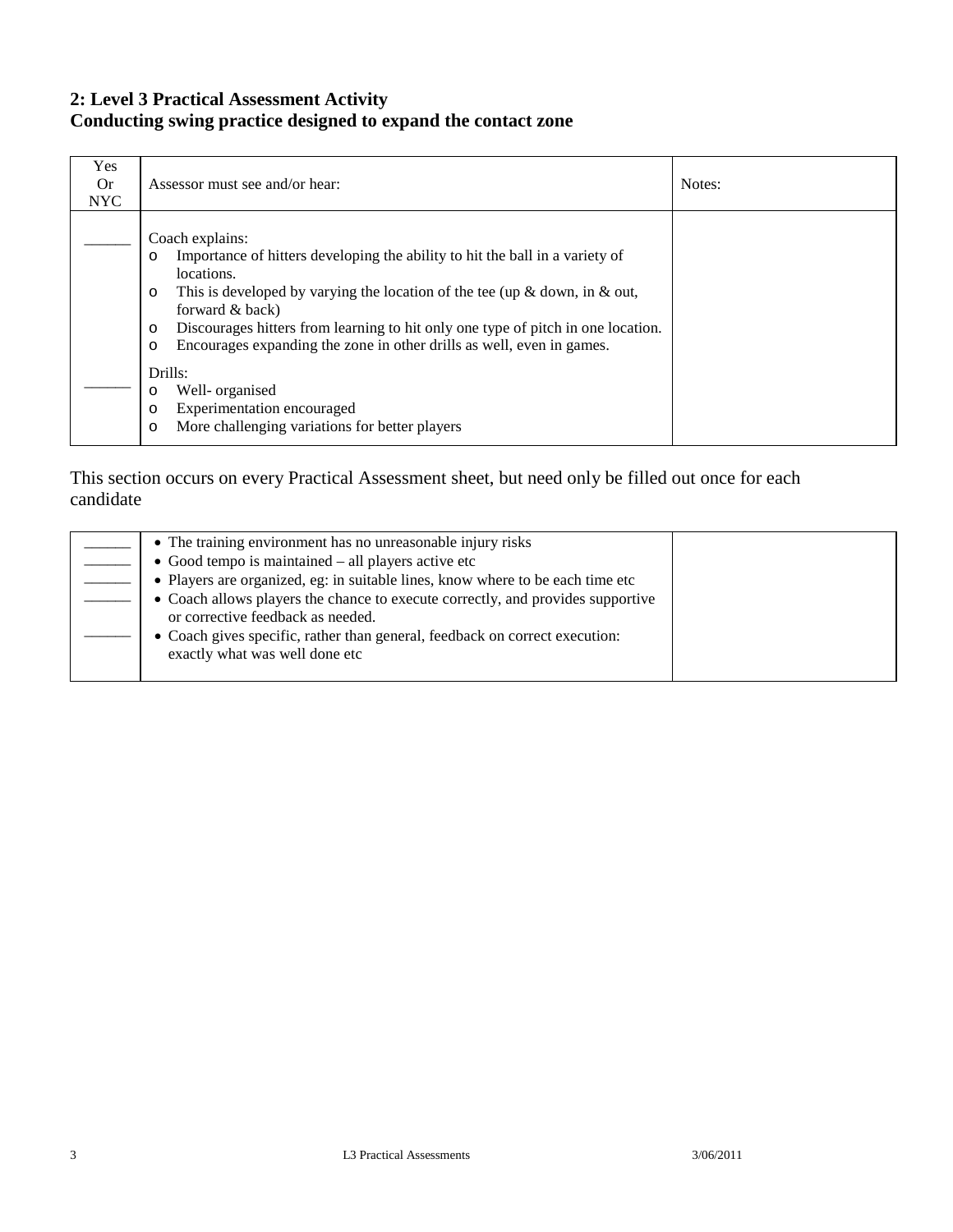### **Conducting hitting activities to encourage tracking the ball, swinging hard and making contact**

| <b>Yes</b><br>0r<br><b>NYC</b> | Assessor must see and/or hear:                                                                                                                                                                                                                                                                                                                                                                                                                                                                                                                                                                                                                                                                              | Notes: |
|--------------------------------|-------------------------------------------------------------------------------------------------------------------------------------------------------------------------------------------------------------------------------------------------------------------------------------------------------------------------------------------------------------------------------------------------------------------------------------------------------------------------------------------------------------------------------------------------------------------------------------------------------------------------------------------------------------------------------------------------------------|--------|
|                                | <b>Flips (front toss).</b><br>1.<br>Coach stays fully behind screen throughout except for throwing hand<br>$\circ$<br>which is briefly outside during lobbing action<br>Maintains good rhythm (to assist hitter in his load etc)<br>$\circ$<br>Coach uses underhand action to toss ball 4-6m into hitting zone.<br>$\circ$<br>Directs hitter on the intended result of each swing (eg: long line drive,<br>$\circ$<br>pull, opposite field etc).<br>Emphasises a quiet head and an aggressive swing.<br>$\circ$<br>Soft toss (side toss).<br>2.<br>Coach lobs ball from $45^{\circ}$ into hitting zone,<br>O<br>Hitter hits ball as directed.<br>Emphasise a quiet head and an aggressive swing.<br>$\circ$ |        |

| • The training environment has no unreasonable injury risks                                                          |  |
|----------------------------------------------------------------------------------------------------------------------|--|
| $\bullet$ Good tempo is maintained – all players active etc                                                          |  |
| • Players are organized, eg: in suitable lines, know where to be each time etc                                       |  |
| • Coach allows players the chance to execute correctly, and provides supportive<br>or corrective feedback as needed. |  |
| • Coach gives specific, rather than general, feedback on correct execution:<br>exactly what was well done etc        |  |
|                                                                                                                      |  |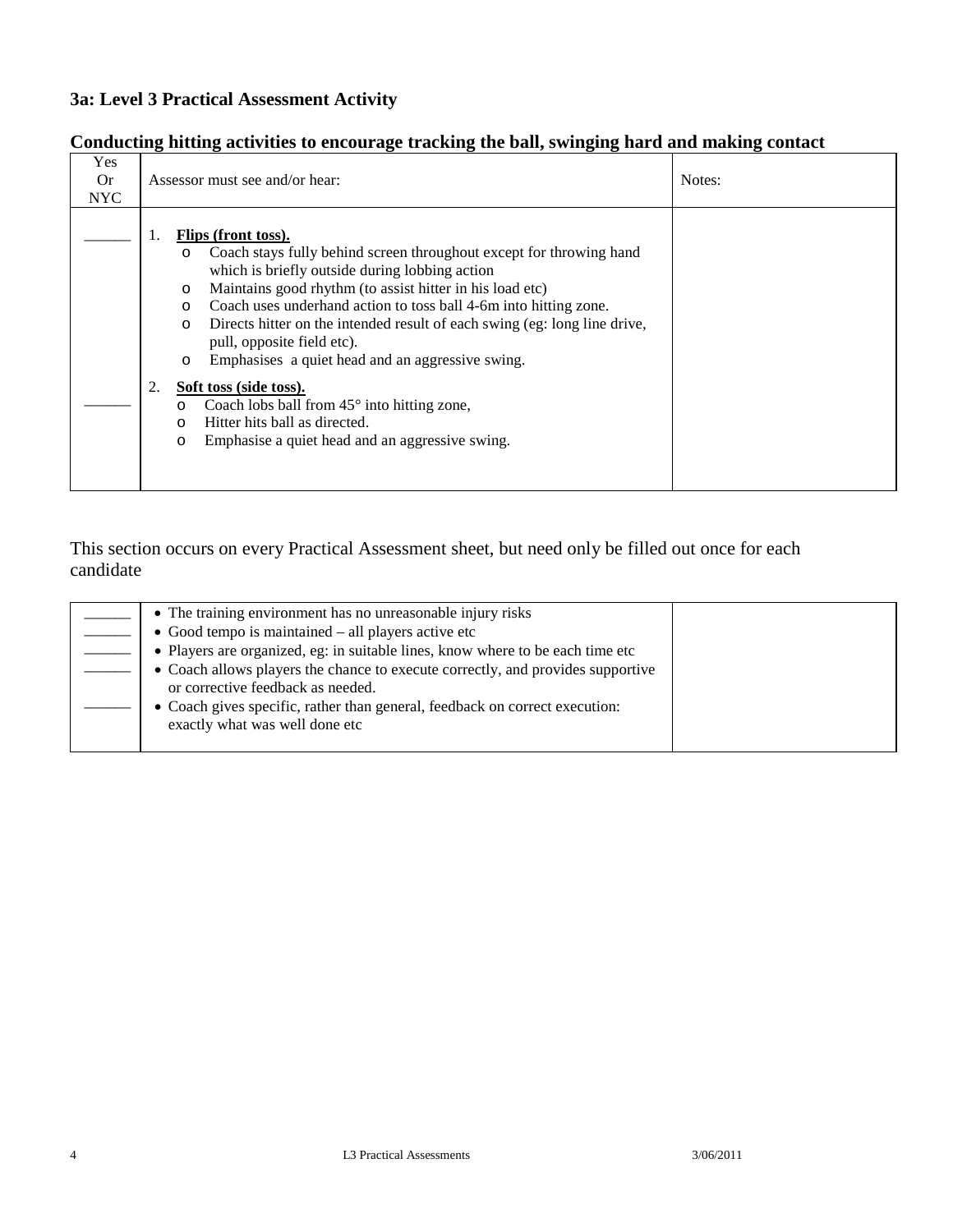### **Conducting hitting activities to encourage tracking the ball, swinging hard and making contact**

| Yes<br>0r  | Assessor must see and/or hear:                                                                                                                                                                                                                                                                                                                                                         | Notes: |
|------------|----------------------------------------------------------------------------------------------------------------------------------------------------------------------------------------------------------------------------------------------------------------------------------------------------------------------------------------------------------------------------------------|--------|
| <b>NYC</b> |                                                                                                                                                                                                                                                                                                                                                                                        |        |
|            | 3.<br><b>Rag ball</b> (competitive game).<br>Coach constructs "Ball": a tightly-knotted rag,<br>$\circ$<br>Improvises a bat (eg broomstick)<br>$\circ$<br>Invents modified game to suit<br>$\circ$                                                                                                                                                                                     |        |
|            | <b>Stick-ball.</b> (modified baseball played with a tennis ball and a stick)<br>4.<br>Hitter's own side pitches to hitter<br>$\circ$<br>Ball must bounce once before it is hit.<br>$\Omega$<br>Hitter only gets one pitch.<br>$\circ$<br>Make up other rules eg: "past that line is a double; hitting that building<br>$\circ$<br>is out; anyone over 12 has to hit cross-handed; etc" |        |

| • The training environment has no unreasonable injury risks                     |  |
|---------------------------------------------------------------------------------|--|
| $\bullet$ Good tempo is maintained $-$ all players active etc                   |  |
| • Players are organized, eg: in suitable lines, know where to be each time etc  |  |
| • Coach allows players the chance to execute correctly, and provides supportive |  |
| or corrective feedback as needed.                                               |  |
| • Coach gives specific, rather than general, feedback on correct execution:     |  |
| exactly what was well done etc                                                  |  |
|                                                                                 |  |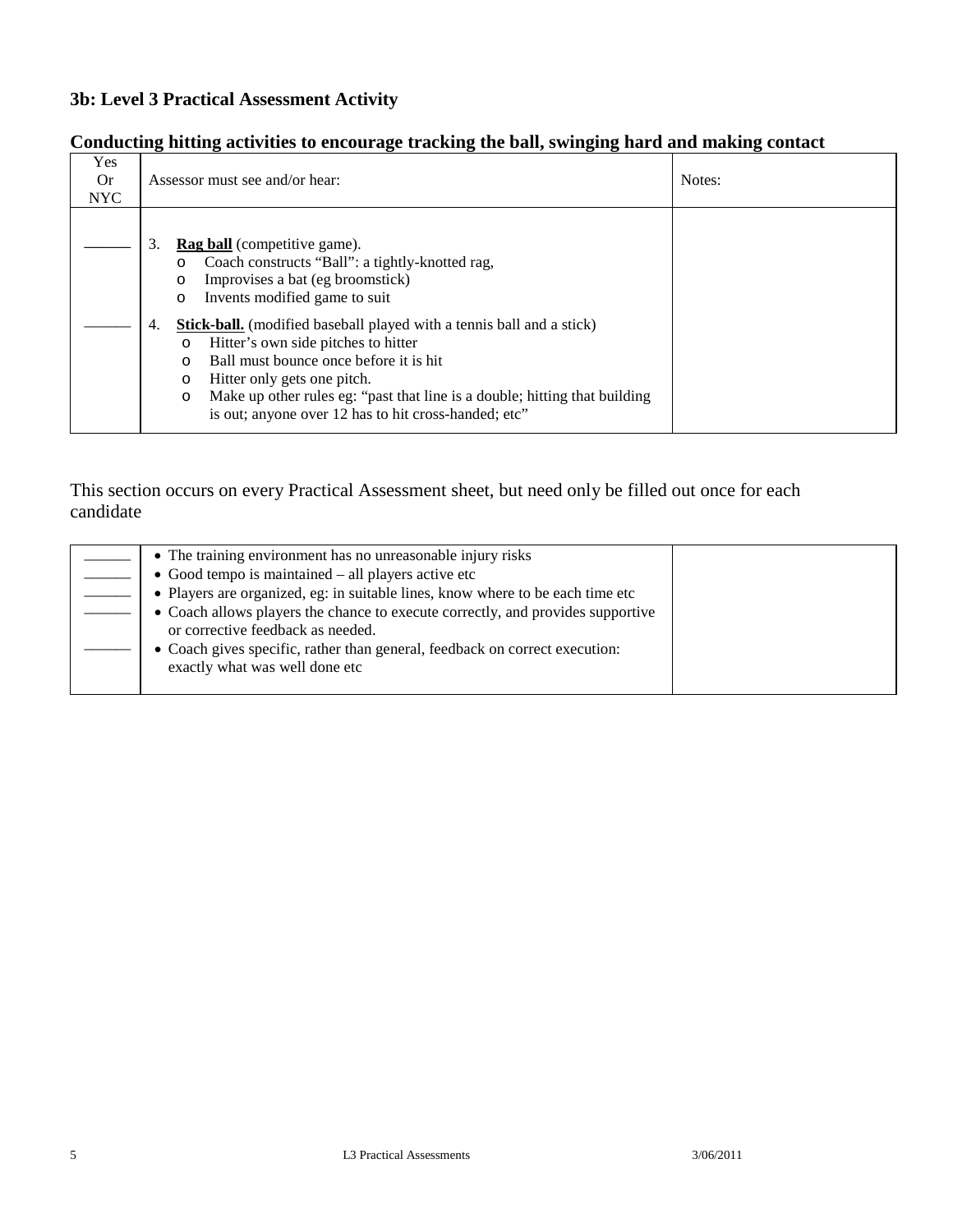### **Conducting hitting activities to encourage tracking the ball, swinging hard and making contact**

| Yes<br><b>Or</b><br>NYC. | Assessor must see and/or hear:                                                                                                                                                                                                                                                                                                                                                                                              | Notes: |
|--------------------------|-----------------------------------------------------------------------------------------------------------------------------------------------------------------------------------------------------------------------------------------------------------------------------------------------------------------------------------------------------------------------------------------------------------------------------|--------|
|                          | Overhand toss.<br>5.<br>Thrower seated or kneeling safely behind solid screen<br>O<br>Ball is lobbed overhand 5-10m to area of strike zone<br>$\circ$<br>Hitter is encouraged to hit everything<br>$\circ$<br>Live BP (batting practice).<br>6.<br>Safety screens and L-screens in place<br>$\circ$<br>Hitting groups organised<br>O<br>BP thrower attempts to throw easy strikes and remains well behind screen<br>$\circ$ |        |

| • The training environment has no unreasonable injury risks                                                          |  |
|----------------------------------------------------------------------------------------------------------------------|--|
| • Good tempo is maintained $-$ all players active etc                                                                |  |
| • Players are organized, eg: in suitable lines, know where to be each time etc                                       |  |
| • Coach allows players the chance to execute correctly, and provides supportive<br>or corrective feedback as needed. |  |
| • Coach gives specific, rather than general, feedback on correct execution:<br>exactly what was well done etc        |  |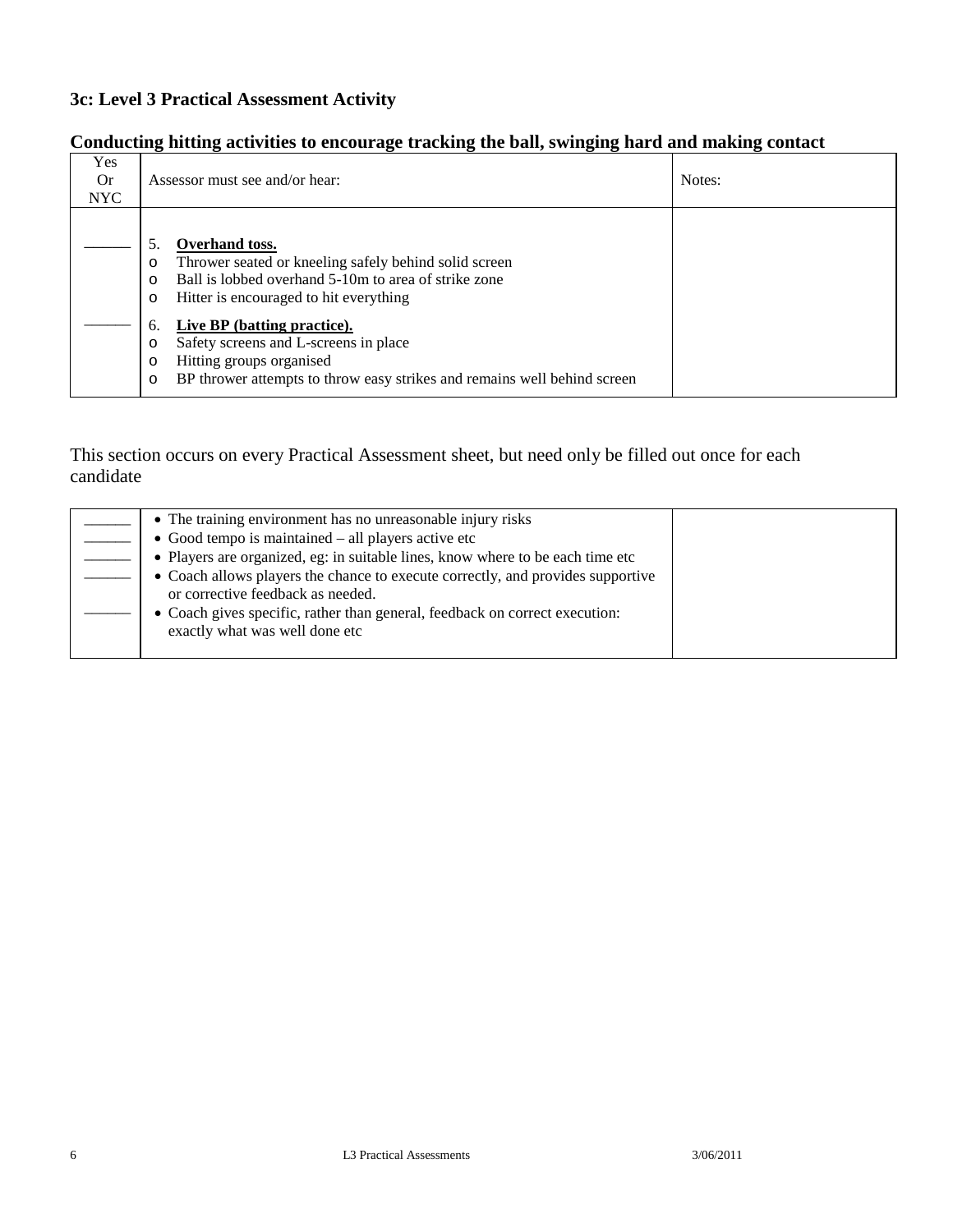### **Conducting hitting activities to encourage tracking the ball, swinging hard and making contact**

| Yes<br><b>Or</b><br>NYC. | Assessor must see and/or hear:                                                                                                                                                        | Notes: |
|--------------------------|---------------------------------------------------------------------------------------------------------------------------------------------------------------------------------------|--------|
|                          | Dry swings.<br>Hitters encouraged to imagine a pitch in a particular location and practice<br>$\circ$<br>their best, most aggressive swing                                            |        |
|                          | Tee work.<br>Players hit ball off tee with a variety of foci: at different heights; inside<br>$\circ$<br>and outside; to a distant target; to produce backspin; or just for distance. |        |

| • The training environment has no unreasonable injury risks                                                          |  |
|----------------------------------------------------------------------------------------------------------------------|--|
| $\bullet$ Good tempo is maintained – all players active etc                                                          |  |
| • Players are organized, eg: in suitable lines, know where to be each time etc                                       |  |
| • Coach allows players the chance to execute correctly, and provides supportive<br>or corrective feedback as needed. |  |
| • Coach gives specific, rather than general, feedback on correct execution:<br>exactly what was well done etc        |  |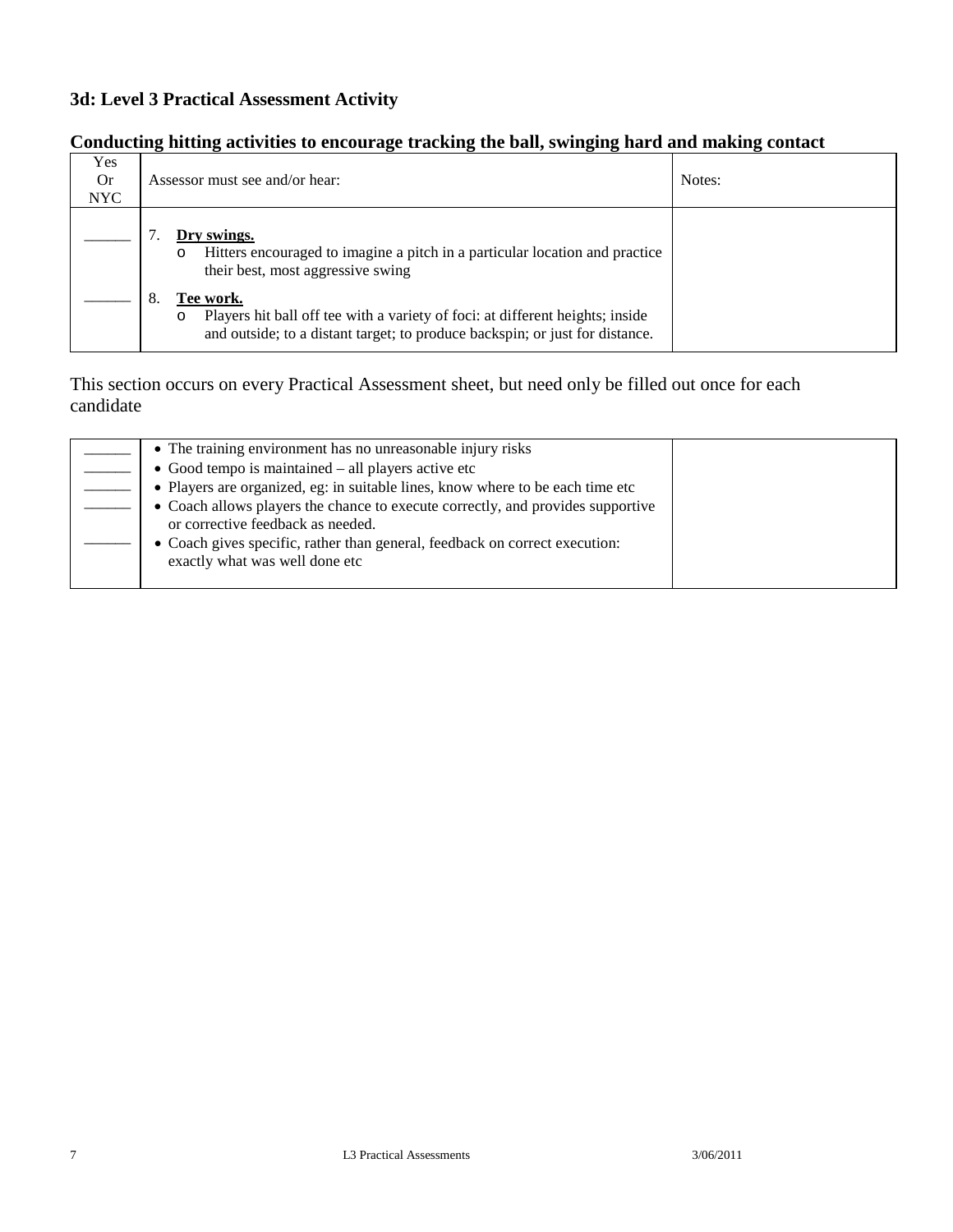### **Conduct a hitting circuit which incorporates several drills and progressions**

| Yes<br><b>Or</b><br><b>NYC</b> | Assessor must see and/or hear:                                                                                                                                                                                                                                                                                                               | Notes: |
|--------------------------------|----------------------------------------------------------------------------------------------------------------------------------------------------------------------------------------------------------------------------------------------------------------------------------------------------------------------------------------------|--------|
|                                | Resources are sufficient (balls and protective screens),<br>1.<br>Circuit is organized<br>2.<br>Logical progression<br>$\circ$<br>Transition process is effective and communicated<br>$\circ$<br>Duration at each stations is fixed<br>$\Omega$<br>All move on at a given signal<br>$\circ$<br>Safety issues have been considered<br>$\circ$ |        |
|                                | Ball retrieval is catered for<br>$\Omega$<br>3.<br>Hitting drills are be set up as a circuit<br>Dry swings<br>$\circ$<br>Tee work into screen or fence<br>$\Omega$<br>Soft toss<br>$\circ$<br>Front toss (or overhand toss)<br>$\Omega$                                                                                                      |        |
|                                | Players are organized<br>4.<br>2 or 3 per group<br>$\circ$<br>Groups sizes correct for equipment at each station<br>$\circ$<br>Instruction is minimised<br>5.                                                                                                                                                                                |        |

| • The training environment has no unreasonable injury risks                                                          |  |
|----------------------------------------------------------------------------------------------------------------------|--|
| $\bullet$ Good tempo is maintained – all players active etc                                                          |  |
| • Players are organized, eg: in suitable lines, know where to be each time etc                                       |  |
| • Coach allows players the chance to execute correctly, and provides supportive<br>or corrective feedback as needed. |  |
| • Coach gives specific, rather than general, feedback on correct execution:<br>exactly what was well done etc        |  |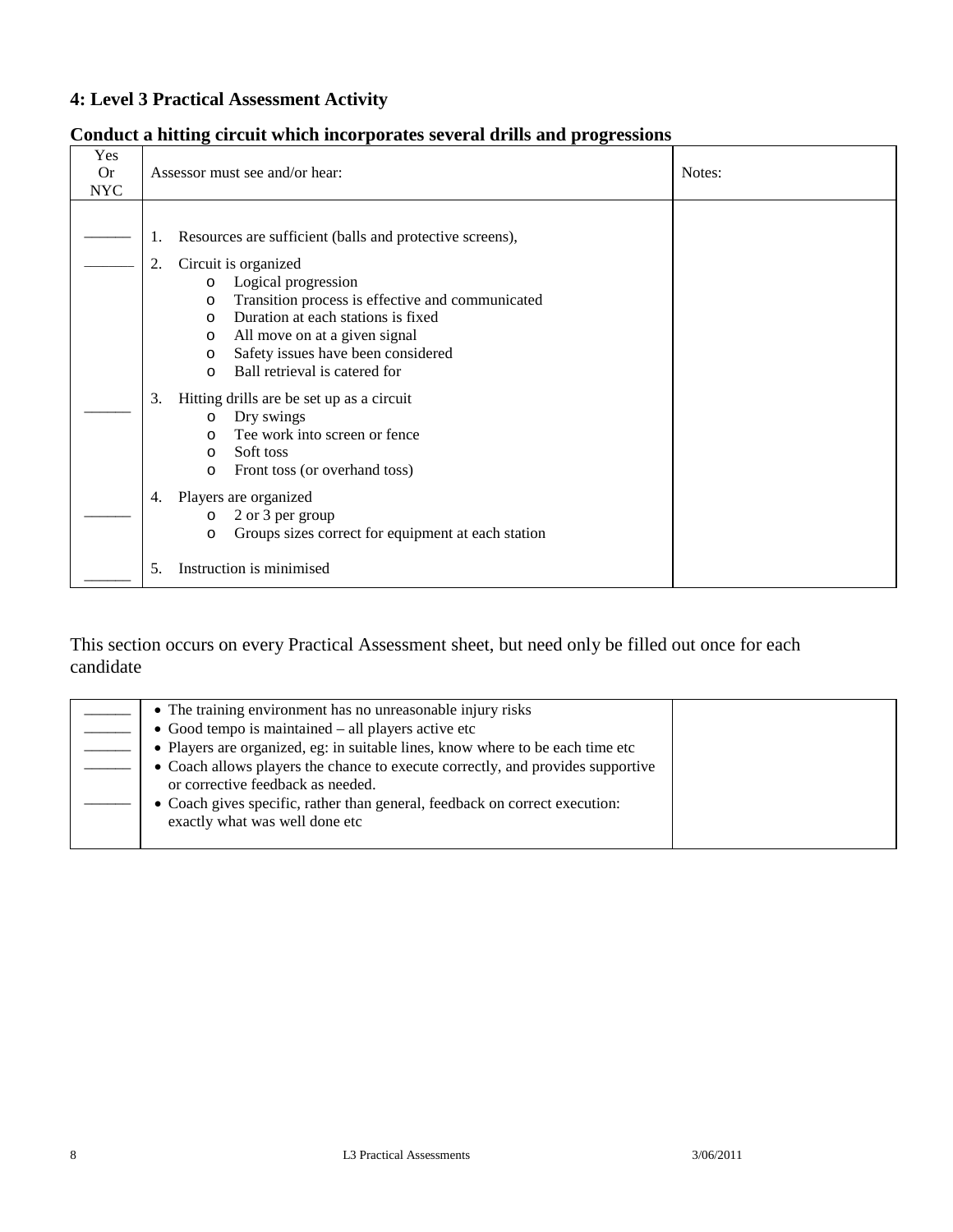### **Conduct 2 throwing drills which emphasise grip and backspin**

| Yes<br>0r<br>NYC |    | Assessor must see and/or hear:                                                                                                                                                                                                                                                                      | Notes: |
|------------------|----|-----------------------------------------------------------------------------------------------------------------------------------------------------------------------------------------------------------------------------------------------------------------------------------------------------|--------|
|                  | 1. | Demonstrate the across-seam grip of ball<br>Two fingers (or three, if hand is small) across the horse-shoe<br>O<br>Thumb directly opposite.<br>O                                                                                                                                                    |        |
|                  | 2. | Wrist flips<br>player uses glove hand to support elbow at shoulder height (upper arm<br>$\circ$<br>remains stationary throughout)<br>hold ball with correct grip, fingers pointed forward;<br>$\circ$<br>in one movement, snap wrist back and forward to flip ball forward to<br>$\circ$<br>partner |        |
|                  | 3. | Striped-ball throwing.<br>Ball is prepared with a stripe around its circumference (paint or tape)<br>O<br>Stripe aligned with fingers and thumb<br>O<br>Full throwing action, aiming to keep line upright and clear (no wobble).<br>$\circ$                                                         |        |

| • The training environment has no unreasonable injury risks                                                          |  |
|----------------------------------------------------------------------------------------------------------------------|--|
| $\bullet$ Good tempo is maintained $-$ all players active etc                                                        |  |
| • Players are organized, eg: in suitable lines, know where to be each time etc                                       |  |
| • Coach allows players the chance to execute correctly, and provides supportive<br>or corrective feedback as needed. |  |
| • Coach gives specific, rather than general, feedback on correct execution:<br>exactly what was well done etc        |  |
|                                                                                                                      |  |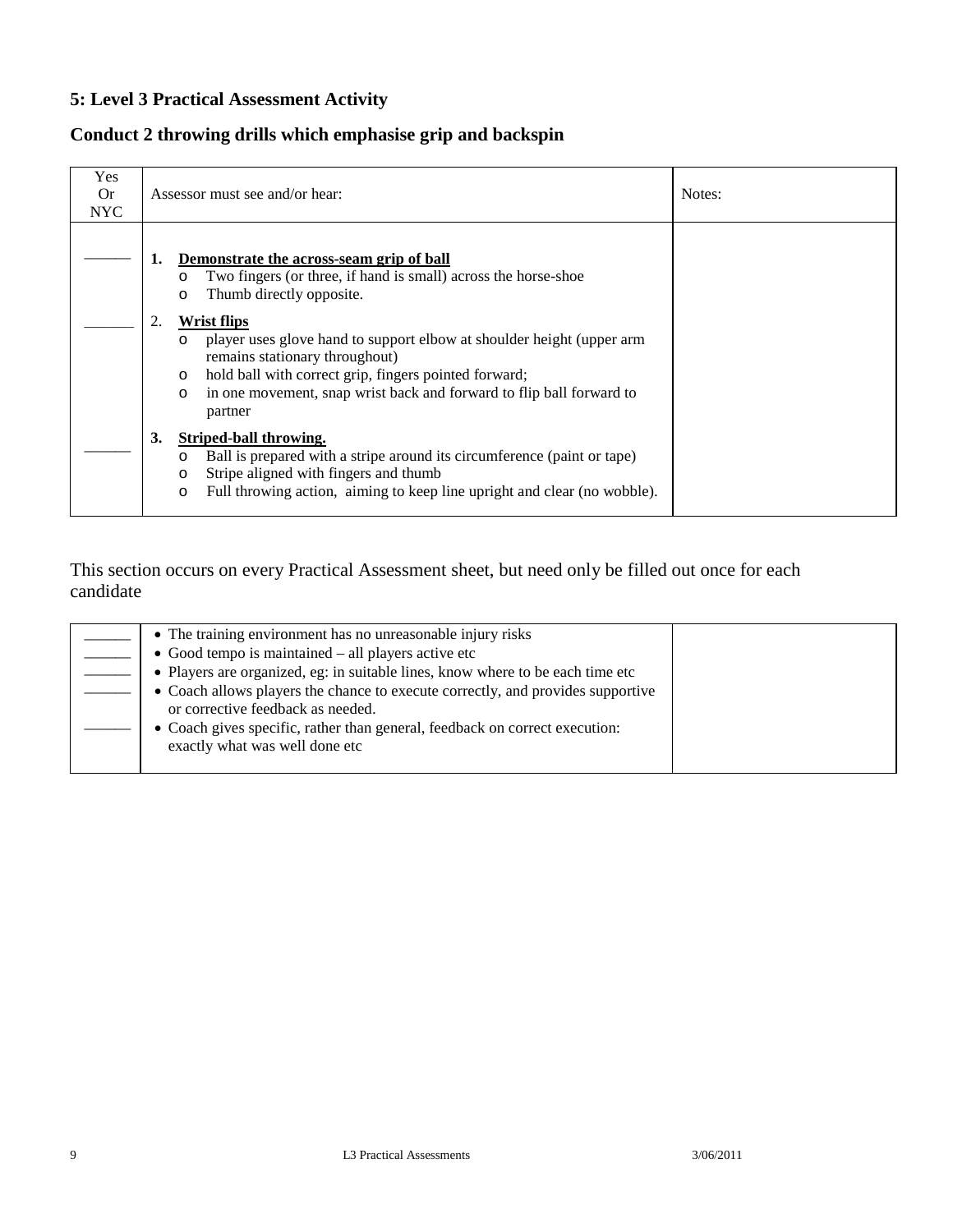### **Supervise an effective long-toss throwing session**

| Yes<br>0r<br><b>NYC</b> | Assessor must see and/or hear:                                                                                                                                                                                                                                                                                                                                                                                                                                                                                                                                                                                                                                                                                               | Notes: |
|-------------------------|------------------------------------------------------------------------------------------------------------------------------------------------------------------------------------------------------------------------------------------------------------------------------------------------------------------------------------------------------------------------------------------------------------------------------------------------------------------------------------------------------------------------------------------------------------------------------------------------------------------------------------------------------------------------------------------------------------------------------|--------|
|                         | Players are warmed up prior to commencing<br>Minimal but sufficient instruction is provided<br>2.<br>always aim at a specific target: eg, the face of their partner.<br>$\circ$<br>throw as easily as possible for the given distance<br>$\circ$<br>"give the ball some air": there is no need to keep the throw flat<br>$\circ$<br>Session is methodically conducted:<br>3.<br>Partners start throwing about 10m apart<br>O<br>Each partner has 5-10 throws at that distance, and then one partner takes<br>O<br>a couple of steps back.<br>This process is repeated (5-10 throws at each gradually increasing<br>$\circ$<br>distance) until, if they have been conditioned, each player is throwing as<br>far as they can. |        |
|                         | Duration of session is kept short (8 minutes) until arms are conditioned<br>4.<br>Players then shorten up the distance to make some flat throws.<br>5.                                                                                                                                                                                                                                                                                                                                                                                                                                                                                                                                                                       |        |

| • The training environment has no unreasonable injury risks                                                          |  |
|----------------------------------------------------------------------------------------------------------------------|--|
| $\bullet$ Good tempo is maintained $-$ all players active etc                                                        |  |
| • Players are organized, eg: in suitable lines, know where to be each time etc                                       |  |
| • Coach allows players the chance to execute correctly, and provides supportive<br>or corrective feedback as needed. |  |
| • Coach gives specific, rather than general, feedback on correct execution:<br>exactly what was well done etc        |  |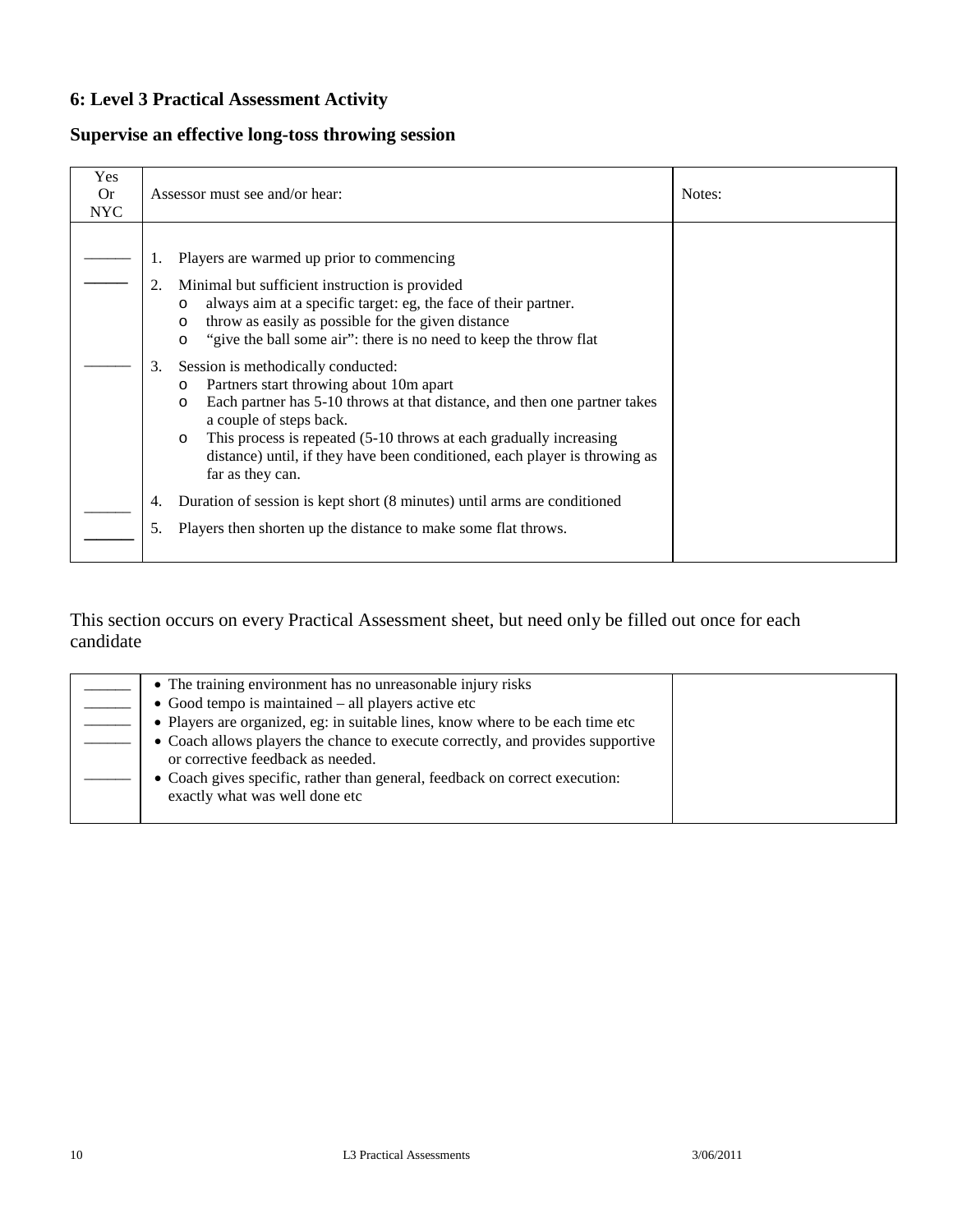### **Conduct a 30 pitch bullpen**

| Yes        |                                                                                                                                                                                                                                                                                                                                                                                                                                                                                                                                                                   |        |
|------------|-------------------------------------------------------------------------------------------------------------------------------------------------------------------------------------------------------------------------------------------------------------------------------------------------------------------------------------------------------------------------------------------------------------------------------------------------------------------------------------------------------------------------------------------------------------------|--------|
| <b>Or</b>  | Assessor must see and/or hear:                                                                                                                                                                                                                                                                                                                                                                                                                                                                                                                                    | Notes: |
| <b>NYC</b> |                                                                                                                                                                                                                                                                                                                                                                                                                                                                                                                                                                   |        |
|            | Catcher is in full gear.<br>1.                                                                                                                                                                                                                                                                                                                                                                                                                                                                                                                                    |        |
|            | The pitcher is warmed up and ready to start (long toss etc) before the bullpen<br>2.<br>starts. Does not warmup in the pen with the catcher.                                                                                                                                                                                                                                                                                                                                                                                                                      |        |
|            | The purpose of this type of pen made clear<br>3.<br>rehearse making pitches: catcher to count how many times ball hits<br>$\circ$<br>target, and this figure becomes the measure that matters<br>focus on hitting the target, not how hard they can throw etc.<br>O<br>know the purpose of the pen session and learn his routine so that he can<br>$\circ$<br>do it unsupervised<br>the normal target is in the bottom 1/3 of the strike zone: "the box".<br>$\circ$                                                                                              |        |
|            | Pitcher throws at least 6 pitches per minute, so session takes around 5<br>4.<br>minutes.                                                                                                                                                                                                                                                                                                                                                                                                                                                                         |        |
|            | Basic routine is adhered to $-$ no repeats permitted (coach may refer to notes):<br>5.<br>5 "box" fastballs (middle the bottom 1/3 of the strike zone) from a<br>$a$ .<br>windup<br>5 "box" fastballs from set position<br>b.<br>4 "box" change-ups from a windup<br>c.<br>4 "box" change-ups from set position<br>d.<br>4 "half-box" fastballs (2 on the inside half of plate, 2 on outside) from<br>e.<br>windup<br>4 "half-box" fastballs from set position<br>f.<br>4 fastballs up and down: alternating pitches above strike zone and then<br>g.<br>" $box"$ |        |

| • The training environment has no unreasonable injury risks                                                          |  |
|----------------------------------------------------------------------------------------------------------------------|--|
| $\bullet$ Good tempo is maintained – all players active etc                                                          |  |
| • Players are organized, eg: in suitable lines, know where to be each time etc                                       |  |
| • Coach allows players the chance to execute correctly, and provides supportive<br>or corrective feedback as needed. |  |
| • Coach gives specific, rather than general, feedback on correct execution:<br>exactly what was well done etc        |  |
|                                                                                                                      |  |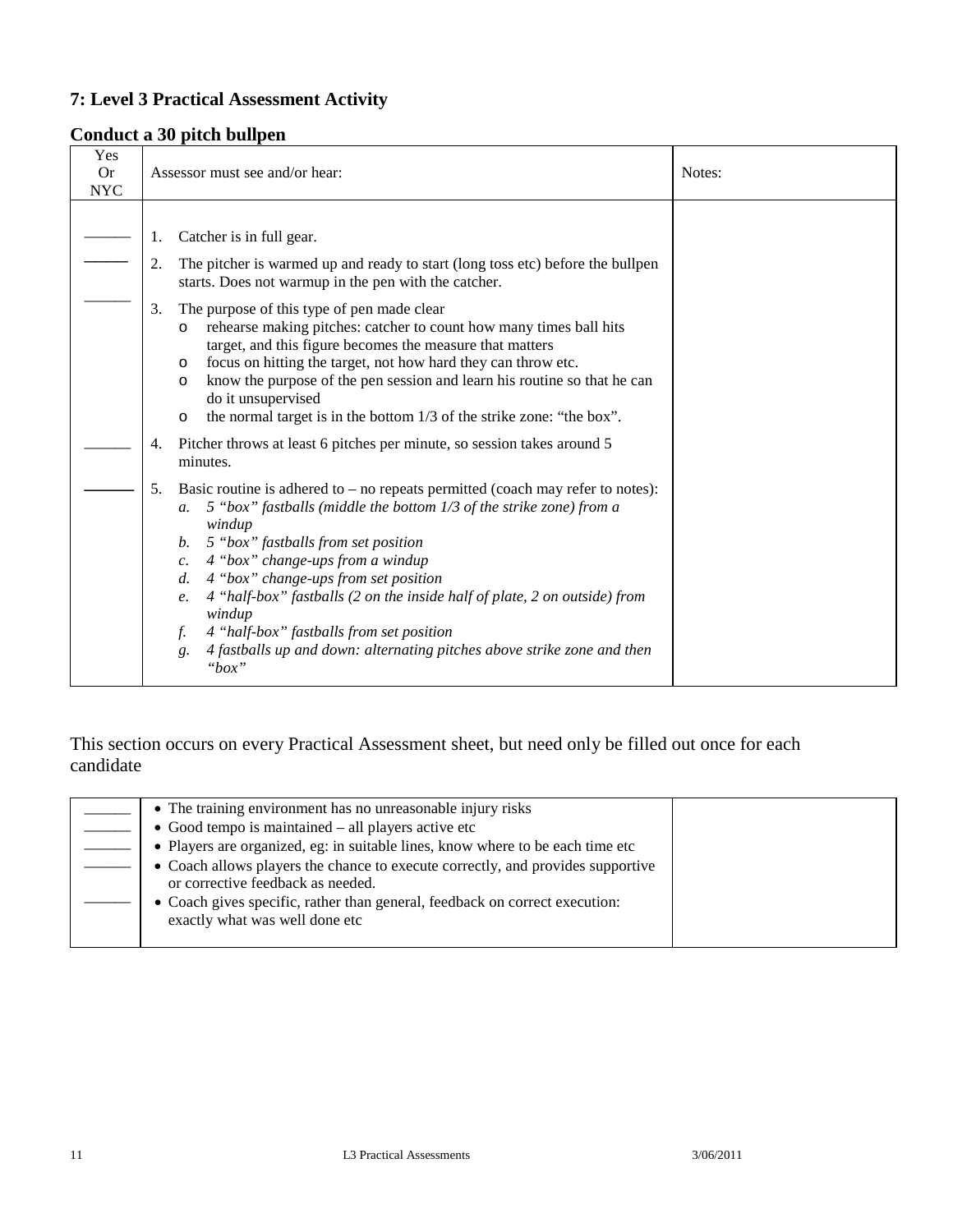### **Use simple drills to teach pitching mechanics**

| Yes<br><b>Or</b><br><b>NYC</b> | Assessor must see and/or hear:                                                                                                                                                                                                                                                                                                                                                                                                                                                                                                                                                                                                                                                                                                                                                                                                                                                                                                                                                                                                                                                                                                                                                                                                                                                                                                                                                                               | Notes: |
|--------------------------------|--------------------------------------------------------------------------------------------------------------------------------------------------------------------------------------------------------------------------------------------------------------------------------------------------------------------------------------------------------------------------------------------------------------------------------------------------------------------------------------------------------------------------------------------------------------------------------------------------------------------------------------------------------------------------------------------------------------------------------------------------------------------------------------------------------------------------------------------------------------------------------------------------------------------------------------------------------------------------------------------------------------------------------------------------------------------------------------------------------------------------------------------------------------------------------------------------------------------------------------------------------------------------------------------------------------------------------------------------------------------------------------------------------------|--------|
|                                | 1. Front Step Pitching Drill.<br>Purpose of drill is explained: learn the balance position required in pitching,<br>O<br>step and plant the front pitching leg and emphasize follow through.<br>Equipment is organized: glove, bucket or crate, small towel<br>O<br>Player starts with front foot on bucket in balance position, stride directly to<br>$\circ$<br>target and use a dry throwing motion to rehearse throwing hard.<br>Depending on age/ability, they can throw a ball to a partner.<br>$\circ$<br><b>Follow Through Pitching Drill.</b><br>Purpose of drill is explained: learn a full follow through.<br>O<br>Equipment is organized: glove, bucket or crate, ball, partner<br>$\circ$<br>Player has enough space to complete a full stride with no impediments.<br>$\circ$<br>Starts with front foot already planted, bucket 10-30cm in front of back foot<br>$\circ$<br>Player "loads" the back side and rehearses pitching hard to partner (or dry)<br>$\circ$<br>using a dry throwing motion (or to a partner 45-60 feet away).<br>As part of the follow through, the rear foot is lifted up and over the bucket, to<br>$\circ$<br>come down under control beside front foot<br>Coach gives clear instructions:<br>O<br>Back foot rolls up onto toe and then lifts over the bucket<br>a.<br>Emphasise the follow through: throwing shoulder finishes lower than<br>b.<br>front shoulder. |        |

| • The training environment has no unreasonable injury risks                                                          |  |
|----------------------------------------------------------------------------------------------------------------------|--|
| $\bullet$ Good tempo is maintained – all players active etc                                                          |  |
| • Players are organized, eg: in suitable lines, know where to be each time etc                                       |  |
| • Coach allows players the chance to execute correctly, and provides supportive<br>or corrective feedback as needed. |  |
| • Coach gives specific, rather than general, feedback on correct execution:<br>exactly what was well done etc        |  |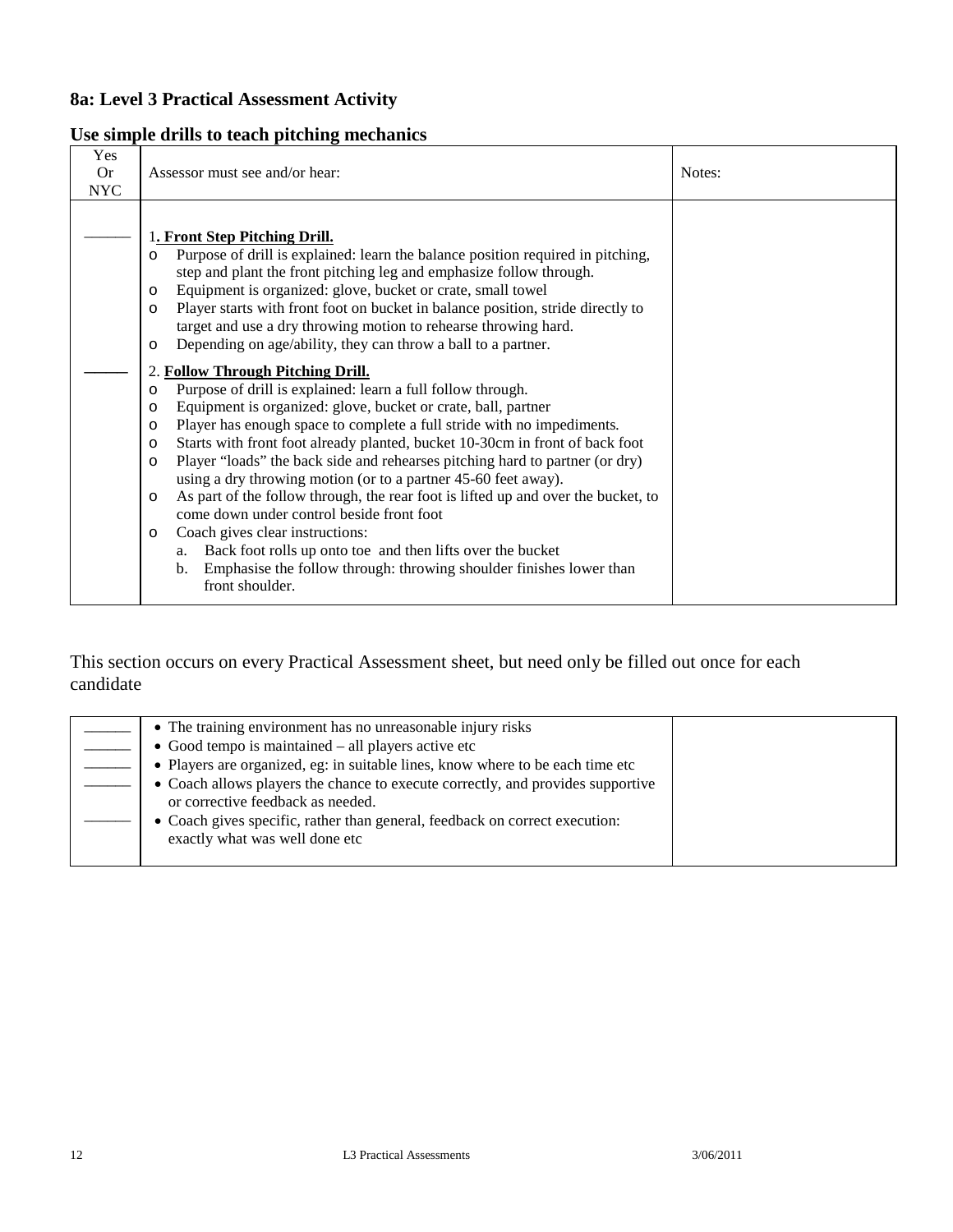### **Use simple drills to teach pitching mechanics**

| Yes<br>0r<br>NYC. | Assessor must see and/or hear:                                                                                                                                                                                                                                                                                                              | Notes: |
|-------------------|---------------------------------------------------------------------------------------------------------------------------------------------------------------------------------------------------------------------------------------------------------------------------------------------------------------------------------------------|--------|
|                   | 3. Throwing at Target<br>Purpose of drill is explained: learn throw accurately by learning to focus<br>$\circ$<br>visually on the target.<br>Equipment is organized: target (frisbee, rubber disk, cloth), screen, 5 balls.<br>$\circ$<br>Player throws at target from 45-60 feet, keeping score of how many they hit<br>$\circ$            |        |
|                   | 4. Hardest Throw.<br>Objective is made clear: learn to throw HARD.<br>$\circ$<br>Equipment is organized: ball, screen, radar gun or measured distances<br>$\circ$<br>Player throws 3 balls as hard (if radar is available) or as far (measured<br>$\circ$<br>distances) as they can.<br>Feedback on result is provided to player<br>$\circ$ |        |

| • The training environment has no unreasonable injury risks                                                          |  |
|----------------------------------------------------------------------------------------------------------------------|--|
| $\bullet$ Good tempo is maintained $-$ all players active etc                                                        |  |
| • Players are organized, eg: in suitable lines, know where to be each time etc                                       |  |
| • Coach allows players the chance to execute correctly, and provides supportive<br>or corrective feedback as needed. |  |
| • Coach gives specific, rather than general, feedback on correct execution:<br>exactly what was well done etc        |  |
|                                                                                                                      |  |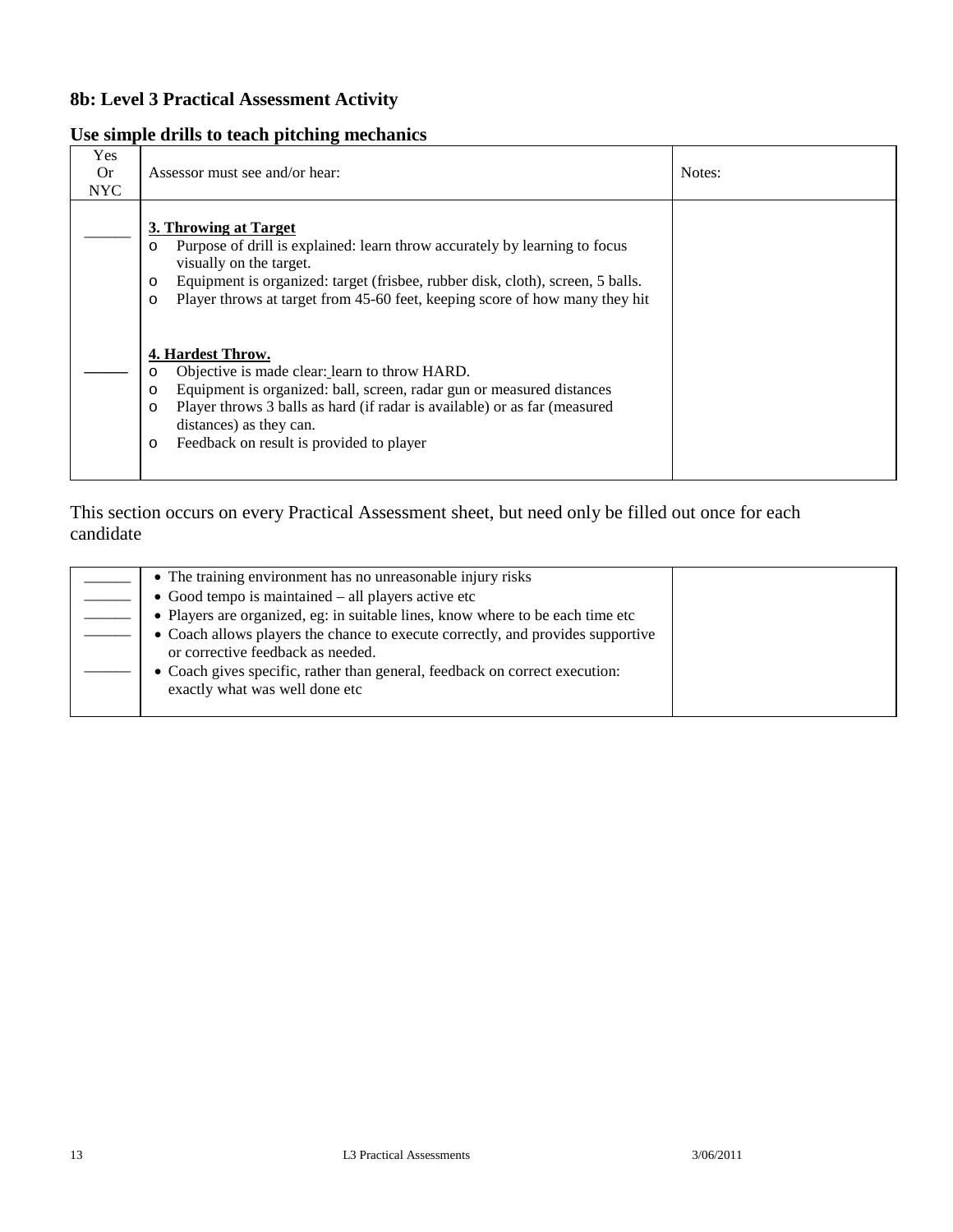### **9a: Level 3 Practical Assessment Activity Implement use of self-monitored activities to develop fielding skills**

| Yes<br>0r<br><b>NYC</b> | Assessor must see and/or hear:                                                                                                                                                                                                                                                                                                                                                                                                                                                                                                                                                                                                                                                                                                                            | Notes: |
|-------------------------|-----------------------------------------------------------------------------------------------------------------------------------------------------------------------------------------------------------------------------------------------------------------------------------------------------------------------------------------------------------------------------------------------------------------------------------------------------------------------------------------------------------------------------------------------------------------------------------------------------------------------------------------------------------------------------------------------------------------------------------------------------------|--------|
|                         | Coach conducts activities substantially following guidelines. Coach can make up<br>own rules or, even better, develop a viable activity from player's suggestions.<br>Coach allows players to run the activity themselves once it is up and running<br>1. Individual fielding soccer.<br>Goals 5m wide and 15m apart<br>O<br>Attempt to roll ball through opponents goal<br>$\circ$<br>Opponent gets a point 2 points if you succeed - first to 10 points loses.<br>$\circ$<br>Gets 1 point for a fumble<br>$\circ$<br>Ball is rolled (must bounce at least twice; opponent can deduct 1 point if<br>$\circ$<br>they catch ball on 1 <sup>st</sup> bounce; goes back to zero if they get it on full)<br>Must roll ball from where you field it<br>$\circ$ |        |

| • The training environment has no unreasonable injury risks                                                          |  |
|----------------------------------------------------------------------------------------------------------------------|--|
| • Good tempo is maintained $-$ all players active etc                                                                |  |
| • Players are organized, eg: in suitable lines, know where to be each time etc                                       |  |
| • Coach allows players the chance to execute correctly, and provides supportive<br>or corrective feedback as needed. |  |
| • Coach gives specific, rather than general, feedback on correct execution:<br>exactly what was well done etc        |  |
|                                                                                                                      |  |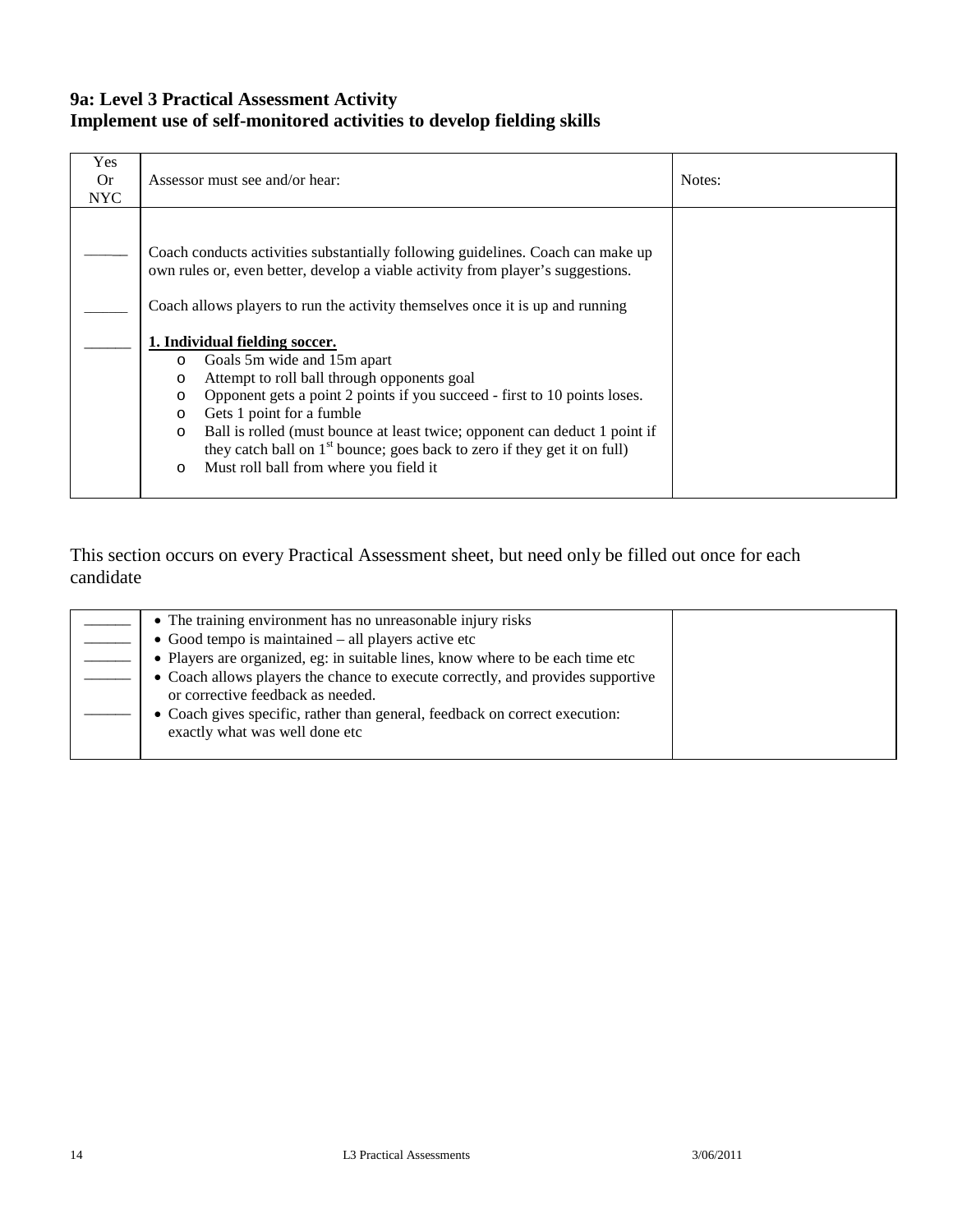### **9b: Level 3 Practical Assessment Activity Implement use of self-monitored activities to develop fielding skills**

| Yes<br><b>Or</b><br><b>NYC</b> | Assessor must see and/or hear:                                                                                                                                                                                                                                                                                                                                                                                                                                                                                                                                                                                                                                                                                                                                                                                                                                                                                                                                                                      | Notes: |
|--------------------------------|-----------------------------------------------------------------------------------------------------------------------------------------------------------------------------------------------------------------------------------------------------------------------------------------------------------------------------------------------------------------------------------------------------------------------------------------------------------------------------------------------------------------------------------------------------------------------------------------------------------------------------------------------------------------------------------------------------------------------------------------------------------------------------------------------------------------------------------------------------------------------------------------------------------------------------------------------------------------------------------------------------|--------|
|                                | Coach conducts activities substantially following guidelines. Coach can make up<br>own rules or, even better, develop a viable activity from player's suggestions.<br>Coach allows players to run the activity themselves once it is up and running<br>2. Fielding squash.<br>Needs a solid wall with flat ground in front, and a "line" about 10m from<br>$\circ$<br>wall with a limit at each end (defined by two cones?)<br>Player throws ball at wall, attempting to make it roll over the back line<br>$\circ$<br>between the cones, or make it stop before it reaches the line<br>First to 10 points loses<br>$\circ$<br>Gain a point for: fumbling the ball, letting it roll over back line, letting it<br>$\circ$<br>stop in front of line before you get to it, rolling ball so that it passes<br>outside the cones, missing the wall, etc.<br>This a fast game which can be played in pairs or with several more<br>$\circ$<br>required to field in specific order (like a batting order) |        |

| • The training environment has no unreasonable injury risks                                                          |  |
|----------------------------------------------------------------------------------------------------------------------|--|
| $\bullet$ Good tempo is maintained $-$ all players active etc                                                        |  |
| • Players are organized, eg: in suitable lines, know where to be each time etc                                       |  |
| • Coach allows players the chance to execute correctly, and provides supportive<br>or corrective feedback as needed. |  |
| • Coach gives specific, rather than general, feedback on correct execution:<br>exactly what was well done etc        |  |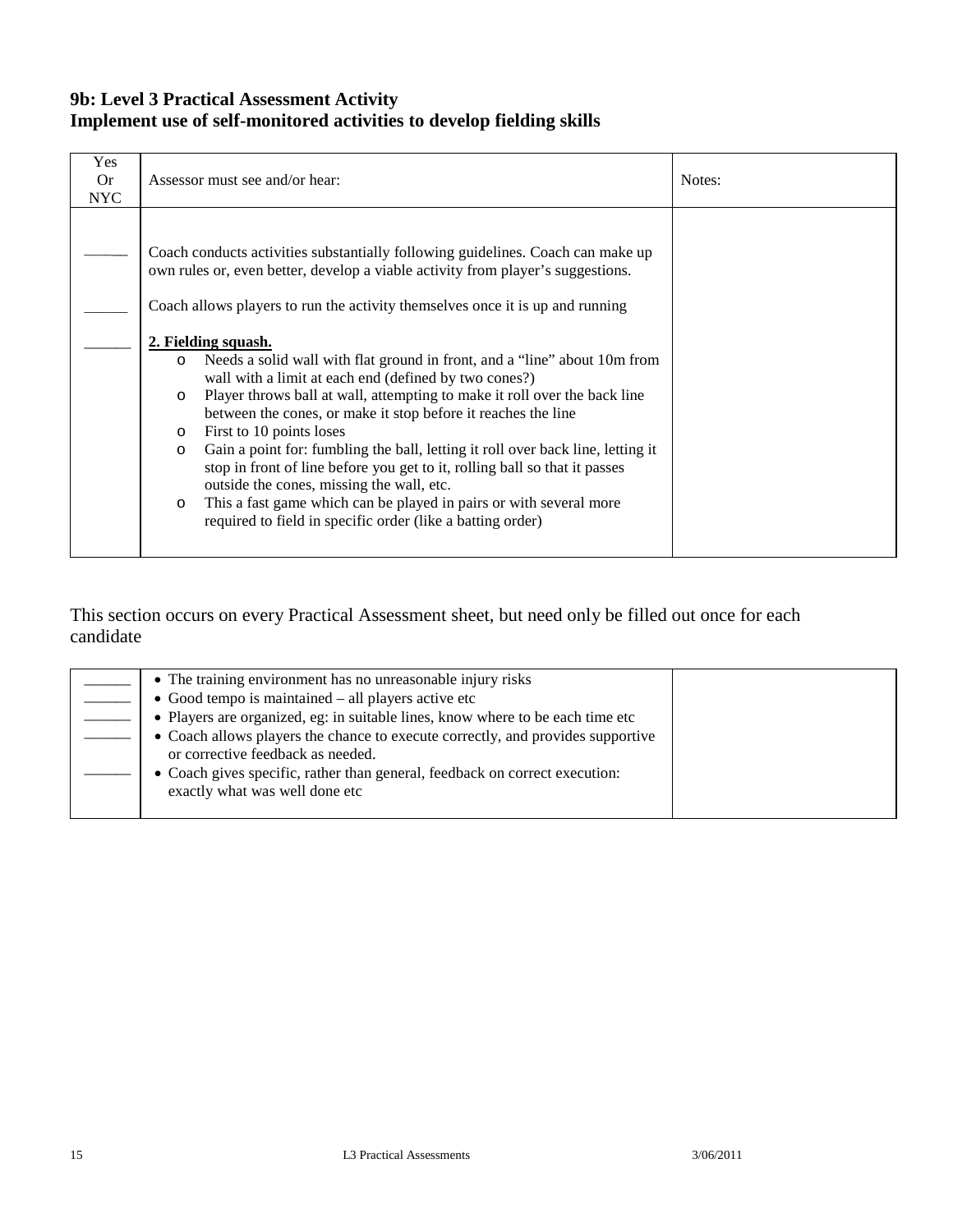### **9c: Level 3 Practical Assessment Activity Implement use of self-monitored activities to develop fielding skills**

| Coach conducts activities substantially following guidelines. Coach can make up                                                                                                                                                                                                                                                                                                                                                                                                                                                                                                                                                                                                                                                                                                                                                                                                                           | Yes<br><b>Or</b><br><b>NYC</b> | Assessor must see and/or hear:                                                  | Notes: |
|-----------------------------------------------------------------------------------------------------------------------------------------------------------------------------------------------------------------------------------------------------------------------------------------------------------------------------------------------------------------------------------------------------------------------------------------------------------------------------------------------------------------------------------------------------------------------------------------------------------------------------------------------------------------------------------------------------------------------------------------------------------------------------------------------------------------------------------------------------------------------------------------------------------|--------------------------------|---------------------------------------------------------------------------------|--------|
| Coach allows players to run the activity themselves once it is up and running<br>3. Fielding Soccer:<br>Two teams, rectangular field, approx. 20m x 40m, target at each end<br>$\circ$<br>(cone, milk crate etc)<br>One team in possession of the ball at centre court, attempting to advance<br>$\circ$<br>toward goal by passing to teammates (underarm rolls only: ball should<br>bounce twice).<br>Player in possession may not run – teammates try to position themselves<br>$\circ$<br>to receive pass.<br>Opposition attempt to intercept etc, but cannot crowd player with ball<br>$\circ$<br>(5m distance).<br>When close enough to scoring cones fielder calls out "Shot". All players<br>$\circ$<br>stop, and allow a free shot at cone (underarm roll).<br>Cone must be hit to score one goal.<br>$\circ$<br>When goal is scored or missed, opposition gets ball to start at cone.<br>$\circ$ |                                | own rules or, even better, develop a viable activity from player's suggestions. |        |

| • The training environment has no unreasonable injury risks                                                          |  |
|----------------------------------------------------------------------------------------------------------------------|--|
| $\bullet$ Good tempo is maintained $-$ all players active etc                                                        |  |
| • Players are organized, eg: in suitable lines, know where to be each time etc                                       |  |
| • Coach allows players the chance to execute correctly, and provides supportive<br>or corrective feedback as needed. |  |
| • Coach gives specific, rather than general, feedback on correct execution:<br>exactly what was well done etc        |  |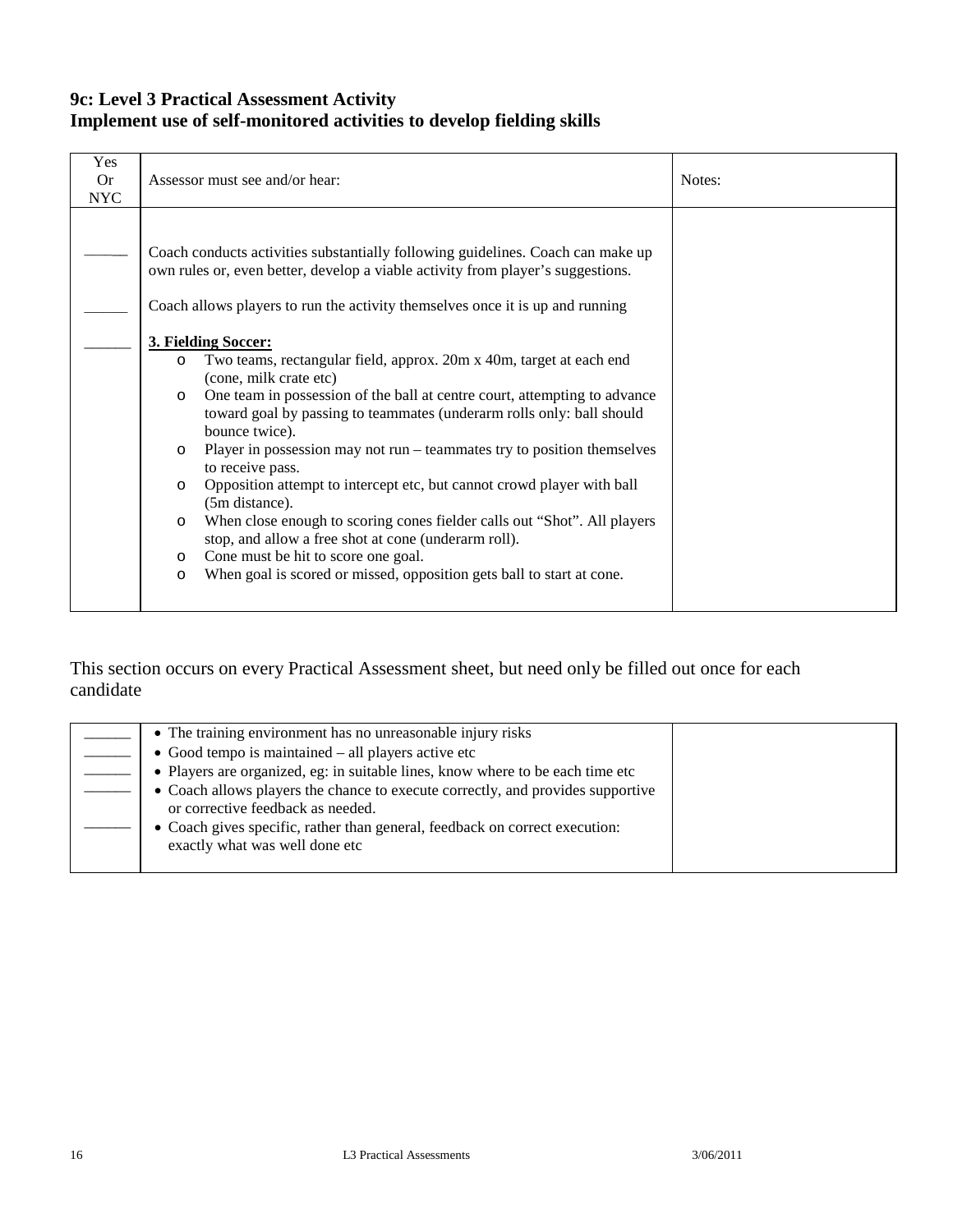### **9d: Level 3 Practical Assessment Activity Implement use of self-monitored activities to develop fielding skills**

| Yes<br>Or.<br><b>NYC</b> | Assessor must see and/or hear:                                                                                                                                                                                                                                                                                                                                                                                                                                                                                                                                                        | Notes: |
|--------------------------|---------------------------------------------------------------------------------------------------------------------------------------------------------------------------------------------------------------------------------------------------------------------------------------------------------------------------------------------------------------------------------------------------------------------------------------------------------------------------------------------------------------------------------------------------------------------------------------|--------|
|                          | Coach conducts activities substantially following guidelines. Coach can make up<br>own rules or, even better, develop a viable activity from player's suggestions.                                                                                                                                                                                                                                                                                                                                                                                                                    |        |
|                          | Coach allows players to run the activity themselves once it is up and running                                                                                                                                                                                                                                                                                                                                                                                                                                                                                                         |        |
|                          | 4. Over the line:<br>Two equal teams.<br>$\circ$<br>Each hitter attempts to hit ball between two markers 10-25m away and<br>$\circ$<br>about the same distance apart.<br>Ball must touch ground on far side of markers to score a point.<br>$\circ$<br>Defending team members position themselves to prevent batted<br>$\circ$<br>groundballs from passing between markers, and to prevent fly balls from<br>landing over the line between the markers.<br>Hitter continues to hit until he/she fails to score<br>$\Omega$<br>All members hit once, then teams swap roles.<br>$\circ$ |        |

| • The training environment has no unreasonable injury risks                                                          |
|----------------------------------------------------------------------------------------------------------------------|
| • Good tempo is maintained $-$ all players active etc                                                                |
| • Players are organized, eg: in suitable lines, know where to be each time etc                                       |
| • Coach allows players the chance to execute correctly, and provides supportive<br>or corrective feedback as needed. |
| • Coach gives specific, rather than general, feedback on correct execution:<br>exactly what was well done etc        |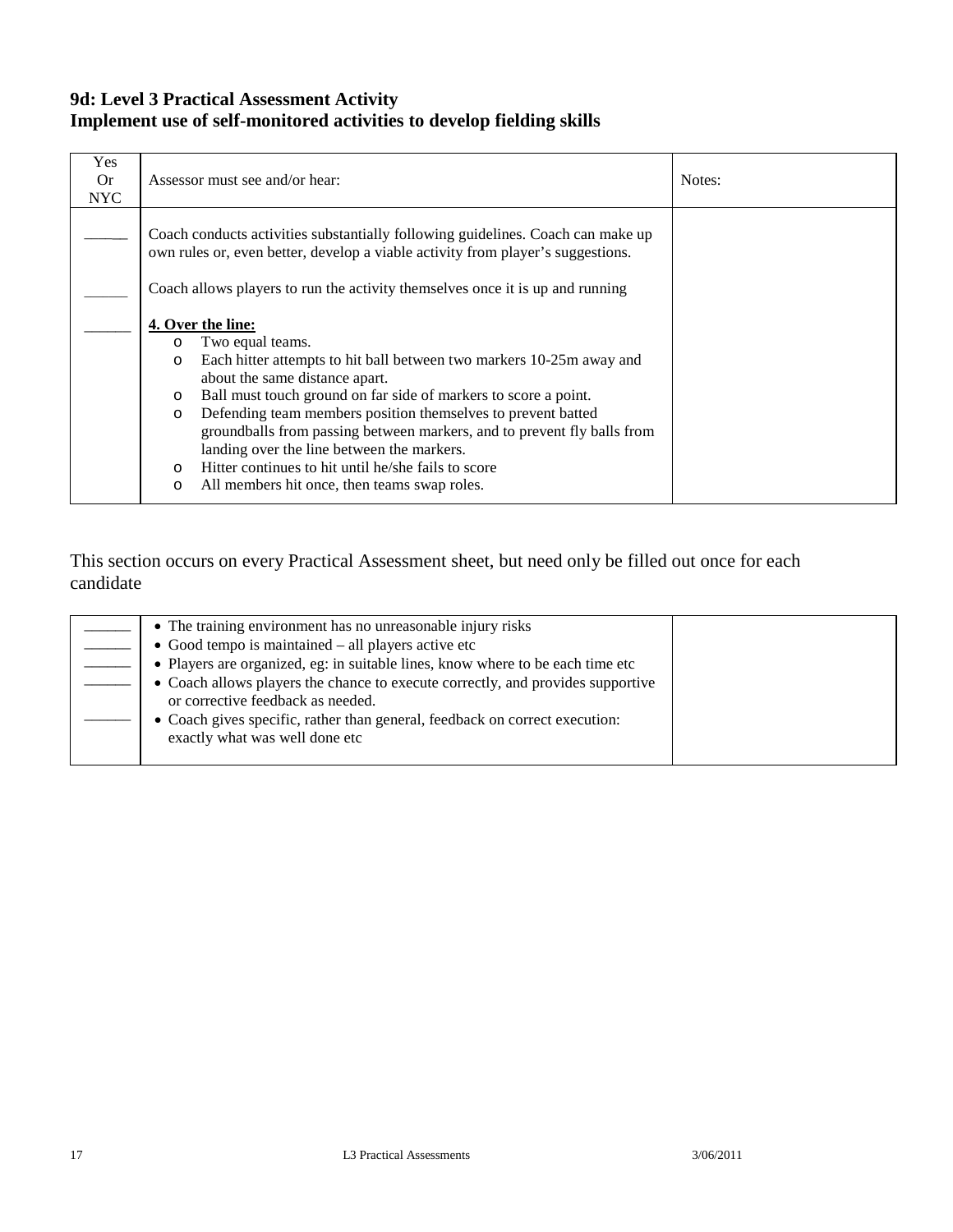### **10: Level 3 Practical Assessment Activity Use roll drill to engage players in rehearsing groundball fundamentals using the 6 Fs**

| Yes<br><b>Or</b> | Assessor must see and/or hear:                                                                                                                                                                                                      | Notes: |
|------------------|-------------------------------------------------------------------------------------------------------------------------------------------------------------------------------------------------------------------------------------|--------|
| <b>NYC</b>       |                                                                                                                                                                                                                                     |        |
|                  | Coach quickly revisits the 6 Fs and explains the drill, including what the<br>1.<br>players are to do with the ball once they have fielded it<br>Coach kneels on one knee, with a bucket of balls, about 10 m from the player<br>2. |        |
|                  | or line of players (no more than 6 players per coach)                                                                                                                                                                               |        |
|                  | Coach rolls an easy grounder to the location relevant to the particular skill<br>3.                                                                                                                                                 |        |
|                  | being practiced.                                                                                                                                                                                                                    |        |
|                  | Player makes the play, disposes of the ball as instructed then goes to the end<br>4.                                                                                                                                                |        |
|                  | of the line.                                                                                                                                                                                                                        |        |
|                  | At least three of the following are deliberately practiced:<br>5.                                                                                                                                                                   |        |
|                  | Groundball straight at the player<br>$\circ$                                                                                                                                                                                        |        |
|                  | Groundball slightly to the left<br>$\circ$                                                                                                                                                                                          |        |
|                  | Groundball substantially to the left<br>$\circ$                                                                                                                                                                                     |        |
|                  | Groundball substantially to the left with a reverse pivot throw<br>$\circ$                                                                                                                                                          |        |
|                  | Groundball slightly to the right<br>$\circ$                                                                                                                                                                                         |        |
|                  | Backhand play to the right: replace the feet<br>$\circ$                                                                                                                                                                             |        |
|                  | Backhand play to the right: no step<br>O                                                                                                                                                                                            |        |
|                  | Backhand play substantially to the right: throw on the run<br>O                                                                                                                                                                     |        |

| • The training environment has no unreasonable injury risks<br>$\bullet$ Good tempo is maintained – all players active etc |  |
|----------------------------------------------------------------------------------------------------------------------------|--|
| • Players are organized, eg: in suitable lines, know where to be each time etc                                             |  |
| • Coach allows players the chance to execute correctly, and provides supportive<br>or corrective feedback as needed.       |  |
| • Coach gives specific, rather than general, feedback on correct execution:<br>exactly what was well done etc              |  |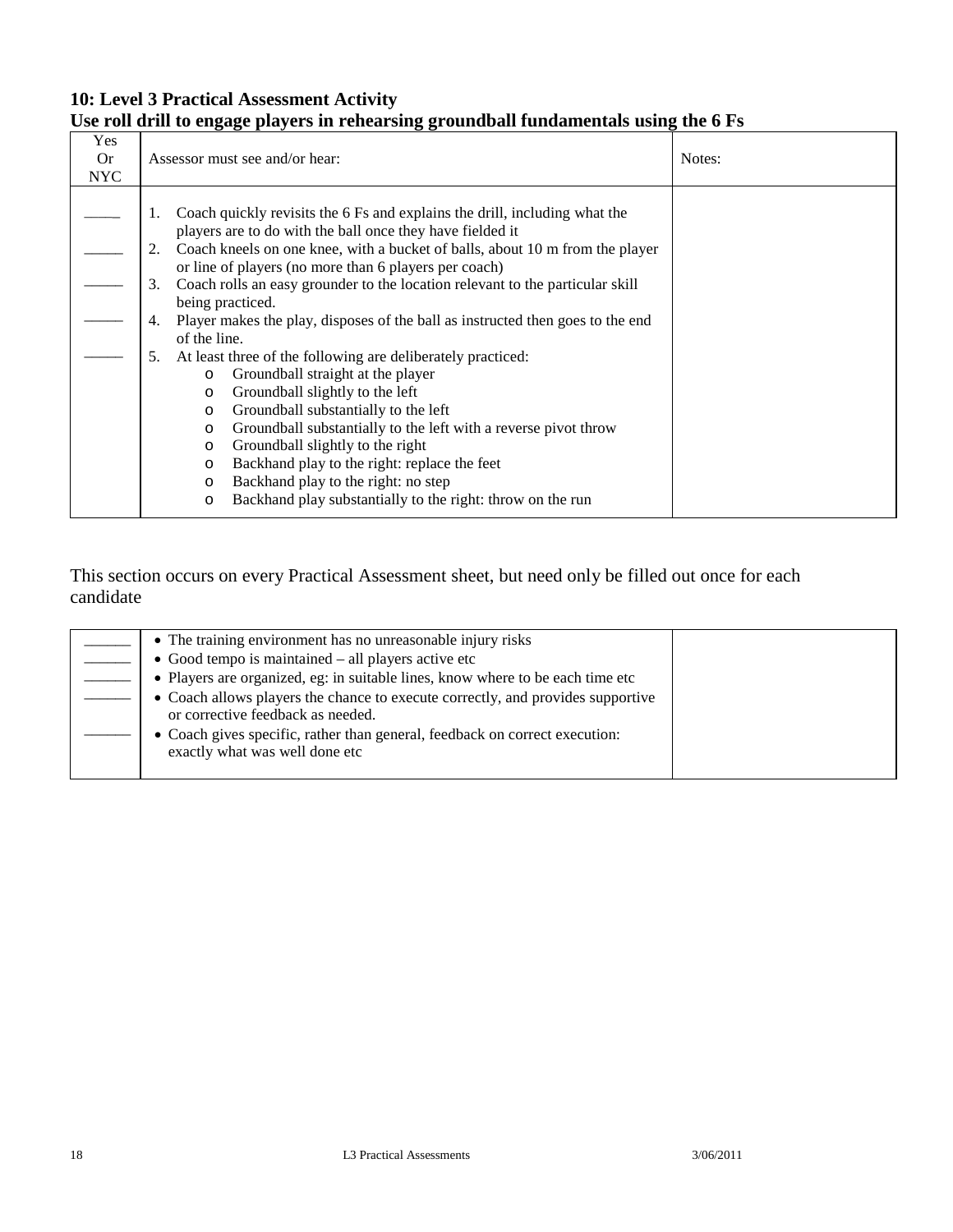# **Conduct the figure-8 double-play exercise to rehearse the execution of basic double plays**

| Yes                     |                                                                                                                                                |        |
|-------------------------|------------------------------------------------------------------------------------------------------------------------------------------------|--------|
| <b>Or</b><br><b>NYC</b> | Assessor must see and/or hear:                                                                                                                 | Notes: |
|                         |                                                                                                                                                |        |
|                         | Drill is conducted at high intensity with an emphasis on fun.                                                                                  |        |
|                         | The coach has a good bucket of balls (3-4 dozen).                                                                                              |        |
|                         | The following guidelines are substantially adhered to:                                                                                         |        |
|                         | Half the players on 2B side at double play depth, other half on SS side, one<br>$\circ$<br>player (or coach) at 1B to receive throws.          |        |
|                         | If a player, 1Bman should be rotated (perhaps have a rule: if you make a bad<br>$\circ$                                                        |        |
|                         | throw, you replace the 1Bman)<br>Ball is rolled to 1 <sup>st</sup> 2Bman who feeds 1 <sup>st</sup> SS who turns the DP, throwing to<br>$\circ$ |        |
|                         | 1B.<br>That 2Bman moves to the end of the SS line; the SS moves to the end of the<br>$\circ$                                                   |        |
|                         | 2B line.<br>As they are moving to the ends of their respective lines, the coach rolls the<br>$\circ$                                           |        |
|                         | ball to the next 2B man, who initiates the next DP, then moves to the other                                                                    |        |
|                         | line etc                                                                                                                                       |        |
|                         | Continue without pause for 2 or 3 minutes, then move to the next phase,<br>$\circ$                                                             |        |
|                         | covering the following (depending on skill levels of players). In this way, you<br>can cover the basic range of DP feeds and turns:            |        |
|                         | Ball on base side of 2Bman                                                                                                                     |        |
|                         | Ball on straight at 2B man                                                                                                                     |        |
|                         | Ball on glove side of 2Bman<br>$\Box$                                                                                                          |        |
|                         | Ball on base side of SS                                                                                                                        |        |
|                         | Ball on straight at SS                                                                                                                         |        |
|                         | Ball on backhand side of SS<br>$\mathbf{L}$                                                                                                    |        |
|                         |                                                                                                                                                |        |

| • The training environment has no unreasonable injury risks                                                          |  |
|----------------------------------------------------------------------------------------------------------------------|--|
| $\bullet$ Good tempo is maintained $-$ all players active etc                                                        |  |
| • Players are organized, eg: in suitable lines, know where to be each time etc                                       |  |
| • Coach allows players the chance to execute correctly, and provides supportive<br>or corrective feedback as needed. |  |
| • Coach gives specific, rather than general, feedback on correct execution:<br>exactly what was well done etc        |  |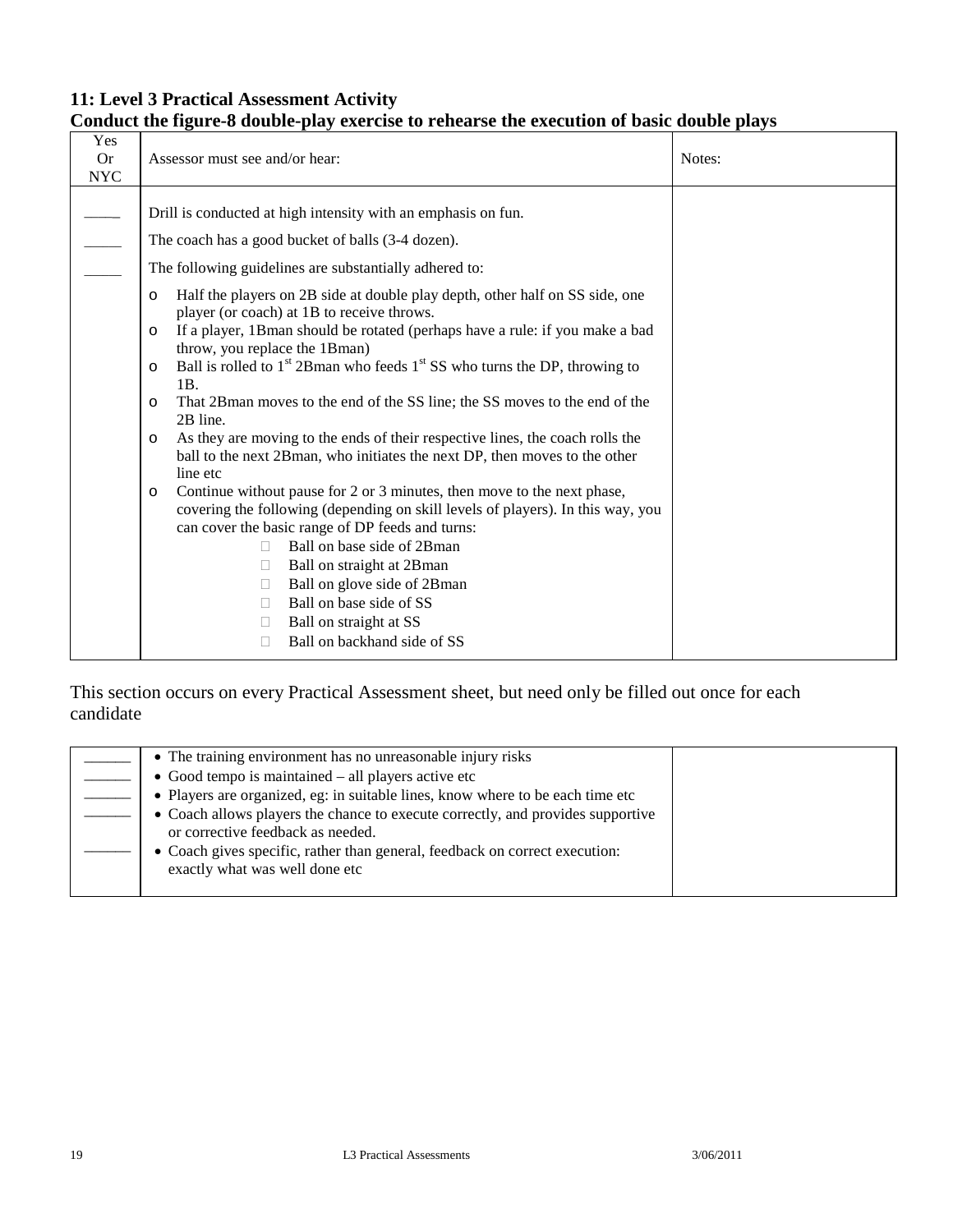# **Have players in all positions practice throwing to different bases and using different throws**

| Yes<br>0r<br><b>NYC</b> | Assessor must see and/or hear:                                                                                                                                                                                                                                                                                                                                                                                                                                                                                                                                                                                                                                                                  | Notes: |
|-------------------------|-------------------------------------------------------------------------------------------------------------------------------------------------------------------------------------------------------------------------------------------------------------------------------------------------------------------------------------------------------------------------------------------------------------------------------------------------------------------------------------------------------------------------------------------------------------------------------------------------------------------------------------------------------------------------------------------------|--------|
|                         | Drill is conducted at high intensity with an emphasis on fun.<br>The following guidelines are substantially adhered to:<br>Thorough warmup, including throwing, has been completed<br>$\circ$<br>Coach rolls the ball or fungoes it, instructing the players to field the ball and<br>$\circ$<br>come up with a new way to throw it.<br>Players are encouraged to experiment and "fool around" with different ways<br>$\circ$<br>of throwing.<br>Throws made to all bases and over a variety of distances<br>$\circ$<br>Coach highlights workable solutions (and also, in a positive way, the most<br>$\circ$<br>ridiculous).<br>Coach conducts feedback session on what was learnt.<br>$\circ$ |        |

| • The training environment has no unreasonable injury risks                                                          |  |
|----------------------------------------------------------------------------------------------------------------------|--|
| $\bullet$ Good tempo is maintained – all players active etc                                                          |  |
| • Players are organized, eg: in suitable lines, know where to be each time etc                                       |  |
| • Coach allows players the chance to execute correctly, and provides supportive<br>or corrective feedback as needed. |  |
| • Coach gives specific, rather than general, feedback on correct execution:<br>exactly what was well done etc        |  |
|                                                                                                                      |  |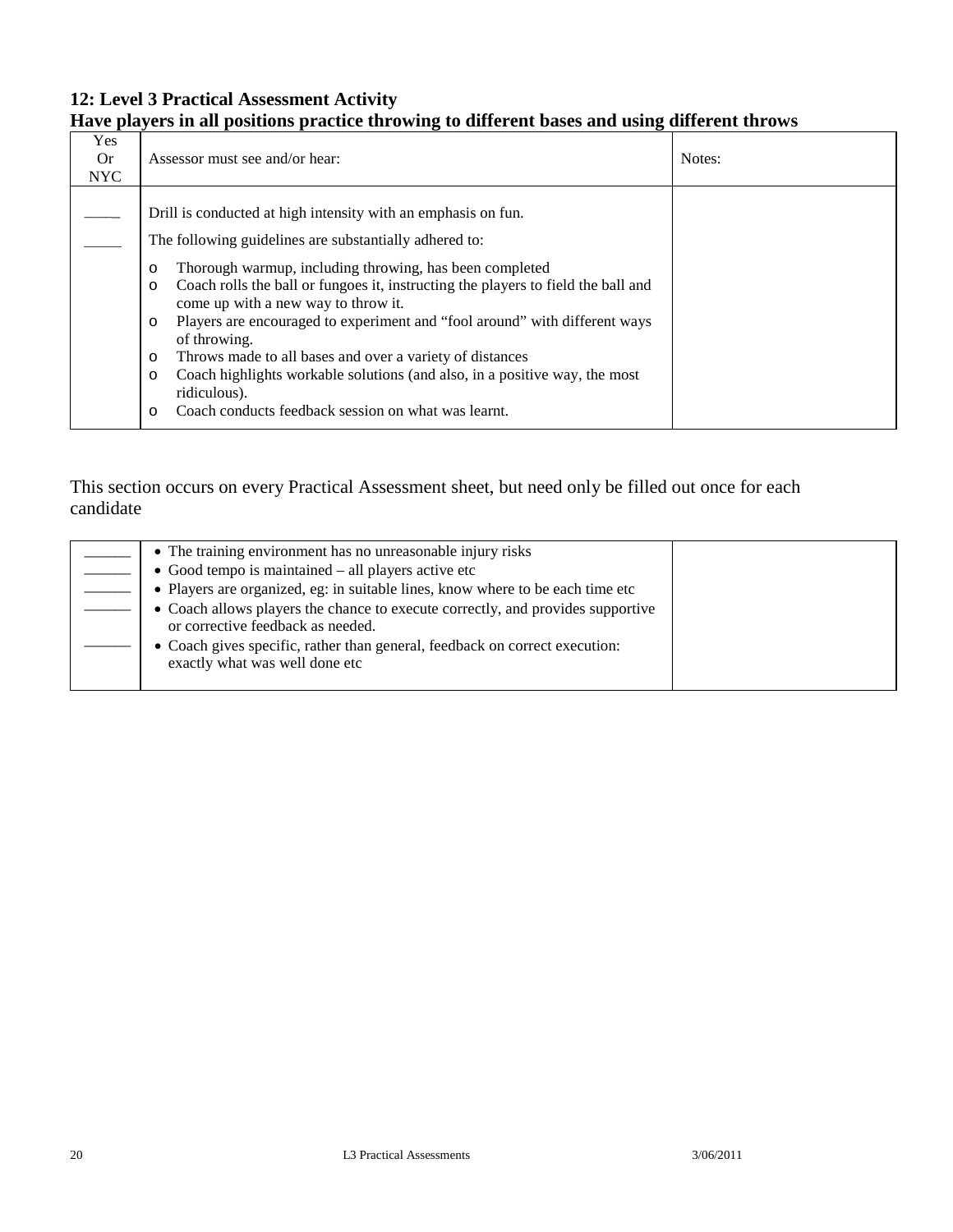### **Practising outfield basics**

| Yes<br><b>Or</b><br><b>NYC</b> | Assessor must see and/or hear:                                                                                                                                                                                                                   | Notes: |
|--------------------------------|--------------------------------------------------------------------------------------------------------------------------------------------------------------------------------------------------------------------------------------------------|--------|
|                                | The following guidelines are substantially adhered to:                                                                                                                                                                                           |        |
|                                | 1. Fungo fly balls:                                                                                                                                                                                                                              |        |
|                                | Coach hits fly balls to players who attempt to catch them.<br>$\circ$<br>The difficulty is adjusted to the ability of the player<br>$\circ$<br>As an extensions, players rehearse throwing to a cutoff man once the<br>$\circ$<br>catch is made. |        |
|                                | 2. Fungo ground balls:                                                                                                                                                                                                                           |        |
|                                | Coach hits ground balls to players who field them according to the<br>$\circ$<br>specified situation; eg: nobody on base; runner on 1B etc                                                                                                       |        |
|                                | On a ball hit straight to fielder with "no runner on base", the outfielder<br>$\circ$<br>plays it safe and make sure to keep the ball.                                                                                                           |        |
|                                | If there is a "runner on base", they field ball and move smoothly into a<br>$\circ$<br>throwing posture.                                                                                                                                         |        |
|                                | If it is a "do or die" play, with an important runner on 2B, they attack the<br>$\circ$<br>ball and come up throwing.                                                                                                                            |        |
|                                | 3. Running fly ball drill:                                                                                                                                                                                                                       |        |
|                                | Players, each with a ball, line up beside coach<br>$\circ$                                                                                                                                                                                       |        |
|                                | In turn, each flips ball to coach, runs directly away for 5-10m, then cuts<br>$\circ$<br>to the right or left (as specified) at $45^{\circ}$                                                                                                     |        |
|                                | Coach throws ball in front of player so that player continues at speed to<br>$\circ$<br>make the catch                                                                                                                                           |        |
|                                | Practise going both left and right on various angles<br>$\circ$                                                                                                                                                                                  |        |

| • The training environment has no unreasonable injury risks                     |  |
|---------------------------------------------------------------------------------|--|
| • Good tempo is maintained $-$ all players active etc                           |  |
| • Players are organized, eg: in suitable lines, know where to be each time etc  |  |
| • Coach allows players the chance to execute correctly, and provides supportive |  |
| or corrective feedback as needed.                                               |  |
| • Coach gives specific, rather than general, feedback on correct execution:     |  |
| exactly what was well done etc                                                  |  |
|                                                                                 |  |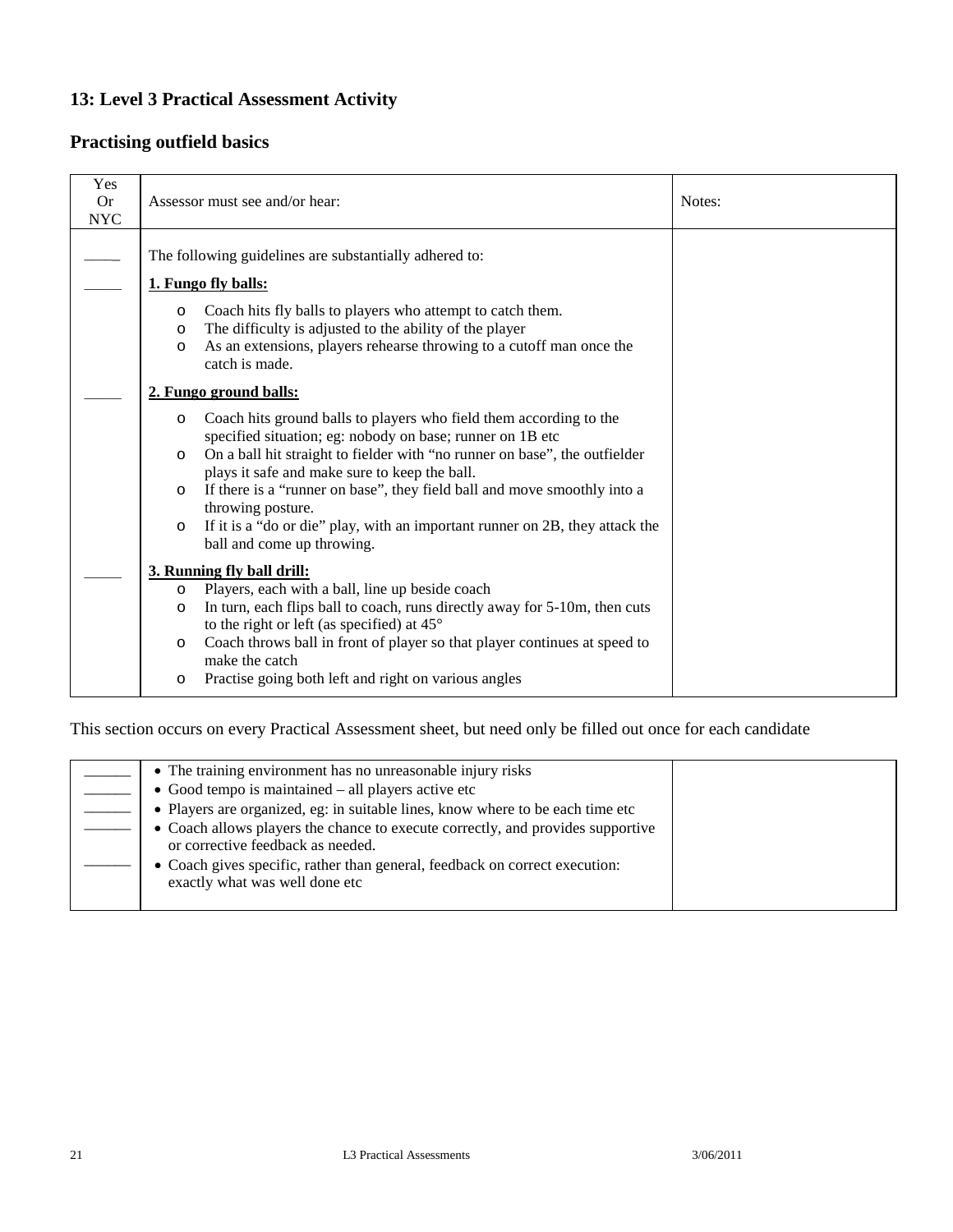### **14: Level 3 Practical Assessment Activity Conduct drills for catchers to emphasise receiving the ball**

| Yes<br><b>Or</b><br><b>NYC</b> | Assessor must see and/or hear:                                                                                                                                                          | Notes: |
|--------------------------------|-----------------------------------------------------------------------------------------------------------------------------------------------------------------------------------------|--------|
|                                | The following guidelines are substantially adhered to:<br>1. Short distance flips.<br>o In catching stance, catcher receives ball flipped underhand to various locations<br>by partner. |        |
|                                | 2. Bullpens.<br>o Catch pitchers while they are practicing their delivery.<br>o Emphasise catching everything, no matter where it is pitched.                                           |        |

| • The training environment has no unreasonable injury risks                                                          |  |
|----------------------------------------------------------------------------------------------------------------------|--|
| $\bullet$ Good tempo is maintained $-$ all players active etc                                                        |  |
| • Players are organized, eg: in suitable lines, know where to be each time etc                                       |  |
| • Coach allows players the chance to execute correctly, and provides supportive<br>or corrective feedback as needed. |  |
| • Coach gives specific, rather than general, feedback on correct execution:<br>exactly what was well done etc        |  |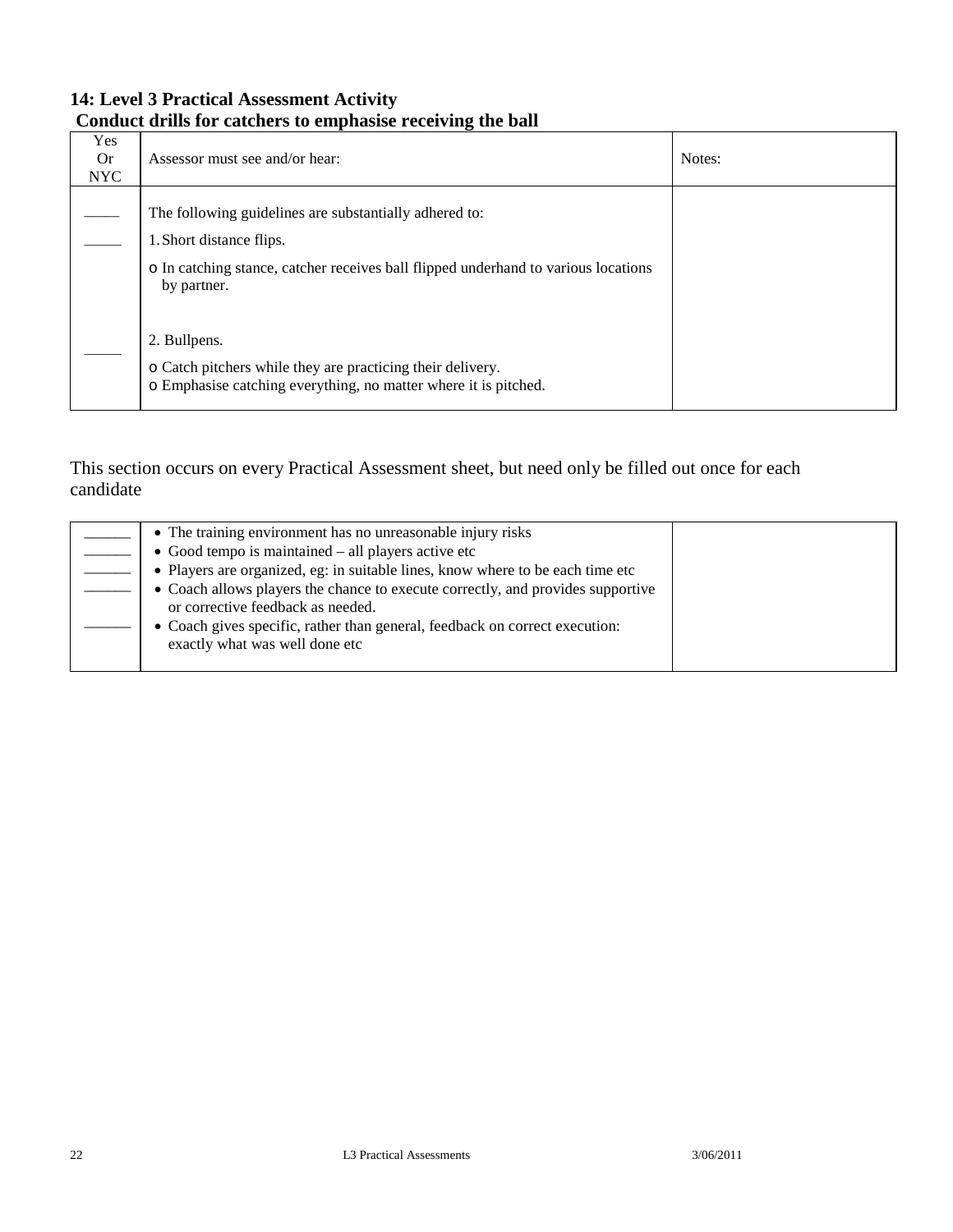### **15a: Level 3 Practical Assessment Activity Utilise activities designed to encourage players to catch a fly ball**

| Notes:<br>0r<br>Assessor must see and/or hear:<br><b>NYC</b>                                                                                                                                                                                                                                                                                                                                                                                                                                                                                                       |  |
|--------------------------------------------------------------------------------------------------------------------------------------------------------------------------------------------------------------------------------------------------------------------------------------------------------------------------------------------------------------------------------------------------------------------------------------------------------------------------------------------------------------------------------------------------------------------|--|
| The following guidelines are substantially adhered to:<br>1. Partner lobs.<br>o In suitable pairs, alternate throwing the ball up for the other to catch.<br>o Tip: catch ball above the eyes.<br>2. Running flyballs.<br>o Players start running and coach lobs, throws or hit ball so it can be caught on the<br>run.<br>o Tip: use one hand to catch ball when running.<br>3. Going back on fly.<br>o Ball is lobbed to land somewhere behind player<br>o Player runs back to catch it.<br>o Tip: never run backwards – at worst, run sideways when going back. |  |

| • The training environment has no unreasonable injury risks                     |  |
|---------------------------------------------------------------------------------|--|
| $\bullet$ Good tempo is maintained $-$ all players active etc                   |  |
| • Players are organized, eg: in suitable lines, know where to be each time etc  |  |
| • Coach allows players the chance to execute correctly, and provides supportive |  |
| or corrective feedback as needed.                                               |  |
| • Coach gives specific, rather than general, feedback on correct execution:     |  |
| exactly what was well done etc                                                  |  |
|                                                                                 |  |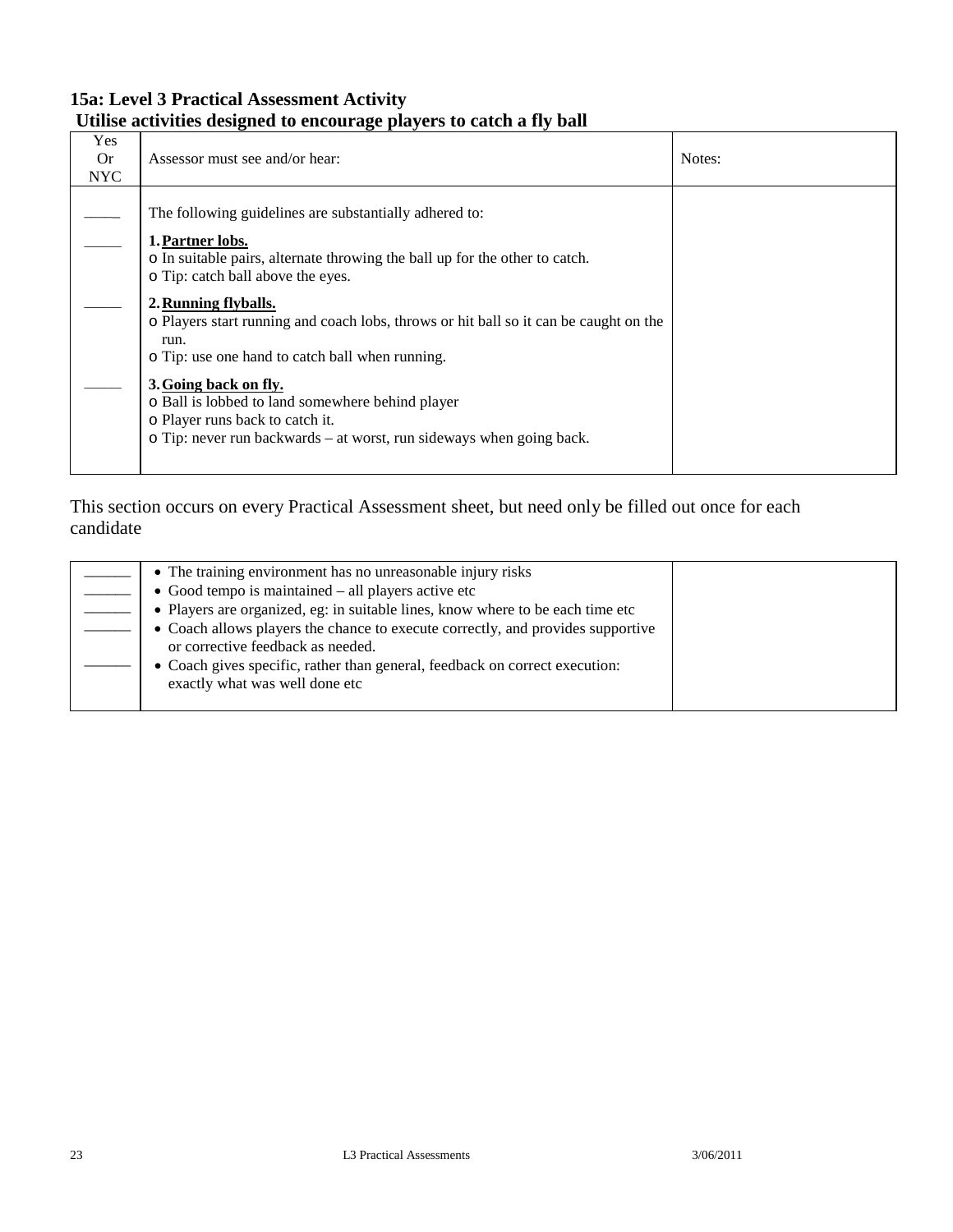### **15b: Level 3 Practical Assessment Activity Utilise activities designed to encourage players to catch a fly ball**

| Yes<br>0r<br><b>NYC</b> | Assessor must see and/or hear:                                                                                                                                                                                                                                                                                                                                                                                                                                                                                                                                                                                                                                                                                | Notes: |
|-------------------------|---------------------------------------------------------------------------------------------------------------------------------------------------------------------------------------------------------------------------------------------------------------------------------------------------------------------------------------------------------------------------------------------------------------------------------------------------------------------------------------------------------------------------------------------------------------------------------------------------------------------------------------------------------------------------------------------------------------|--------|
|                         | The following guidelines are substantially adhered to:<br>4. Tennis racquet flyballs.<br>o Coach or players hit tennis balls in air for players to catch.                                                                                                                                                                                                                                                                                                                                                                                                                                                                                                                                                     |        |
|                         | 5. Tennis racquet and ball Over-the-Line<br>o Two equal teams.<br>o Each hitter attempts to hit ball between two markers 10-25m away and about the<br>same distance apart.<br>o Ball must touch ground on far side of markers to score a point.<br>o Defending team members position themselves to prevent batted groundballs<br>from passing between markers, and to prevent fly balls from landing over the<br>line between the markers.<br>o Hitter continues to hit until he/she fails to score<br>o All members hit once, then teams swap roles.<br>o Possible variations: team has a set number of outs per inning, each hitter hitting<br>once in turn until given number of "outs" (say 10) are made. |        |

| • The training environment has no unreasonable injury risks                                                          |  |
|----------------------------------------------------------------------------------------------------------------------|--|
| $\bullet$ Good tempo is maintained – all players active etc                                                          |  |
| • Players are organized, eg: in suitable lines, know where to be each time etc                                       |  |
| • Coach allows players the chance to execute correctly, and provides supportive<br>or corrective feedback as needed. |  |
| • Coach gives specific, rather than general, feedback on correct execution:<br>exactly what was well done etc        |  |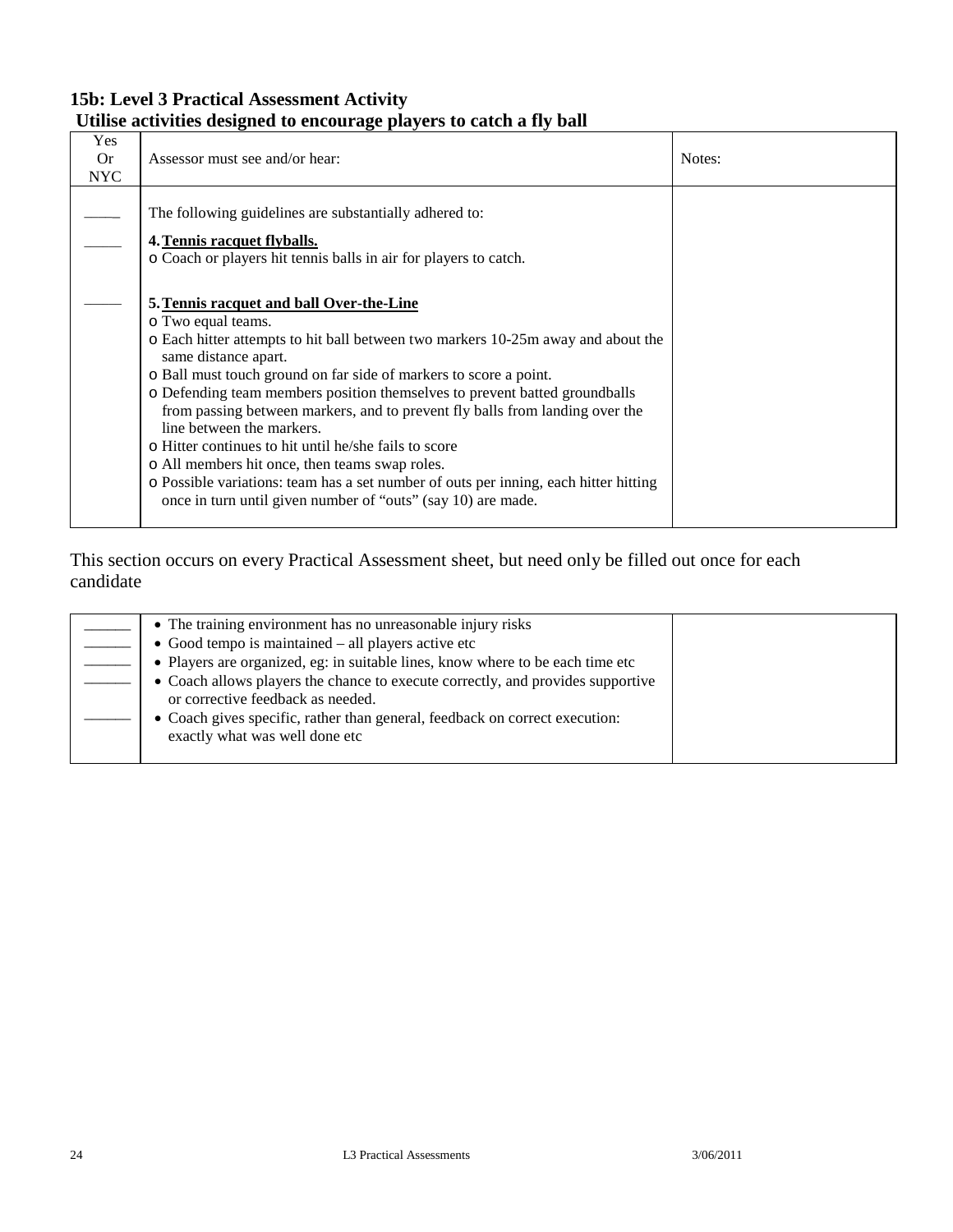### **16a: Level 3 Practical Assessment Activity Conduct practice of the basic cut-off plays**

| Yes<br>0r<br><b>NYC</b> | Assessor must see and/or hear:                                                                                                                                                                                                                                                                                                                                                                                            | Notes: |
|-------------------------|---------------------------------------------------------------------------------------------------------------------------------------------------------------------------------------------------------------------------------------------------------------------------------------------------------------------------------------------------------------------------------------------------------------------------|--------|
|                         | Coach hits ball to correct location for given situation<br>Players are directed to make plays according to guidelines below                                                                                                                                                                                                                                                                                               |        |
|                         | 1. With no runners on base<br>Short single to each outfielder<br>SS or 2Bman is lined up as cutoff to 2B<br>$\circ$<br>Outfielders plays ball safely and get ball to the cutoff<br>$\circ$<br>Long single to each outfield space (LF line, LF gap, RF gap, RF line)<br>٠<br>SS or 2Bman is lined up as cutoff to 2B<br>O<br>Outfielders play ball aggressively and throw one-hopper all the way<br>$\circ$<br>to the base |        |

| • The training environment has no unreasonable injury risks                                                          |  |
|----------------------------------------------------------------------------------------------------------------------|--|
| $\bullet$ Good tempo is maintained $-$ all players active etc                                                        |  |
| • Players are organized, eg: in suitable lines, know where to be each time etc                                       |  |
| • Coach allows players the chance to execute correctly, and provides supportive<br>or corrective feedback as needed. |  |
| • Coach gives specific, rather than general, feedback on correct execution:<br>exactly what was well done etc        |  |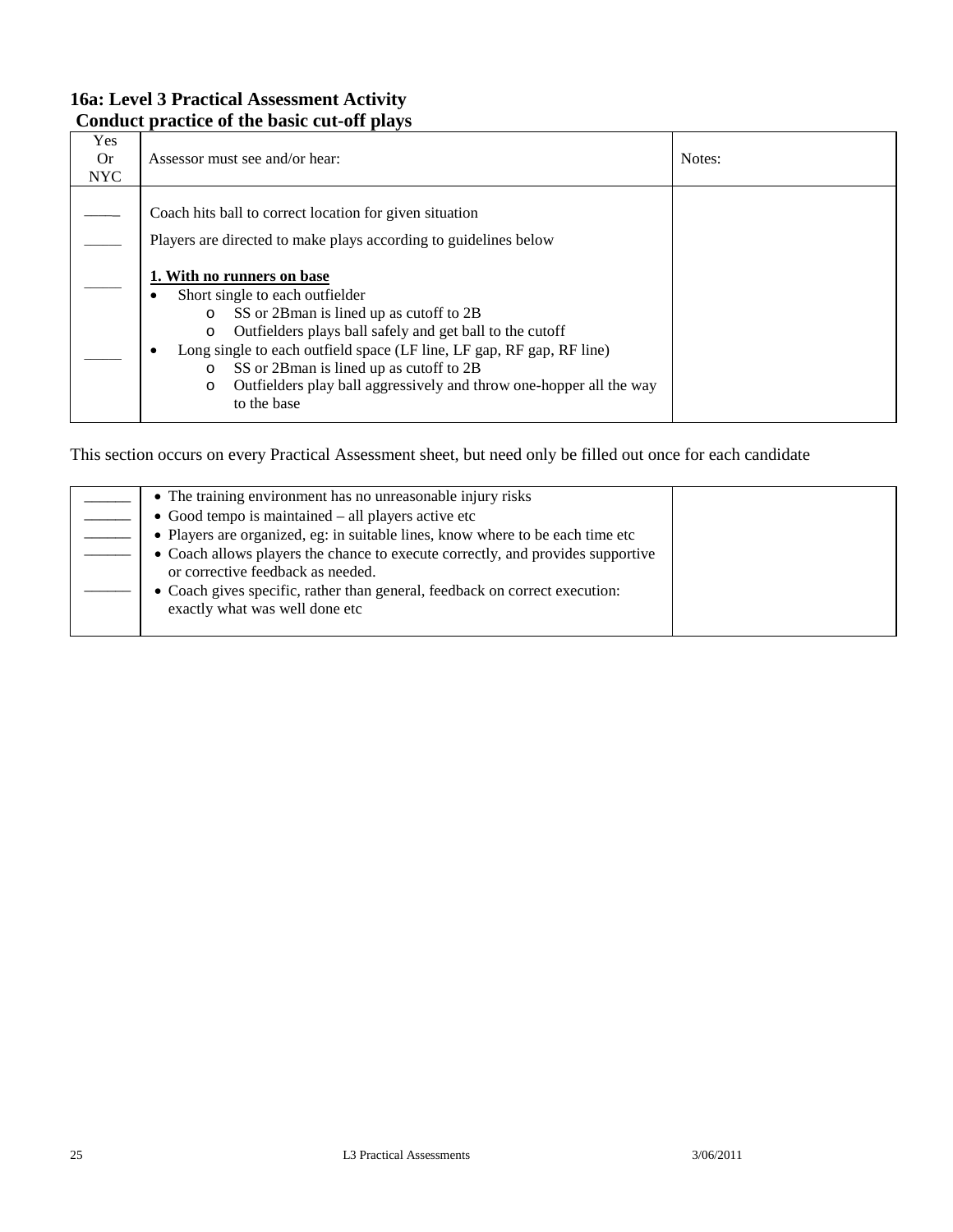### **16b: Level 3 Practical Assessment Activity Conduct practice of the basic cut-off plays**

| Yes<br>0r<br><b>NYC</b> | Assessor must see and/or hear:                                                                                                                                                                                                                                                                                                                                                                                                                                                                                                        | Notes: |
|-------------------------|---------------------------------------------------------------------------------------------------------------------------------------------------------------------------------------------------------------------------------------------------------------------------------------------------------------------------------------------------------------------------------------------------------------------------------------------------------------------------------------------------------------------------------------|--------|
|                         | Coach hits ball to correct location for given situation<br>Players are directed to make plays according to guidelines below                                                                                                                                                                                                                                                                                                                                                                                                           |        |
|                         | 2. Runner on 1B<br>Short single to each outfielder<br>SS is lined up as cutoff to 3B<br>$\circ$<br>LF and CF play ball safely and get ball to the cutoff<br>$\circ$<br>RF plays ball aggressively and throws one-hopper through cutoff to<br>$\circ$<br>3B<br>Long single to each outfield space (LF line, LF gap, RF gap, RF line)<br>SS is lined up as cutoff to 3B<br>$\circ$<br>LF and CF play ball aggressively and throw one-hopper through<br>$\circ$<br>cutoff to 3B<br>RF plays ball safely and throws one-hopper to 2B<br>O |        |

| • The training environment has no unreasonable injury risks<br>• Good tempo is maintained $-$ all players active etc<br>• Players are organized, eg: in suitable lines, know where to be each time etc<br>• Coach allows players the chance to execute correctly, and provides supportive |  |
|-------------------------------------------------------------------------------------------------------------------------------------------------------------------------------------------------------------------------------------------------------------------------------------------|--|
| or corrective feedback as needed.<br>• Coach gives specific, rather than general, feedback on correct execution:<br>exactly what was well done etc                                                                                                                                        |  |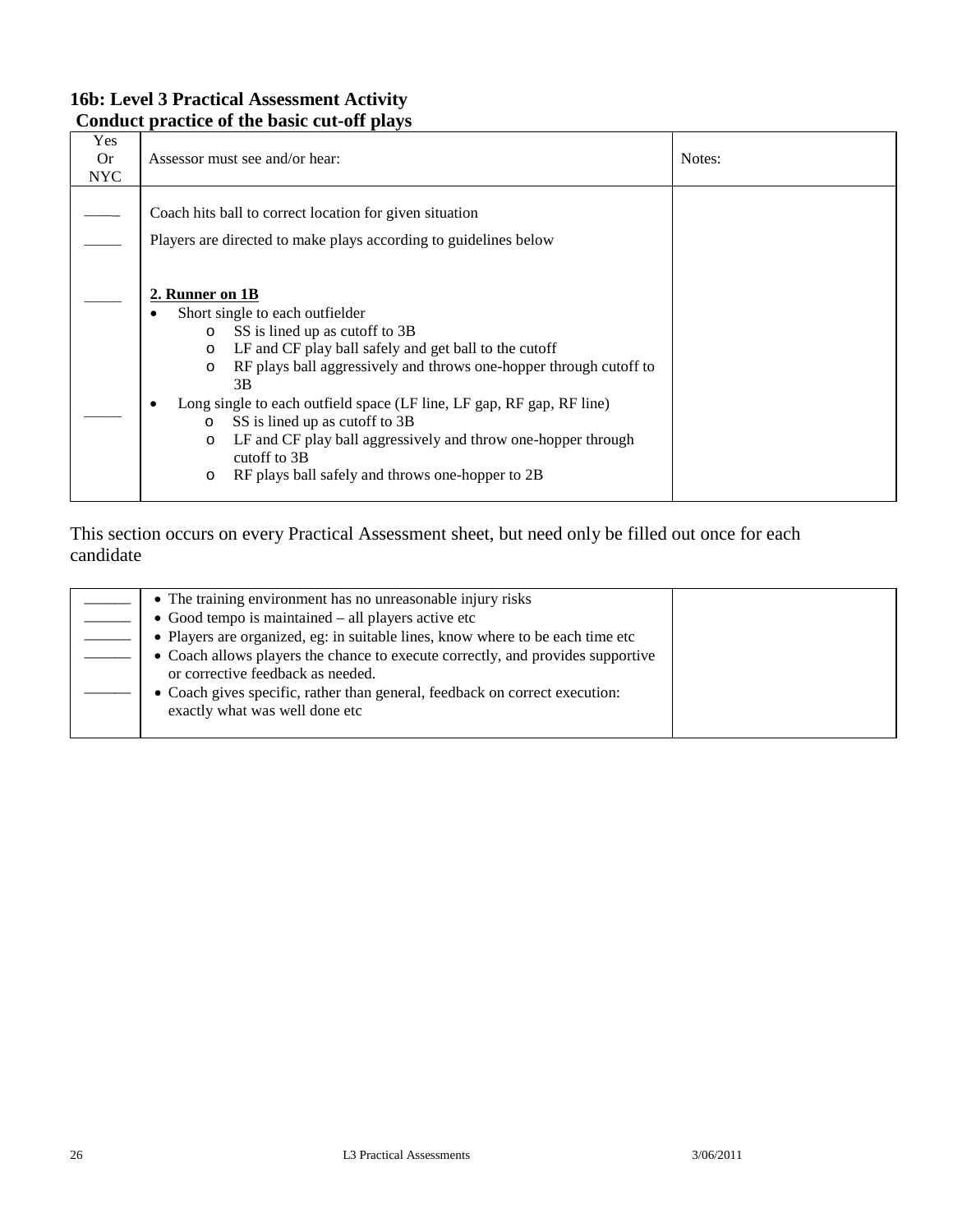### **16c: Level 3 Practical Assessment Activity Conduct practice of the basic cut-off plays**

| Yes<br>0r<br><b>NYC</b> | Assessor must see and/or hear:                                                                                                                                                                                                                                                                                                                                                                                                                                                                      | Notes: |
|-------------------------|-----------------------------------------------------------------------------------------------------------------------------------------------------------------------------------------------------------------------------------------------------------------------------------------------------------------------------------------------------------------------------------------------------------------------------------------------------------------------------------------------------|--------|
|                         | Coach hits ball to correct location for given situation<br>Players are directed to make plays according to guidelines below                                                                                                                                                                                                                                                                                                                                                                         |        |
|                         | 3. Runner on 2B<br>Short single to each outfielder<br>All bases covered on each play<br>O<br>Ball to LF: 3Bman is lined up as cutoff to H; LF attacks ball and<br>O<br>throws one-hopper through cutoff to H<br>Ball to CF and RF: 1Bman is lined up as cutoff to H; outfielder<br>$\circ$<br>attacks ball and throws one-hopper through cutoff to H<br>Long single to each outfield space (LF line, LF gap, RF gap, RF line)<br>Outfielder plays ball as required and throws one-hopper to 2B<br>O |        |

| • The training environment has no unreasonable injury risks                                                          |  |
|----------------------------------------------------------------------------------------------------------------------|--|
| $\bullet$ Good tempo is maintained $-$ all players active etc                                                        |  |
| • Players are organized, eg: in suitable lines, know where to be each time etc                                       |  |
| • Coach allows players the chance to execute correctly, and provides supportive<br>or corrective feedback as needed. |  |
| • Coach gives specific, rather than general, feedback on correct execution:<br>exactly what was well done etc        |  |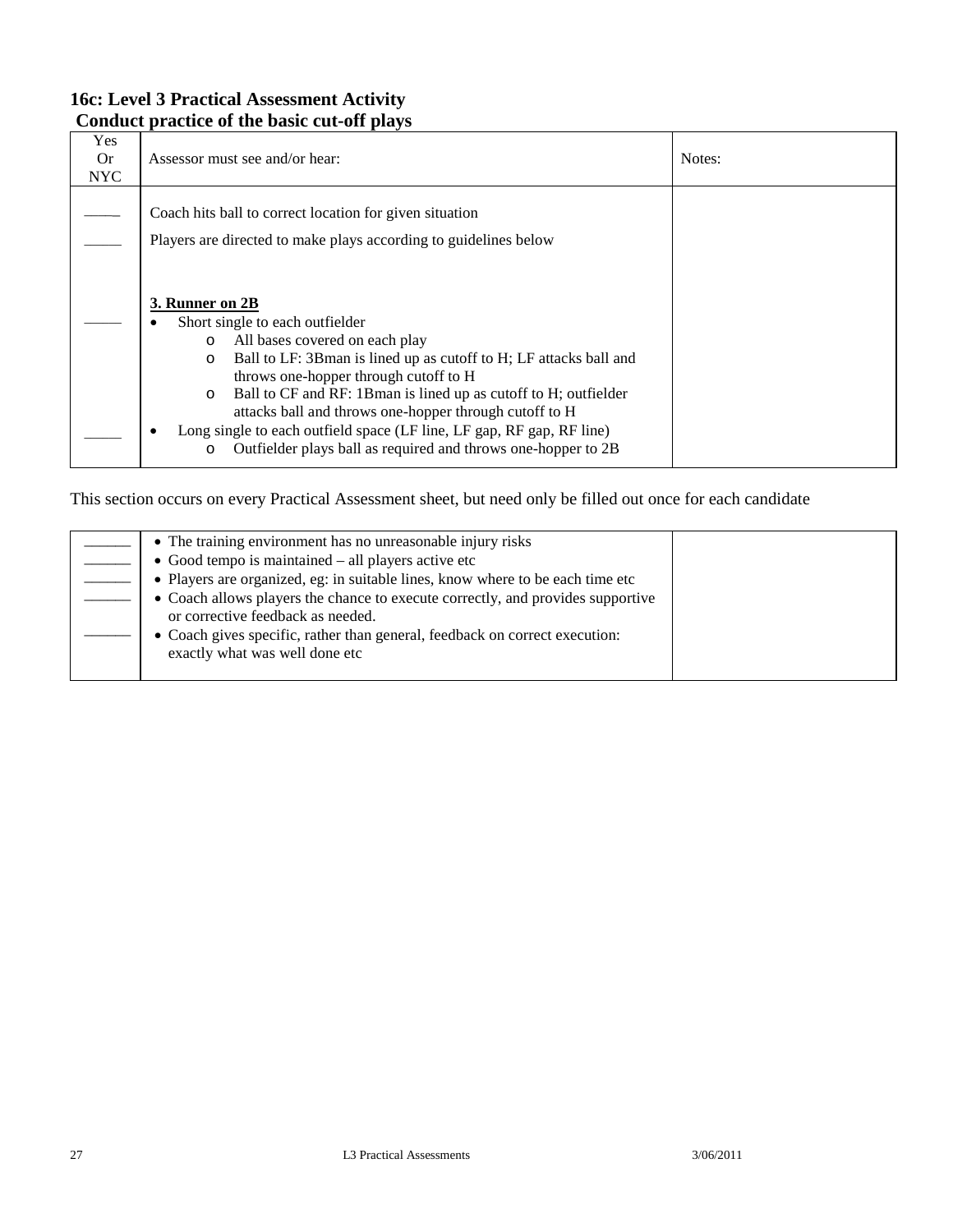#### **Rehearse basic pickoffs**  Yes Or NYC Assessor must see and/or hear: Notes: Notes:  $\overline{\phantom{a}}$  $\overline{\phantom{a}}$  $\overline{\phantom{a}}$  $\overline{\phantom{a}}$  $\overline{\phantom{a}}$  $\overline{\phantom{a}}$ Pitchers in pairs (each acting as the 1Bman in turn) rehearse their pickoff moves. Players are reminded that purpose of pickoff is to keep the runner honest, not to actually make an out. Therefore, accuracy is more important than speed. Instructions, if required, follow guidelines **1. Pickoff to 1B for a right hander** o Split hands and move both feet at the same time. • Right hand is lifted directly to head height on the 3B side: as the body turns away, the arm will be in perfect position for a short-arm throw. • Quick repositioning of feet: right foot is turned square to 1B; left foot takes short step to 1B. o Without pause, make an accurate throw knee height over the base **2. Pickoff to 1B for a lefthander** o Knee lift and early hand movements should look exactly like the commencement of a pitch. o As knee reaches highest point, step directly to 1B and make knee-high throw over 1B. o As skill improves, learn to minimize turning the shoulders to 1B **3. Pickoff at 2B** o The mechanics are the same for both RHP and LHP. o In one short jumping movement, swap feet: the stride foot should come down slightly on the 2B side of the mound. o Ensure that the turn is to the glove side; ie: clockwise for LHP, anticlockwise for a RHP. o Using a short arm action, make a knee-high throw over the 2B

| • The training environment has no unreasonable injury risks                                                          |  |
|----------------------------------------------------------------------------------------------------------------------|--|
| $\bullet$ Good tempo is maintained – all players active etc                                                          |  |
| • Players are organized, eg: in suitable lines, know where to be each time etc                                       |  |
| • Coach allows players the chance to execute correctly, and provides supportive<br>or corrective feedback as needed. |  |
| • Coach gives specific, rather than general, feedback on correct execution:<br>exactly what was well done etc        |  |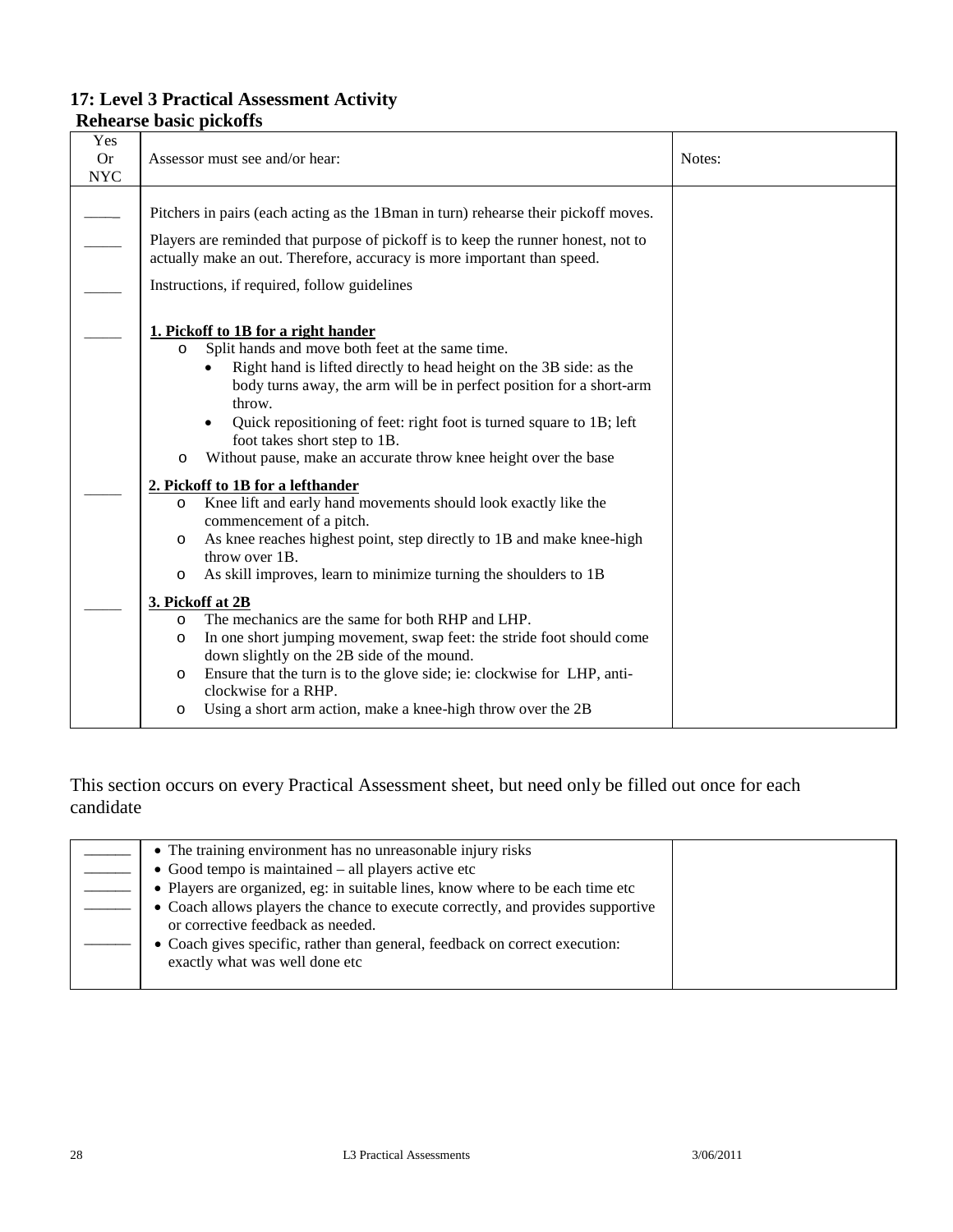### **18: Level 3 Practical Assessment Activity Develop pitchers' fundamental fielding skills**

| Yes<br><b>Or</b><br><b>NYC</b> | Assessor must see and/or hear:                                                                                                                                                                                                                                                                               | Notes: |
|--------------------------------|--------------------------------------------------------------------------------------------------------------------------------------------------------------------------------------------------------------------------------------------------------------------------------------------------------------|--------|
|                                | Using a fungo or rolling the ball to the correct location, coach has pitchers<br>rehearse:                                                                                                                                                                                                                   |        |
|                                | 1. Routine comebacker:<br>$1 - 3$<br>$\Omega$<br>$1-6$<br>$\circ$<br>$1-2.$<br>$\Omega$                                                                                                                                                                                                                      |        |
|                                | 2. Bunts to both sides, 1-3                                                                                                                                                                                                                                                                                  |        |
|                                | 3. Bunt on 3B side, 1-5                                                                                                                                                                                                                                                                                      |        |
|                                | 4. Covering first base on a groundball to right side:<br>Routine play: get ball from 1Bman early, then step on base, staying in<br>$\circ$<br>fair territory, then turn to look for the next play (often at 3B).<br>1Bman fumble (pitcher will have to stop on base)<br>$\circ$<br>Self-executed<br>$\Omega$ |        |

| • The training environment has no unreasonable injury risks                                                          |  |
|----------------------------------------------------------------------------------------------------------------------|--|
| $\bullet$ Good tempo is maintained – all players active etc                                                          |  |
| • Players are organized, eg: in suitable lines, know where to be each time etc                                       |  |
| • Coach allows players the chance to execute correctly, and provides supportive<br>or corrective feedback as needed. |  |
| • Coach gives specific, rather than general, feedback on correct execution:<br>exactly what was well done etc        |  |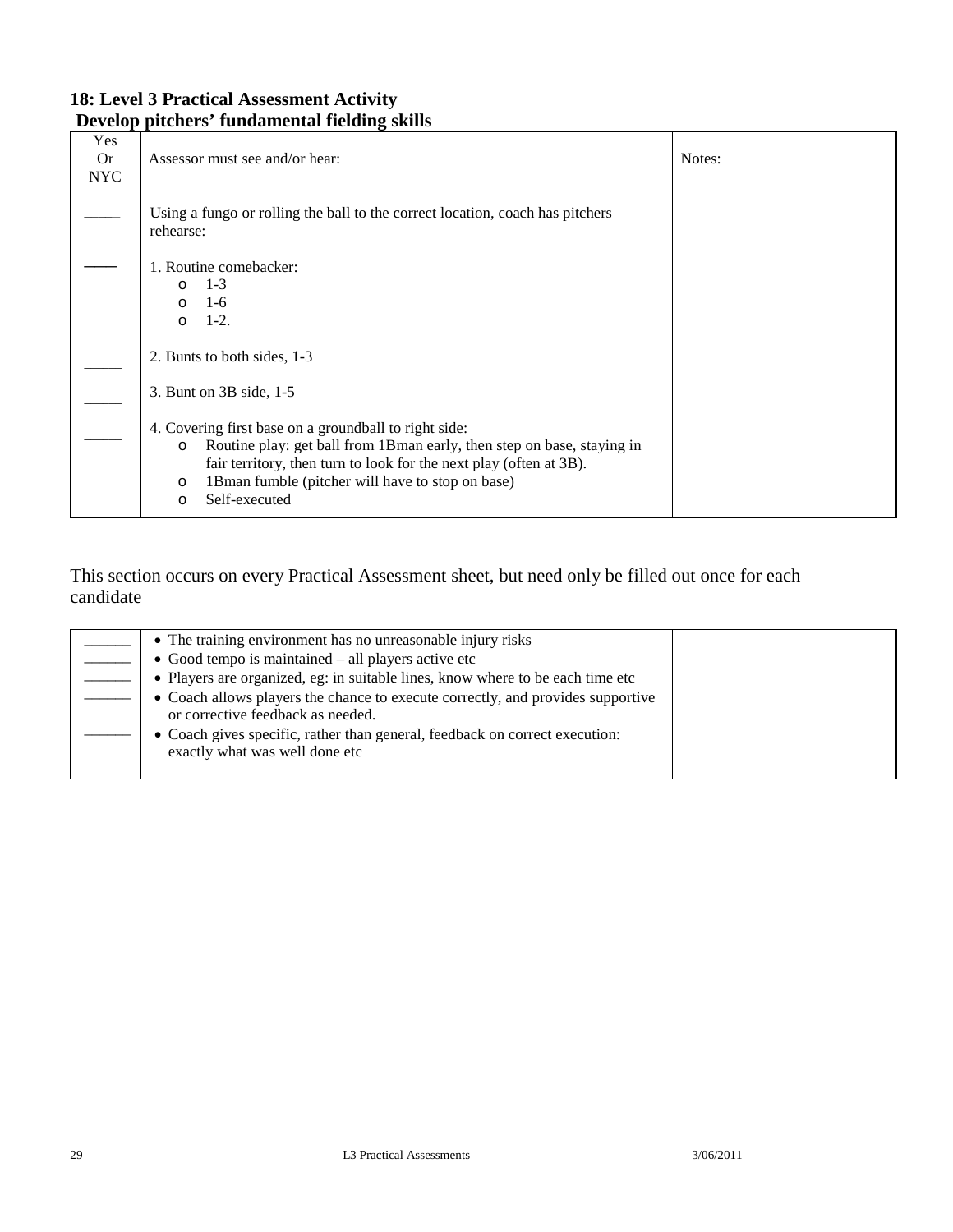# **Train the players in the 5-drill sequence for sprint mechanics**

| Yes<br><b>Or</b><br><b>NYC</b> | Assessor must see and/or hear:                                                                                                                                                                                                                                                                                                                                                                                                                                                                                                       | Notes: |
|--------------------------------|--------------------------------------------------------------------------------------------------------------------------------------------------------------------------------------------------------------------------------------------------------------------------------------------------------------------------------------------------------------------------------------------------------------------------------------------------------------------------------------------------------------------------------------|--------|
|                                | Coach explains drills:<br>drills are to develop improved leg mechanics<br>$\circ$<br>proper execution of each exercise, using demonstration (by self, capable player or<br>O<br>other)<br>aim to learn to pick one leg up fully (ankle, knee and hip all flexed so that toes of<br>$\circ$<br>the foot pass support leg above knee height) while the other is fully extended.<br>the verbal cue "toe over knee" is used<br>$\circ$<br>Each drill is executed with control, and that the trunk and head remain upright and<br>$\circ$ |        |
|                                | steady throughout the movement.<br><b>Practise good arm action</b> (also part of all drills except #1)<br>Elbows remain bent at 45°<br>$\circ$<br>Swing elbows through full range of motion and close to sides<br>$\circ$<br>Hands should swing from face height to just behind back at belt-height<br>$\circ$                                                                                                                                                                                                                       |        |
|                                | 1. Walking knee-to-chest stretch (10 each leg).                                                                                                                                                                                                                                                                                                                                                                                                                                                                                      |        |
|                                | Alternatively pull each knee to chest while fully extending the support leg.<br>$\circ$<br>Take one step forward between each repetition.<br>$\circ$                                                                                                                                                                                                                                                                                                                                                                                 |        |
|                                | 2. Lunge walk with high lift (6 each leg). Two key checkpoints:<br>Lowest position:<br>a.                                                                                                                                                                                                                                                                                                                                                                                                                                            |        |
|                                | trunk upright<br>$\circ$<br>long lunge with no wobbling<br>$\circ$<br>rear knee brushing ground<br>$\circ$<br>front knee remains behind front toe.<br>$\circ$<br>Highest position:<br>$\mathbf{b}$ .<br>no wobbling<br>$\circ$<br>support leg fully extended<br>O<br>other leg fully folded up.<br>$\circ$                                                                                                                                                                                                                           |        |
|                                | 3. Sprinter's March (10 each leg).<br>Remain tall throughout: taking short steps and stressing upright posture<br>$\circ$<br>High position as described in lunge walk<br>$\circ$                                                                                                                                                                                                                                                                                                                                                     |        |
|                                | <b>4. A-skips</b> (20).<br>Rhythmic version of Sprinter's March, with a small, rhythmic skip between each<br>O<br>step.<br>Emphasise folding the recovering leg up fully (see above): "toe over knee".<br>O                                                                                                                                                                                                                                                                                                                          |        |
|                                | $\frac{5.43s''}{2}$ (10-20 each leg).<br>Jogging under control, rapidly lift and put down one leg every $3rd$ step (hence the<br>$\circ$<br>name "3s"), using vigorous arm action at the same time.<br>Emphasise getting that foot all the way up (toe over knee) and all the way down<br>$\circ$<br>quickly.<br>If proficient, players can increase pace until they can do this drill at 34 pace.<br>$\circ$                                                                                                                        |        |
|                                | This section occurs on every Practical Assessment sheet, but need only be filled out once for each candidate                                                                                                                                                                                                                                                                                                                                                                                                                         |        |
|                                | • The training environment has no unreasonable injury risks<br>• Good tempo is maintained - all players active etc<br>• Players are organized, eg: in suitable lines, know where to be each time etc<br>• Coach allows players the chance to execute correctly, and provides supportive<br>or corrective feedback as needed.<br>• Coach gives specific, rather than general, feedback on correct execution:                                                                                                                          |        |
|                                | exactly what was well done etc                                                                                                                                                                                                                                                                                                                                                                                                                                                                                                       |        |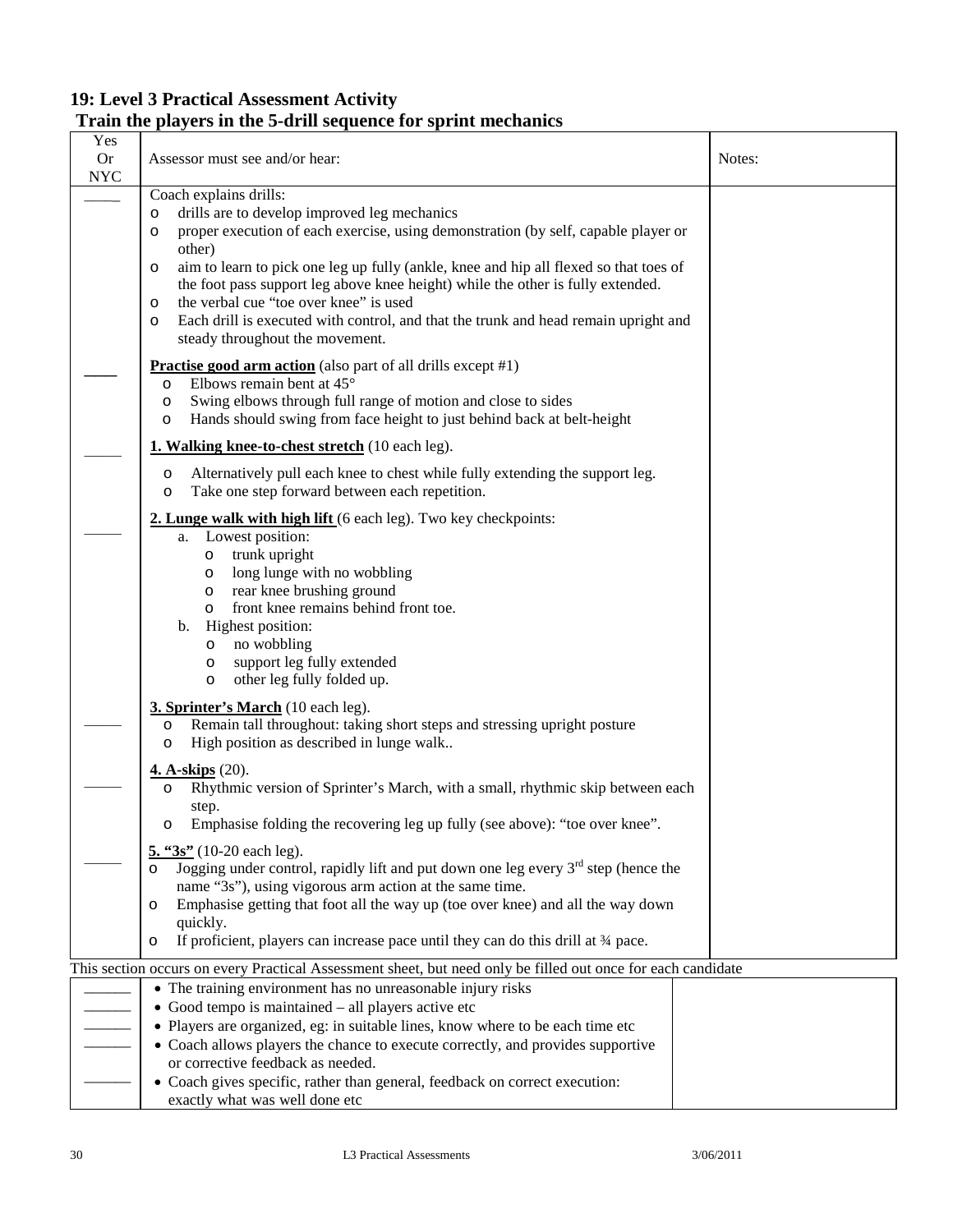## **Conduct base-running activities**

| Yes<br>0r<br><b>NYC</b> | Assessor must see and/or hear:                                                                                                                                                                                                                                                                  | Notes: |
|-------------------------|-------------------------------------------------------------------------------------------------------------------------------------------------------------------------------------------------------------------------------------------------------------------------------------------------|--------|
|                         | Coach explains basics:<br>A good baserunner always knows where the ball is!<br>$\circ$<br>Keep running until someone stops you! (your coach or the fielder)<br>$\circ$                                                                                                                          |        |
|                         | 1. H-1B on infield grounder:<br>accelerate hard then turn head to find ball<br>$\cap$<br>continue to accelerate through bag<br>$\circ$<br>touch front edge of bag<br>$\circ$<br>once bag is touched, turn head to right, looking for possible overthrow<br>$\circ$<br>and a chance to go to 2B. |        |
|                         | 2. H-1B on grounder getting through to outfield:<br>accelerate hard then find ball<br>$\Omega$<br>once you see it is through, swing wide to get best turn to 2B<br>$\circ$<br>touch inside corner and go as far toward 2B as fielders will allow.<br>$\circ$                                    |        |

| • The training environment has no unreasonable injury risks                     |  |
|---------------------------------------------------------------------------------|--|
| $\bullet$ Good tempo is maintained – all players active etc                     |  |
| • Players are organized, eg: in suitable lines, know where to be each time etc  |  |
| • Coach allows players the chance to execute correctly, and provides supportive |  |
| or corrective feedback as needed.                                               |  |
| • Coach gives specific, rather than general, feedback on correct execution:     |  |
| exactly what was well done etc                                                  |  |
|                                                                                 |  |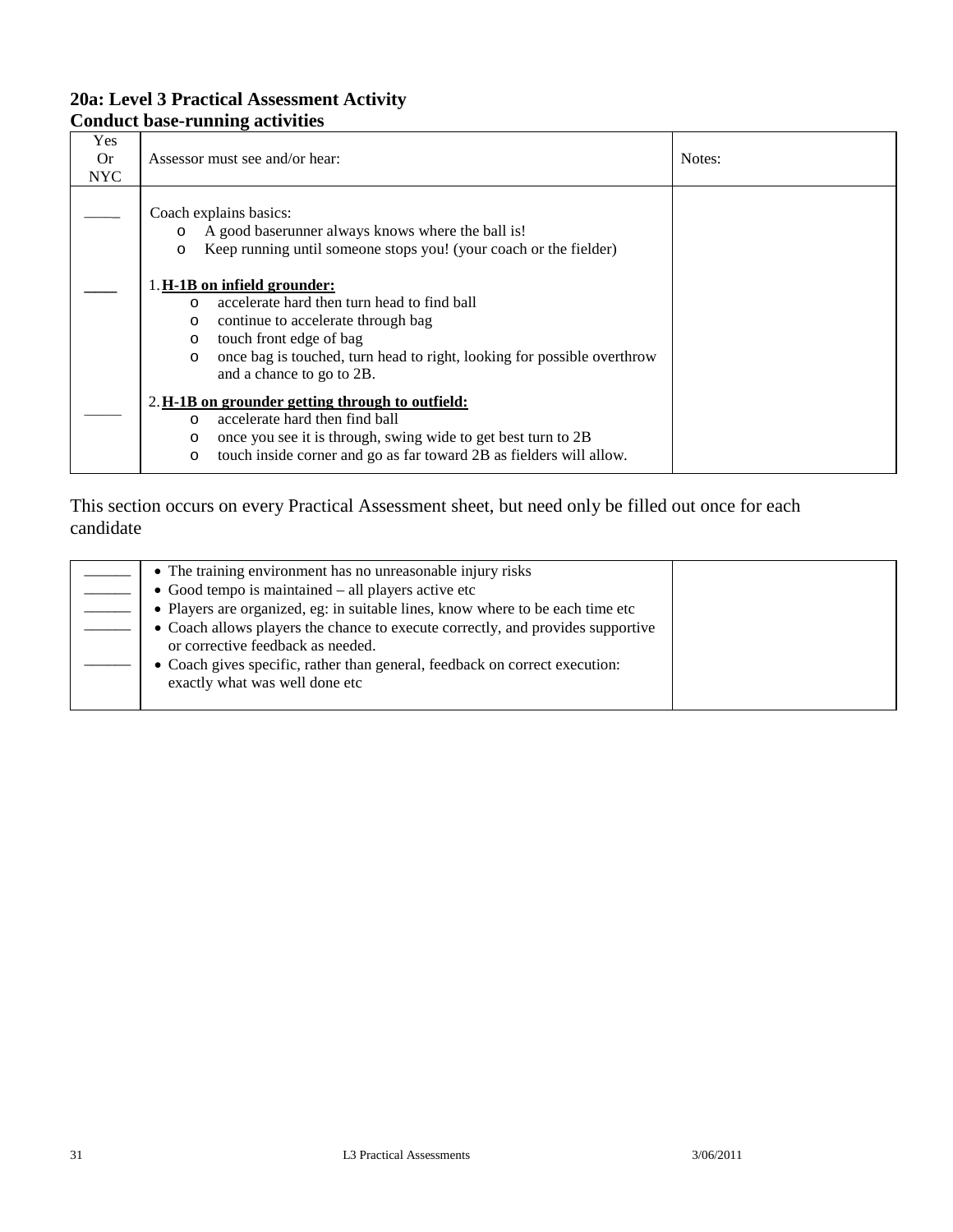## **Conduct base-running activities**

| Yes<br><b>Or</b><br><b>NYC</b> | Assessor must see and/or hear:                                                                                                                                                                                                                                                           | Notes: |
|--------------------------------|------------------------------------------------------------------------------------------------------------------------------------------------------------------------------------------------------------------------------------------------------------------------------------------|--------|
|                                | Coach explains basics:<br>A good baserunner always knows where the ball is!<br>Keep running until someone stops you! (your coach or the fielder)<br>O                                                                                                                                    |        |
|                                | 3.1B-3B on safe hit to outfield:<br>good secondary lead<br>$\circ$<br>see ball hit, read ball off bat and as you run<br>$\circ$<br>break hard, swing out to RF to get a better turn at 2B<br>O<br>make good turn and touch inside corner, keeping speed up all the way<br>O<br>to $3B$ . |        |
|                                | 4.2B-H on safe hit to outfield:<br>good secondary lead, see ball hit, read ball off bat;<br>O<br>break hard, swing out to LF to get a better turn at 3B;<br>O<br>make good turn, touch inside corner, keep speed all the way to H.<br>O                                                  |        |

| • The training environment has no unreasonable injury risks                     |  |
|---------------------------------------------------------------------------------|--|
| $\bullet$ Good tempo is maintained – all players active etc                     |  |
| • Players are organized, eg: in suitable lines, know where to be each time etc  |  |
| • Coach allows players the chance to execute correctly, and provides supportive |  |
| or corrective feedback as needed.                                               |  |
| • Coach gives specific, rather than general, feedback on correct execution:     |  |
| exactly what was well done etc                                                  |  |
|                                                                                 |  |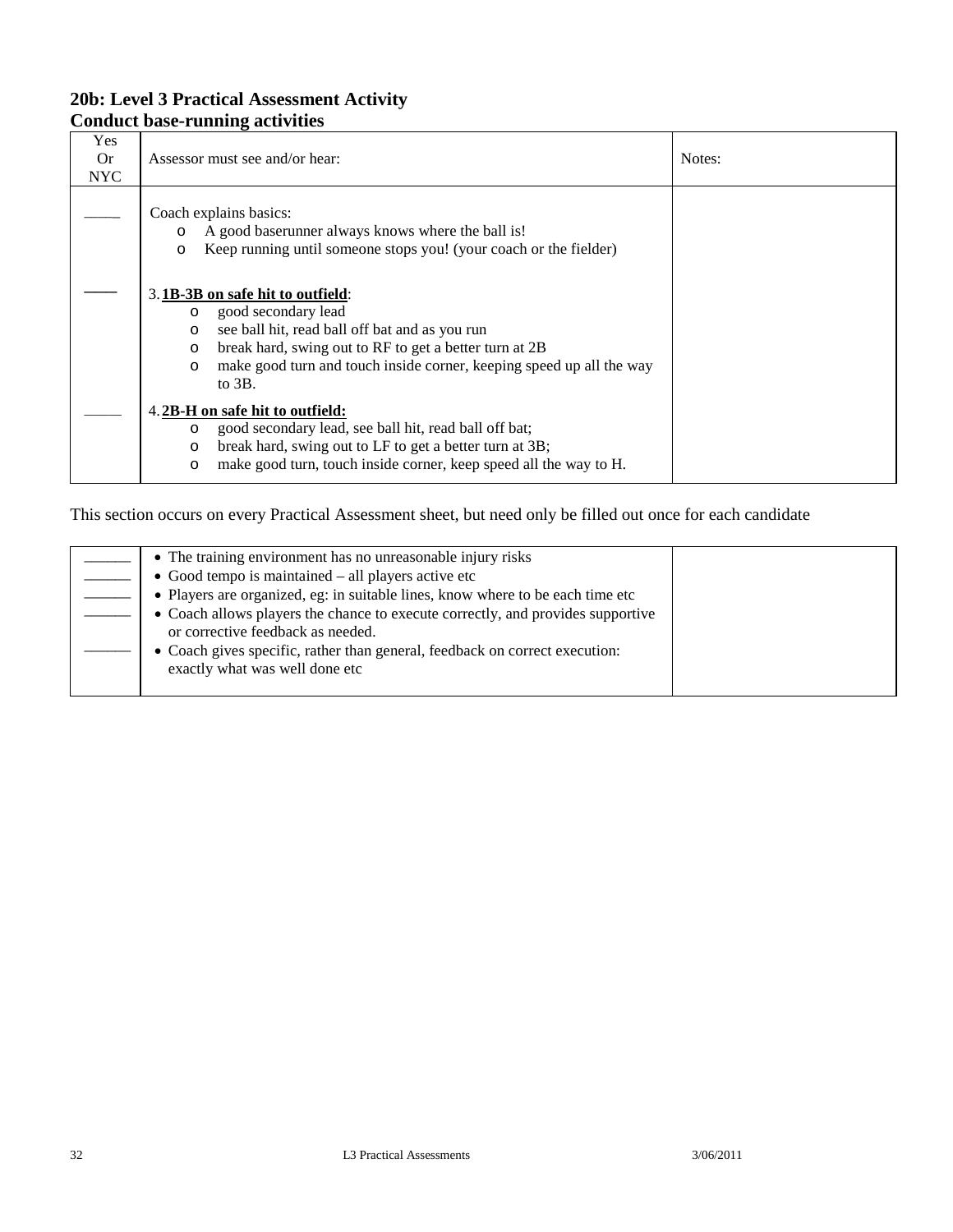### **20c: Level 3 Practical Assessment Activity Conduct base-running activities**

| Yes<br><b>Or</b><br>NYC | Assessor must see and/or hear:                                                                                                                                                                                                                                                                                                       | Notes: |
|-------------------------|--------------------------------------------------------------------------------------------------------------------------------------------------------------------------------------------------------------------------------------------------------------------------------------------------------------------------------------|--------|
|                         | Coach explains basics:<br>A good baserunner always knows where the ball is!<br>$\circ$<br>Keep running until someone stops you! (your coach or the fielder)<br>$\circ$                                                                                                                                                               |        |
|                         | 5. Tagging up at 3B:<br>get a good secondary lead, see ball hit, read the fly ball off bat<br>$\circ$<br>return to 3B, face home in sprinter's crouch with most favourable foot<br>$\circ$<br>on base<br>turn head to keep eyes on ball<br>$\circ$<br>once ball is caught, accelerate hard all the way through the plate.<br>$\circ$ |        |

| • The training environment has no unreasonable injury risks                                                          |  |
|----------------------------------------------------------------------------------------------------------------------|--|
| $\bullet$ Good tempo is maintained $-$ all players active etc                                                        |  |
| • Players are organized, eg: in suitable lines, know where to be each time etc                                       |  |
| • Coach allows players the chance to execute correctly, and provides supportive<br>or corrective feedback as needed. |  |
| • Coach gives specific, rather than general, feedback on correct execution:<br>exactly what was well done etc        |  |
|                                                                                                                      |  |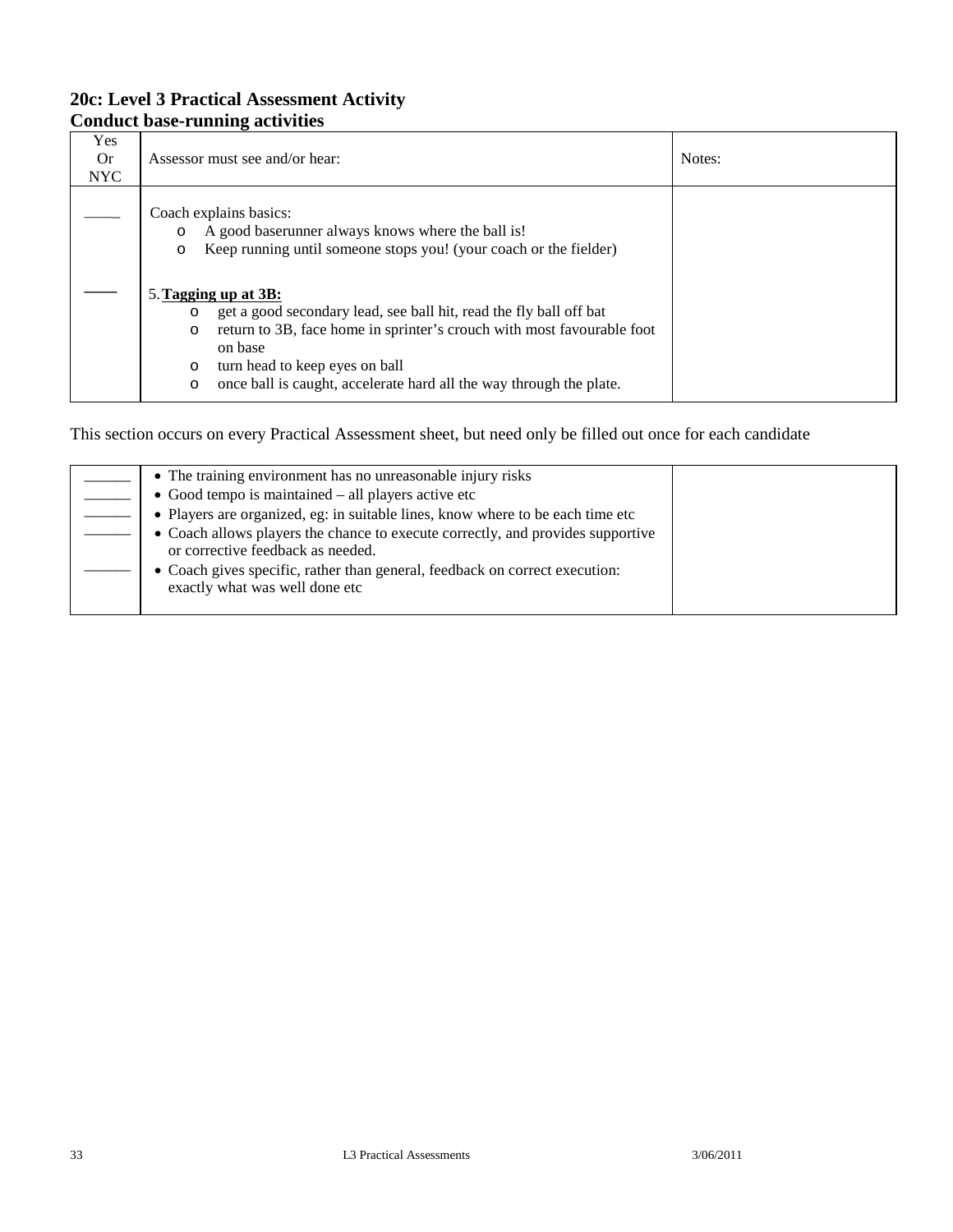### **21a: Level 3 Practical Assessment Activity Conduct low risk sliding activities**

| Yes<br><b>Or</b><br><b>NYC</b> | Assessor must see and/or hear:                                                                                                                                                                                                                                                                                                                                                                                                                                                                                                                                                                                                                 | Notes: |
|--------------------------------|------------------------------------------------------------------------------------------------------------------------------------------------------------------------------------------------------------------------------------------------------------------------------------------------------------------------------------------------------------------------------------------------------------------------------------------------------------------------------------------------------------------------------------------------------------------------------------------------------------------------------------------------|--------|
|                                | Correct figure-4 posture is explained and rehearsed<br>The following guidelines are substantially adhered to:<br>1. Wet plastic sheet.<br>A large & suitably restrained sheet of plastic is laid out and wet down (no<br>$\circ$<br>detergent).<br>With shoes off, players run up one at a time and slide as far as they can,<br>$\circ$<br>remaining balanced.<br>Correct figure-4 leg position highlighted<br>$\circ$<br>A base (or some target) is provided at the far end so that players can practice<br>$\circ$<br>making contact and standing up.<br>Variation: head first – slide on belly, not arms<br>$\circ$<br>2. Cardboard sheet. |        |
|                                | Uses a large piece of cardboard on good grass surface<br>$\circ$<br>With shoes off, players run up one at a time and slide as far as they can,<br>$\circ$<br>remaining balanced.<br>Correct figure-4 leg position highlighted<br>$\circ$<br>As an extensions activity: a base (or some target) is positioned at the far end<br>$\circ$<br>so that players can practice making contact and standing up.                                                                                                                                                                                                                                         |        |

| • The training environment has no unreasonable injury risks                                                          |  |
|----------------------------------------------------------------------------------------------------------------------|--|
| $\bullet$ Good tempo is maintained – all players active etc                                                          |  |
| • Players are organized, eg: in suitable lines, know where to be each time etc                                       |  |
| • Coach allows players the chance to execute correctly, and provides supportive<br>or corrective feedback as needed. |  |
| • Coach gives specific, rather than general, feedback on correct execution:<br>exactly what was well done etc        |  |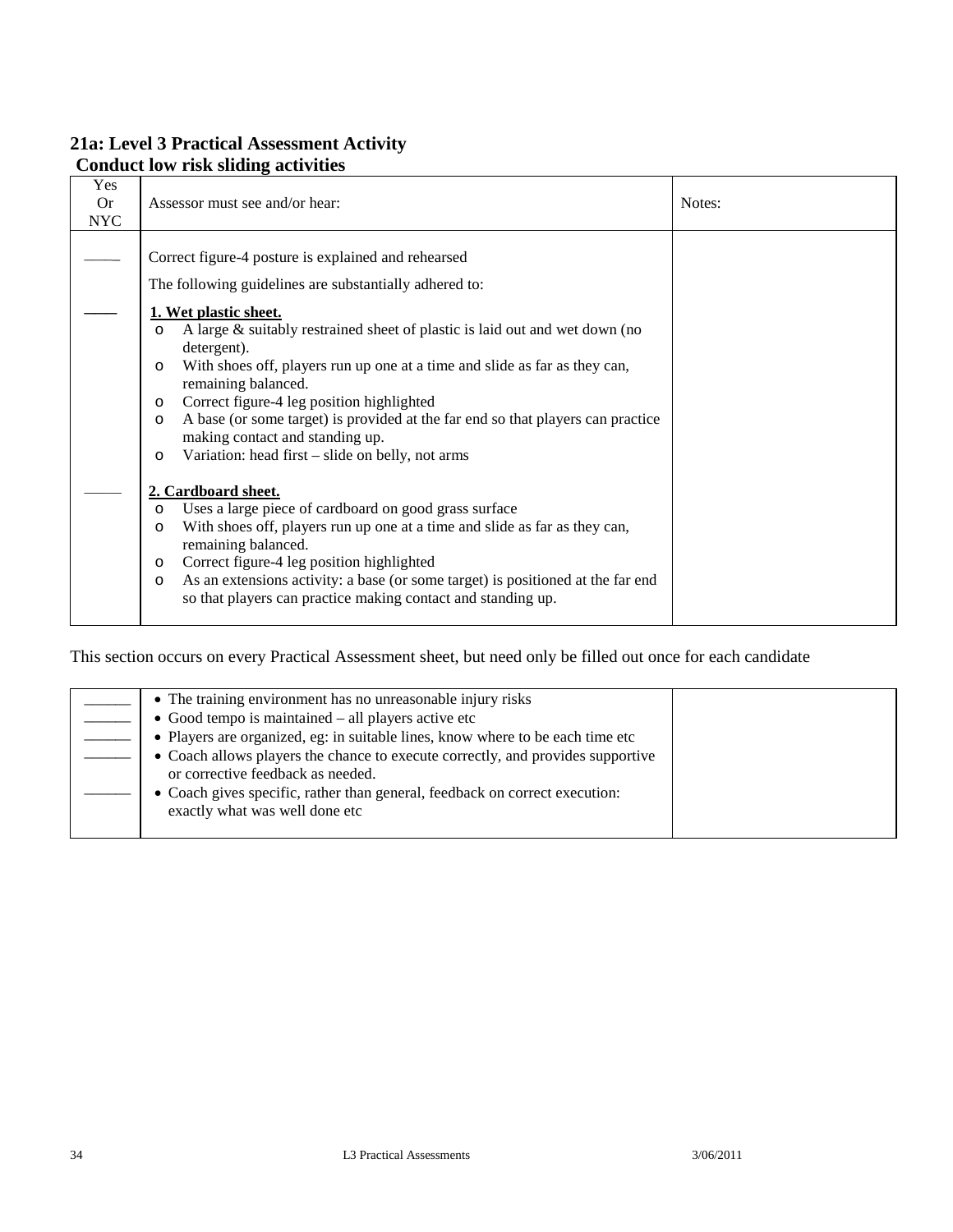### **21b: Level 3 Practical Assessment Activity Conduct low risk sliding activities**

| Yes<br><b>Or</b><br><b>NYC</b> | Assessor must see and/or hear:                                                                                                                                                                                                                                                                                                                                                                                                                                                                                                                                                                           | Notes: |
|--------------------------------|----------------------------------------------------------------------------------------------------------------------------------------------------------------------------------------------------------------------------------------------------------------------------------------------------------------------------------------------------------------------------------------------------------------------------------------------------------------------------------------------------------------------------------------------------------------------------------------------------------|--------|
|                                | Correct figure-4 posture is explained and rehearsed<br>The following guidelines are substantially adhered to:<br>3. Protective clothing.<br>Oversized jeans or tracksuit pants are provided to practice sliding on grass<br>$\Omega$<br>and/or dirt.<br>Players run up one at a time and slide as far as they can, remaining balanced.<br>$\circ$<br>Correct figure-4 leg position highlighted<br>$\circ$<br>As an extensions activity: a base (or some target) is positioned at the far end<br>$\circ$<br>so that players can practice making contact and standing up.                                  |        |
|                                | 4. Wet or otherwise slippery grass.<br>Coach selects good grass surface (avoid damaging an important surface, eg<br>$\circ$<br>infield).<br>Players slide in uniform<br>$\circ$<br>Players run up one at a time and slide, remaining balanced.<br>$\circ$<br>Correct figure-4 leg position highlighted<br>$\circ$<br>As an extensions activity: a base (or some target) is positioned at the far end<br>$\circ$<br>so that players can practice making contact and standing up.<br>Variations: popup slide (stand up quickly once you hit the base); head first -<br>$\circ$<br>slide on belly, not arms |        |

| • The training environment has no unreasonable injury risks                                                          |  |
|----------------------------------------------------------------------------------------------------------------------|--|
| $\bullet$ Good tempo is maintained $-$ all players active etc                                                        |  |
| • Players are organized, eg: in suitable lines, know where to be each time etc                                       |  |
| • Coach allows players the chance to execute correctly, and provides supportive<br>or corrective feedback as needed. |  |
| • Coach gives specific, rather than general, feedback on correct execution:<br>exactly what was well done etc        |  |
|                                                                                                                      |  |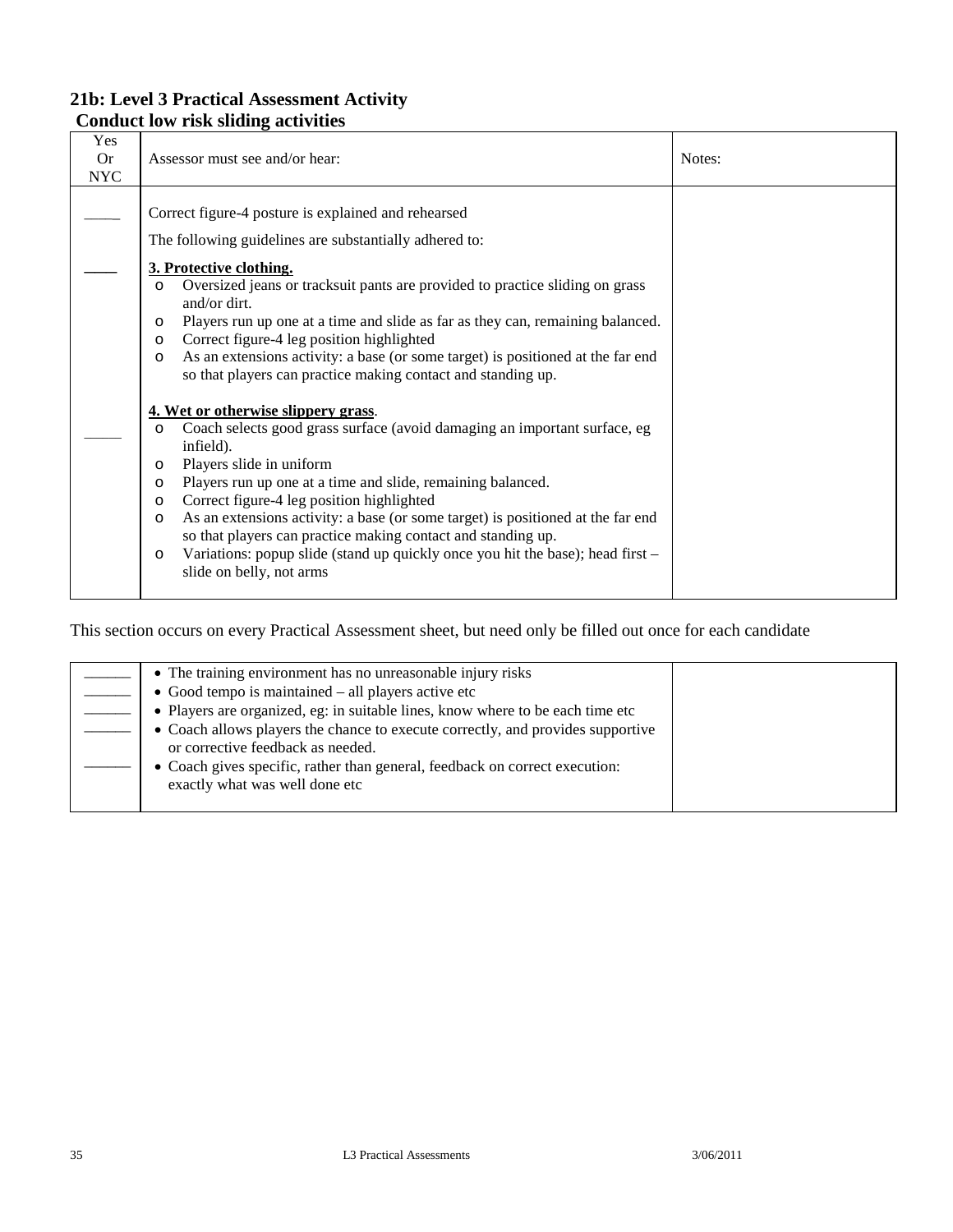### **22: Level 3 Practical Assessment of Instruction**

### **Instruct & conduct a suitable on-field S&C session based on the ABF LTAD model**

| Yes or NYC |    |         | Assessor must see and/or hear:                                                                                                      | Notes:    |
|------------|----|---------|-------------------------------------------------------------------------------------------------------------------------------------|-----------|
|            | 1. |         | <b>Bodyweight squat:</b>                                                                                                            |           |
|            |    | O       | Feet remain flat on ground throughout the movement                                                                                  |           |
|            |    | O       | NO wobbling of the knees (stability)                                                                                                |           |
|            |    | O       | Knees remain directly above the feet (stability and control)                                                                        |           |
|            |    | $\circ$ | Back remains straight: it may lean forward, but not bend forward                                                                    |           |
|            |    | $\circ$ | Maximum depth decided by guidelines above. Ultimately, buttocks                                                                     |           |
|            |    |         | can get down near the heels (full range of motion).                                                                                 |           |
|            | 2. |         | <b>Supported SL Squats</b>                                                                                                          |           |
|            |    | O       | Rear foot "laces down" on a chair or bench behind the player                                                                        |           |
|            |    | O       | Front foot is well away from bench; knee behind toes throughout.                                                                    |           |
|            |    | O       | Bending the front leg, lower the back knee to barely graze the                                                                      |           |
|            |    |         | ground.                                                                                                                             |           |
|            |    | $\circ$ | NO wobbling, particularly front knee (stability).                                                                                   |           |
|            |    | $\circ$ | Keep trunk upright throughout the movement.                                                                                         |           |
|            | 3. |         | DL take-off to DL landing                                                                                                           |           |
|            |    | $\circ$ | The importance of the landing is stressed.                                                                                          |           |
|            |    | O       | 'Stick the landing': land under full control, feet flat on ground, knees                                                            |           |
|            |    |         | behind toes, glutes act as shock absorbers, trunk strong                                                                            |           |
|            |    | $\circ$ | Start in half-squat posture, jump forward and land in the same                                                                      |           |
|            |    |         | posture                                                                                                                             |           |
|            |    | $\circ$ | Distance is only important once the landing has been mastered:                                                                      |           |
|            |    |         | "make sure you can land before you try to fly".                                                                                     |           |
|            | 4. |         | <b>Knee Pushups</b>                                                                                                                 |           |
|            |    | $\circ$ | Hands on ground a little either side of the chest, throughout the                                                                   |           |
|            |    |         | movement, the body is held rigid from shoulders through to knees.                                                                   |           |
|            |    | $\circ$ | Using the arms only, push on the ground until arms are fully                                                                        |           |
|            |    |         | extended.                                                                                                                           |           |
|            |    | $\circ$ | Lower the body under control and repeat.                                                                                            |           |
|            | 5. |         | <b>Cable Pullups</b>                                                                                                                |           |
|            |    | O       | This exercise is like a reverse pushup.                                                                                             |           |
|            |    | O       | Equipment: a 3m piece of strong rope with a handle at each end                                                                      |           |
|            |    | $\circ$ | Rope is securely wound around a high horizontal bar, handle                                                                         |           |
|            |    |         | hanging low enough for the player to reach while lying on the                                                                       |           |
|            |    |         | ground.                                                                                                                             |           |
|            |    | $\circ$ | The player lies on his back, holds the handles, and keeping the body                                                                |           |
|            |    |         | rigid, pulls himself up, instead of pushing up off the ground.                                                                      |           |
|            |    | $\circ$ | Task adjusted for weaker players: start from a higher position, so                                                                  |           |
|            |    |         | that the body is at about 45 degrees, instead of horizontal                                                                         |           |
|            | 6. |         | <b>Supermans</b>                                                                                                                    |           |
|            |    |         | On stomach; shoulders, elbows and wrists as high as possible off the                                                                |           |
|            |    |         | ground; arms bent and fingers pointing forward past the head.                                                                       |           |
|            |    | $\circ$ | Arms extended slowly out in front of face, then pulled slowly back,                                                                 |           |
|            |    |         | keeping elbows, wrists and hands high off the ground throughout.                                                                    |           |
|            | 7. |         | <b>Hand Slides</b>                                                                                                                  |           |
|            |    | $\circ$ | Assume bent-leg sit-up posture, with hands resting on thighs.<br>Perform abdominal curl, sliding hands up thighs until wrists reach |           |
|            |    | $\circ$ | knees                                                                                                                               |           |
|            |    |         | This section occurs on every Practical Assessment sheet, but need only be filled out once for each candidate                        |           |
|            |    |         | • The training environment has no unreasonable injury risks                                                                         |           |
|            |    |         | • Good tempo is maintained – all players active etc                                                                                 |           |
|            |    |         | • Players are organized, eg: in suitable lines, know where to be each time etc                                                      |           |
|            |    |         | • Coach allows players the chance to execute correctly, and provides supportive                                                     |           |
|            |    |         | or corrective feedback as needed.                                                                                                   |           |
|            |    |         |                                                                                                                                     |           |
|            |    |         | • Coach gives specific, rather than general, feedback on correct execution:<br>exactly what was well done etc                       |           |
| 36         |    |         | L3 Practical Assessments                                                                                                            | 3/06/2011 |
|            |    |         |                                                                                                                                     |           |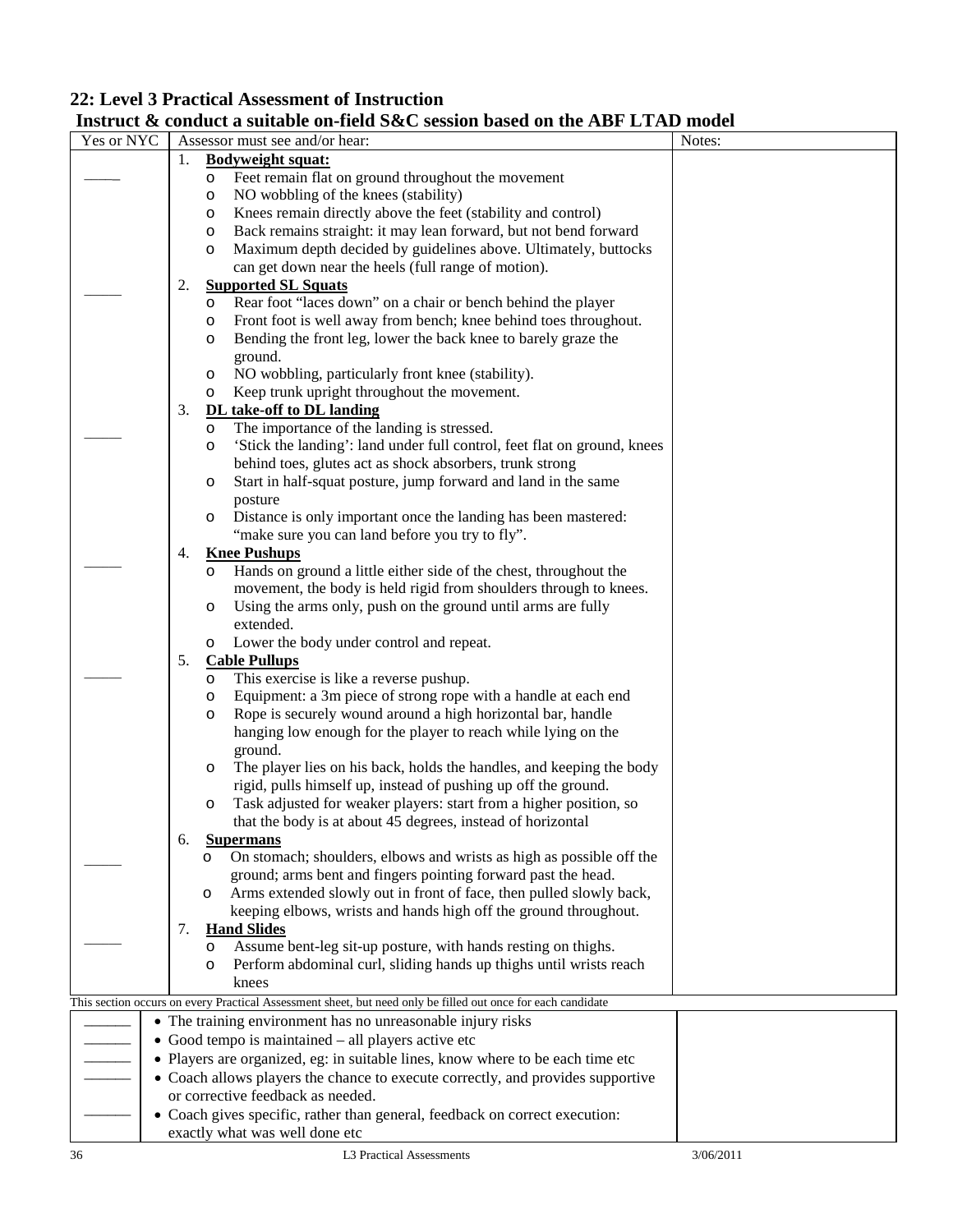### **23: Level 3 Practical Assessment of Instruction Communicate appreciation of the ethics of baseball**

| Yes<br><b>Or</b><br><b>NYC</b> | Assessor must see and/or hear:                                                                                                                                        | Notes: |
|--------------------------------|-----------------------------------------------------------------------------------------------------------------------------------------------------------------------|--------|
|                                | Good tempo is maintained – all players are suitably organised and attentive                                                                                           |        |
|                                | Coach explains that there is a difference between rules written into the rules book,<br>and those which guide the way in which we play the game.                      |        |
|                                | The following points are made:                                                                                                                                        |        |
|                                | In Australia we want to play the game the right way, and therefore establish and<br>maintain a specific culture: the "Spirit of Australian Baseball".                 |        |
|                                | No matter at what level we are involved, we play the game hard and take<br>$\circ$<br>pride in what we represent.                                                     |        |
|                                | We keep the game moving: we change over quickly between innings, and we<br>$\circ$<br>are organized and well-prepared as a team                                       |        |
|                                | We know what is expected, and are responsible for coming up to scratch.<br>$\circ$                                                                                    |        |
|                                | We respect our opposition: we never ridicule them by word or action. For<br>$\circ$<br>example:                                                                       |        |
|                                | We don't steal or bunt when we have a big lead<br>П.                                                                                                                  |        |
|                                | If we have a big lead, we don't start doing things we wouldn't do in a<br>П.<br>close situation (eg: try switch-hitting)                                              |        |
|                                | We never laugh at the opposition's mistakes, and we don't start bullying<br>an obviously weaker team.                                                                 |        |
|                                | We work to be the best we can. Each of us organises our self: our attendance<br>$\circ$                                                                               |        |
|                                | at training, our equipment, our extra work, our timetable, our annual plan, our<br>game day routine.                                                                  |        |
|                                | We aim to be a good team-mate: we don't let egos hamper our team's<br>$\circ$                                                                                         |        |
|                                | performance.                                                                                                                                                          |        |
|                                | We are accountable for our behavior and the results we achieve. We don't<br>$\circ$<br>blame the umpire, luck, cheating by the opposition etc: we focus on the effort |        |
|                                | we make and the way we perform.                                                                                                                                       |        |
|                                | We try to master our body language. We stay upright and alert when things<br>$\circ$                                                                                  |        |
|                                | are going bad. We never allow ourselves to look beaten.                                                                                                               |        |

| • The training environment has no unreasonable injury risks                                                          |  |
|----------------------------------------------------------------------------------------------------------------------|--|
| $\bullet$ Good tempo is maintained $-$ all players active etc                                                        |  |
| • Players are organized, eg: in suitable lines, know where to be each time etc                                       |  |
| • Coach allows players the chance to execute correctly, and provides supportive<br>or corrective feedback as needed. |  |
| • Coach gives specific, rather than general, feedback on correct execution:<br>exactly what was well done etc        |  |
|                                                                                                                      |  |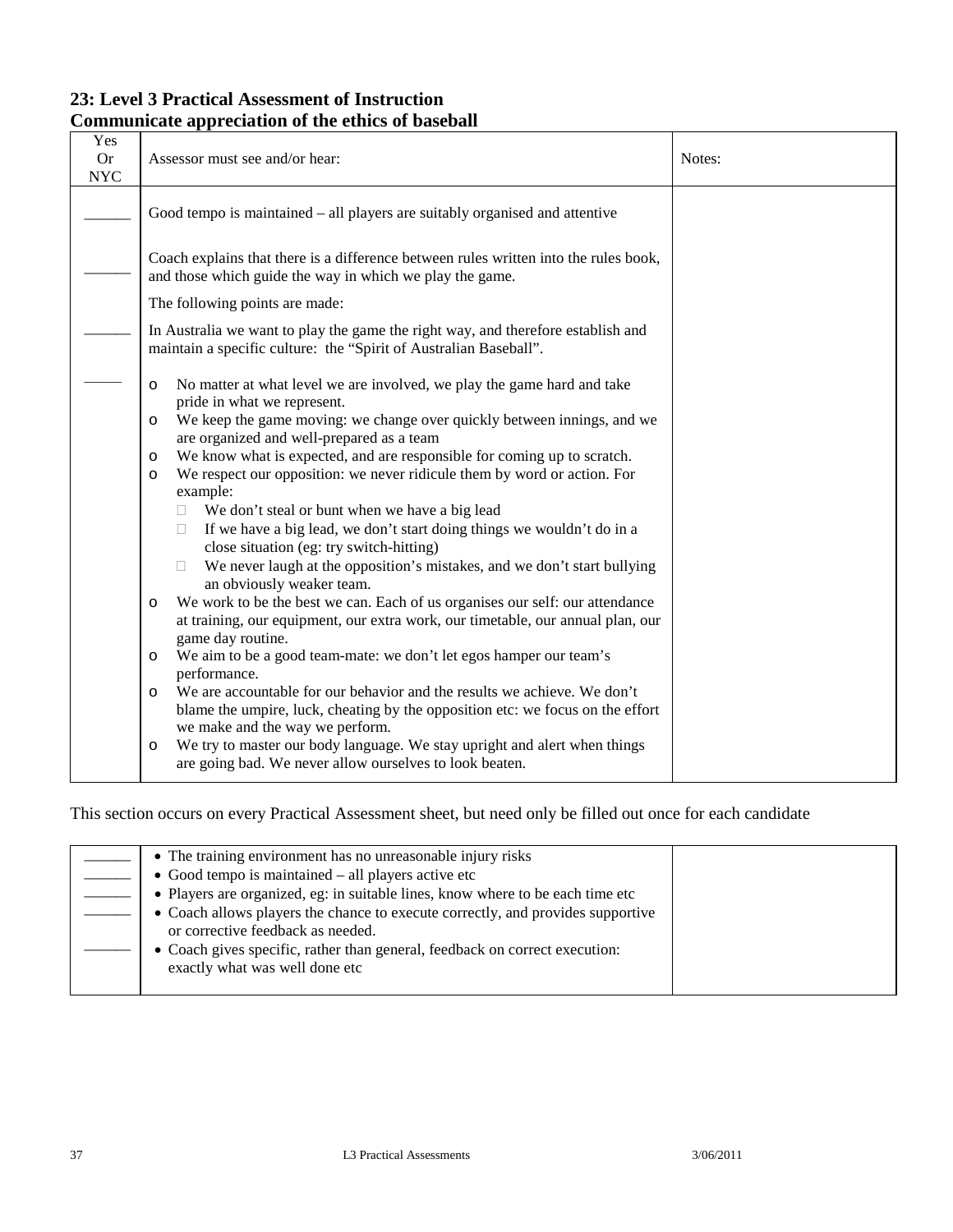### **24: Level 3 Practical Assessment of Instruction Teach basic situational strategy**

| Yes<br><b>Or</b><br><b>NYC</b> | Assessor must see and/or hear:                                                                                                                                                                                                                                                                                                                                                                                                                                                                                                                                                                                                                                                                                                                                                                           | Notes: |
|--------------------------------|----------------------------------------------------------------------------------------------------------------------------------------------------------------------------------------------------------------------------------------------------------------------------------------------------------------------------------------------------------------------------------------------------------------------------------------------------------------------------------------------------------------------------------------------------------------------------------------------------------------------------------------------------------------------------------------------------------------------------------------------------------------------------------------------------------|--------|
|                                | The following points are made:<br>"The Big Inning" is explained:<br>$\circ$<br>In most games, the winning team scores more runs in one inning than the<br>opposition scores in the whole game. This inning is called "the big"<br>inning".<br>When we are hitting, our strategy is to do what we can to make sure we<br>$\mathbf{L}$<br>give ourselves the best chance to have "the big inning".<br>When we are fielding, our strategy is to do what we can to make sure we<br>give the opposition no chance to have "the big inning".<br>Play for the big inning early in the game.<br>$\circ$<br>Late in a close game, understand the value of a single run, and play<br>$\circ$<br>accordingly.<br>Ensure that your defensive and offensive strategies are consistent with one<br>$\circ$<br>another. |        |

| • The training environment has no unreasonable injury risks<br>$\bullet$ Good tempo is maintained $-$ all players active etc |  |
|------------------------------------------------------------------------------------------------------------------------------|--|
| • Players are organized, eg: in suitable lines, know where to be each time etc                                               |  |
| • Coach allows players the chance to execute correctly, and provides supportive<br>or corrective feedback as needed.         |  |
| • Coach gives specific, rather than general, feedback on correct execution:<br>exactly what was well done etc                |  |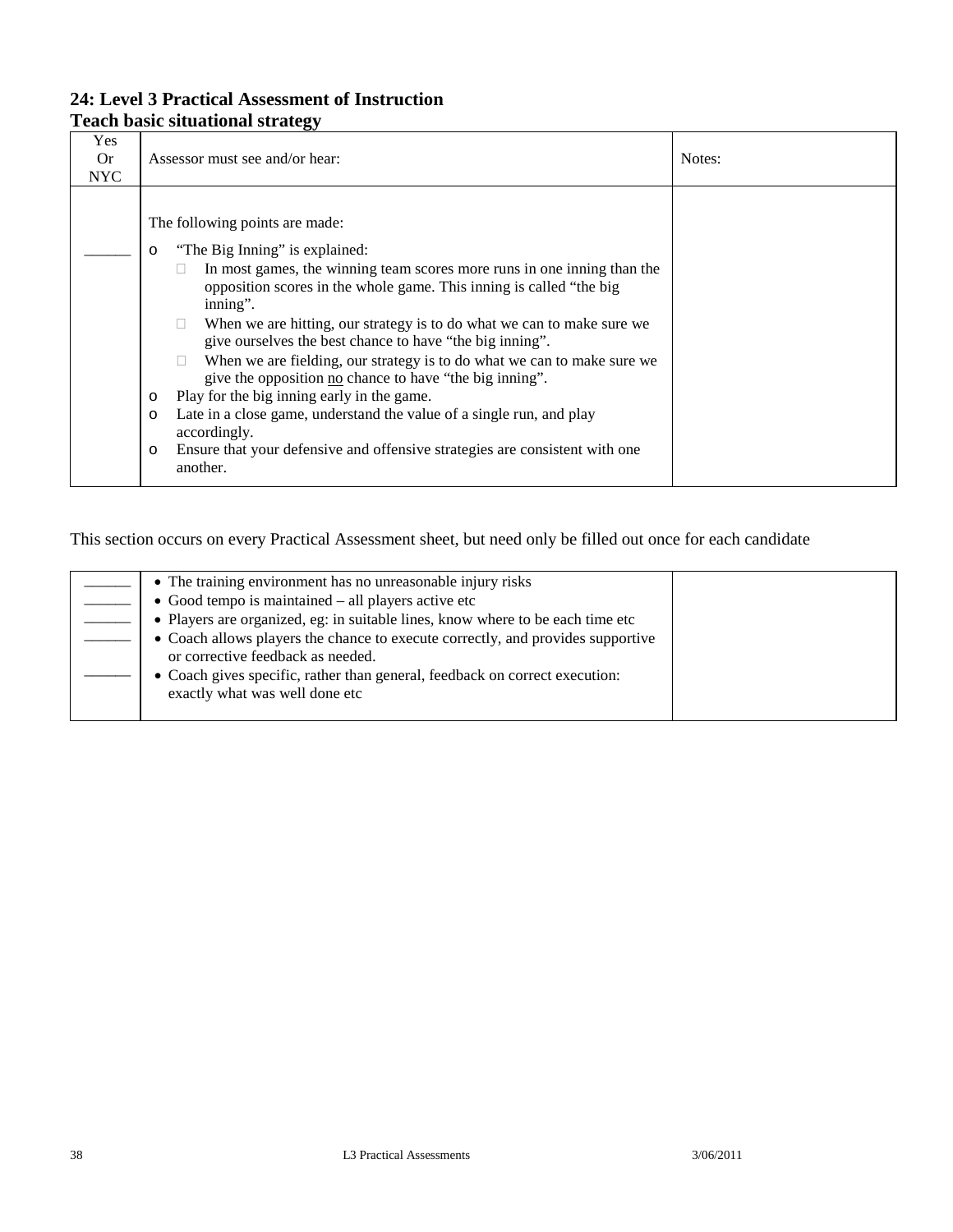### **25a: Level 3 Practical Assessment of Instruction Teach correct execution of each exercise in the LTAD warmup: "Moving" portion**

| Yes<br><b>Or</b><br><b>NYC</b> | Assessor must see and/or hear:                                                                                                                                                                                                                                                                                                        | Notes: |
|--------------------------------|---------------------------------------------------------------------------------------------------------------------------------------------------------------------------------------------------------------------------------------------------------------------------------------------------------------------------------------|--------|
|                                | Good tempo is maintained – all players are suitably organised and attentive (in<br>lines from outfield foul line; 5-20m each way):                                                                                                                                                                                                    |        |
|                                | Key points are made for each movement.<br>side skips (with arm swings)<br>1.<br>Skip sideways (not 3/4)<br>$\circ$<br>Arms swing laterally from side of hip to above shoulder-height<br>$\circ$<br>Be smooth and rhyhtmic<br>O<br>2.<br>360s<br>Rotate fully while jogging, maintaining speed<br>$\circ$<br>Alternate directions<br>O |        |
|                                | 3.<br>Carioca<br>Move sideways (not $\frac{3}{4}$ )<br>O<br>Trailing foot goes in front of other foot on one step, behind on the next<br>O<br>Be smooth and rhyhtmic<br>O                                                                                                                                                             |        |
|                                | <b>Frankensteins</b><br>4.<br>Alternate legs in a high front kick, stretching the hamstrings<br>$\circ$<br>Control leg coming back down: keep it in the air for a short pause, then<br>$\circ$<br>step onto that foot and swing other leg forward and up.<br>Keep trunk up right and strong throughout<br>O                           |        |
|                                | 5.<br><b>Walking knee circles</b><br>Maintain control on support leg<br>$\circ$<br>Work to keep trunk in upright posture<br>$\circ$<br>Move circling knee through best range of motion (without moving trunk)<br>$\circ$                                                                                                              |        |
|                                | Butt kicks (out) and then reverse butt kicks (coming back)<br>6.<br>Trunk and head stay steady<br>O<br>Support leg firm and fully extended<br>O<br>The circling knee describes big circle: hip joint moves through full range of<br>O<br>motion.                                                                                      |        |

| • The training environment has no unreasonable injury risks                                                          |  |
|----------------------------------------------------------------------------------------------------------------------|--|
| • Good tempo is maintained – all players active etc                                                                  |  |
| • Players are organized, eg: in suitable lines, know where to be each time etc                                       |  |
| • Coach allows players the chance to execute correctly, and provides supportive<br>or corrective feedback as needed. |  |
| • Coach gives specific, rather than general, feedback on correct execution:<br>exactly what was well done etc        |  |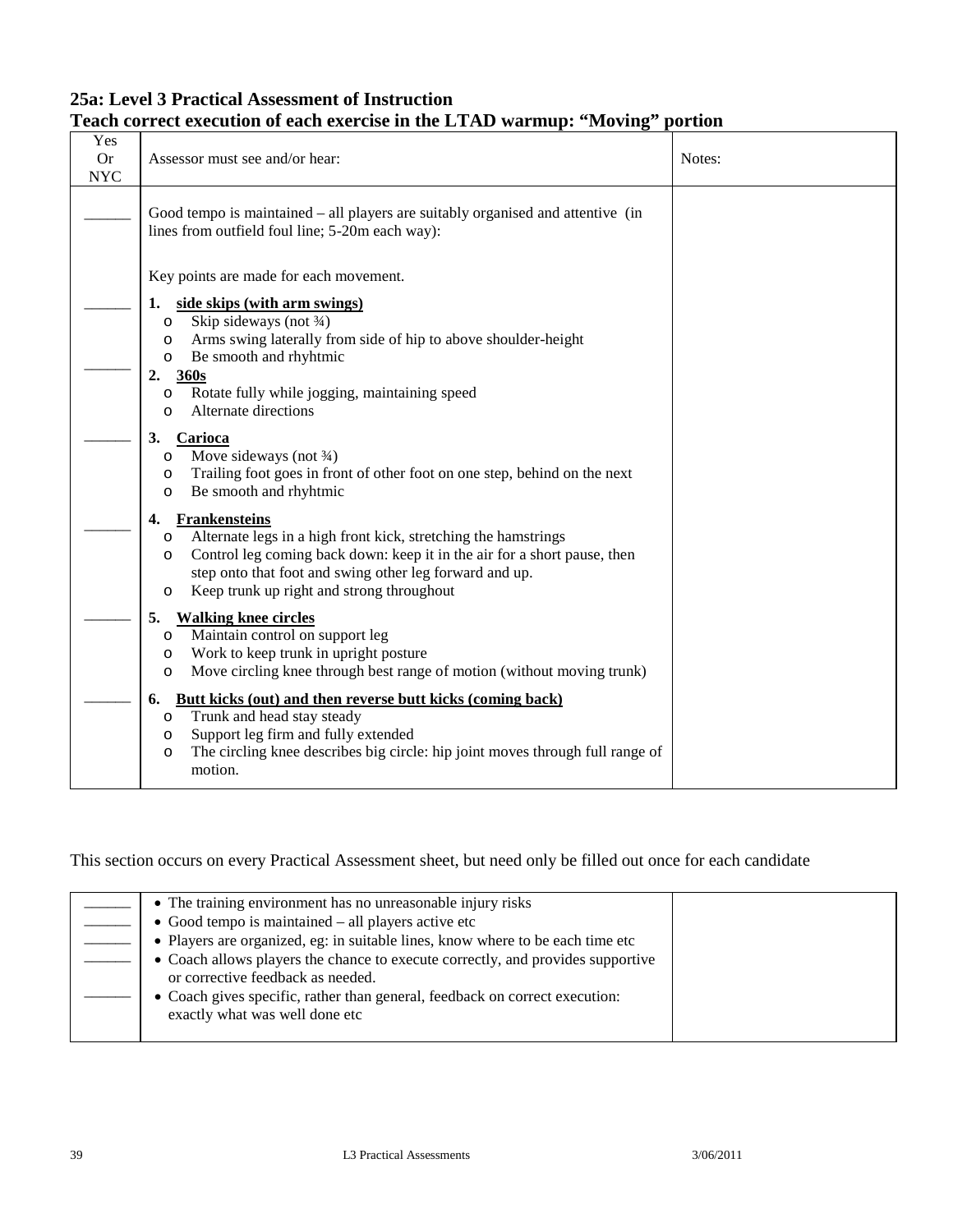### **25b: Level 3 Practical Assessment of Instruction Teach correct execution of each exercise in the LTAD warmup: "Speed Drills" portion**

| Yes<br><b>Or</b><br><b>NYC</b> | Assessor must see and/or hear:                                                                                                                                                                                                                                                             | Notes: |
|--------------------------------|--------------------------------------------------------------------------------------------------------------------------------------------------------------------------------------------------------------------------------------------------------------------------------------------|--------|
|                                | Players are organised in lines from outfield foul line; 5-20m each way):                                                                                                                                                                                                                   |        |
|                                | Key points are made for each movement.                                                                                                                                                                                                                                                     |        |
|                                | <b>Walking Knee-to-chest stretch</b><br>1.<br>Alternatively pull each knee to chest while fully extending the support leg.<br>$\circ$<br>Take one step forward between each repetition.<br>$\circ$                                                                                         |        |
|                                | <b>Lunge walk with high lift</b><br>2.<br>Lowest position: trunk upright, long lunge with no wobbling, rear knee<br>$\circ$<br>brushing ground, front knee remains behind front toe<br>Highest position: no wobbling, support leg fully extended, other leg fully<br>$\circ$<br>folded up. |        |
|                                | <b>Sprinter's march</b><br>3.<br>Remain tall throughout, taking short steps and adhering to high position<br>$\circ$<br>described in lunge walk.<br>Stress upright posture<br>$\circ$                                                                                                      |        |
|                                | 4.<br>A-skip<br>Rhythmic version of Sprinter's March, with a small, rhythmic skip between<br>$\Omega$<br>each step.<br>Emphasise folding the recovering leg up fully (see above): "toe over knee".                                                                                         |        |
|                                | 5.<br>43s<br>Jogging under control, rapidly lift and put down one leg every $3rd$ step<br>O<br>(hence the name "3s"), using vigorous arm action at the same time.<br>Emphasise getting that foot all the way up (toe over knee) and all the way<br>$\circ$<br>down quickly.                |        |
|                                | <b>Flying 5m sprint</b><br>6.<br>Players take a running start so as to be a top speed by $1st$ marker<br>$\circ$<br>Run at absolute top speed to the $2nd$ marker (5m distance)<br>$\circ$                                                                                                 |        |
|                                | 10 <sub>m</sub> beach flag starts<br>7.<br>Players lie chest down with both hands under chin, facing the direction to<br>$\circ$<br>be sprinted<br>At coach's call, get up as quickly as possible and accelerate hard past<br>$\circ$<br>marker (10m distance)                             |        |
|                                |                                                                                                                                                                                                                                                                                            |        |

| • The training environment has no unreasonable injury risks                                                          |  |
|----------------------------------------------------------------------------------------------------------------------|--|
| • Good tempo is maintained $-$ all players active etc                                                                |  |
| • Players are organized, eg: in suitable lines, know where to be each time etc                                       |  |
| • Coach allows players the chance to execute correctly, and provides supportive<br>or corrective feedback as needed. |  |
| • Coach gives specific, rather than general, feedback on correct execution:<br>exactly what was well done etc        |  |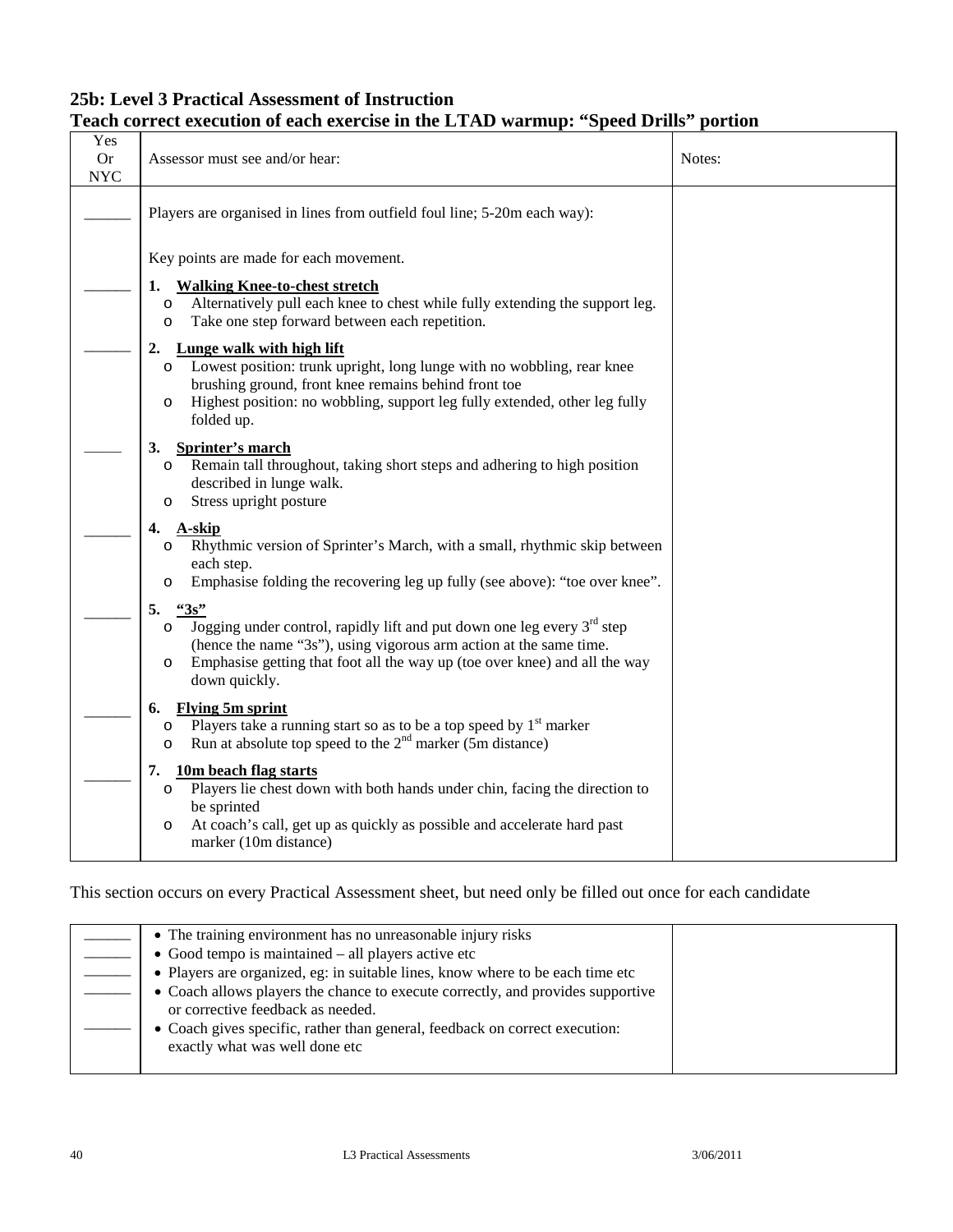# **25c: Level 3 Practical Assessment of Instruction**

### **Teach correct execution of each exercise in the LTAD warmup: "Stationary" portion**

| Yes<br><b>Or</b><br><b>NYC</b> | Assessor must see and/or hear:                                                                                                                                                                                                                                                                                                                                                                                                                                                                                                                        | Notes: |
|--------------------------------|-------------------------------------------------------------------------------------------------------------------------------------------------------------------------------------------------------------------------------------------------------------------------------------------------------------------------------------------------------------------------------------------------------------------------------------------------------------------------------------------------------------------------------------------------------|--------|
|                                | Key points are made for each movement.<br><b>Shoulder retraction and protraction</b><br>1.<br>Standing with arms extended forward at shoulder height<br>$\circ$<br>Push shoulder forward, then pull them back as far as possible<br>$\circ$<br>Emphasise maximum movement of the shoulder blade<br>$\circ$                                                                                                                                                                                                                                            |        |
|                                | 2.<br>Arm marches<br>Face down in pushup position, arms extended<br>O<br>Alternatively touch hand to same side shoulder<br>O<br>Try to hold trunk as still as possible throughout<br>O                                                                                                                                                                                                                                                                                                                                                                |        |
|                                | 3.<br><b>Scapula supermans</b><br>Lying on stomach with the shoulders, elbows and wrists lifted as high as<br>$\circ$<br>possible off the ground, arms bent and fingers pointing forward past the<br>head (as if in a horizontal surrender posture).<br>Slowly extend the arms out in front of face, then pull slowly back, keeping<br>$\circ$<br>elbows, wrists and hands high off the ground throughout.                                                                                                                                            |        |
|                                | 4.<br><b>Swimmers</b><br>Face down in pushup position, arms extended<br>$\circ$<br>Alternatively touch hand to same side hip<br>O<br>Try to hold trunk as still as possible throughout<br>$\circ$                                                                                                                                                                                                                                                                                                                                                     |        |
|                                | 5.<br><b>Reverse swimmers</b><br>Face up on hands and feet, trunk off ground, knees bent, arms extended<br>$\circ$<br>Alternatively touch hand to opposite side shoulder<br>O<br>Try to hold trunk as still as possible throughout<br>O                                                                                                                                                                                                                                                                                                               |        |
|                                | <b>Arm swings.</b> Keeping arms as tension- free as possible, swing them:<br>6.<br>up and down, in unison, then one up, one down<br>$\circ$<br>across and back at chest height<br>$\circ$<br>goals posts: cross arms in front, swing them then up and back to surrender<br>O<br>position (stretches the pecs)<br>back pats: alternatively swing arms up beside head, bending elbow to pat<br>$\circ$<br>yourself on the back (stretches triceps)<br>trunk twists: let arms swing like ropes while rotating trunk one way then<br>$\circ$<br>the other |        |

| • The training environment has no unreasonable injury risks                     |  |
|---------------------------------------------------------------------------------|--|
| $\bullet$ Good tempo is maintained $-$ all players active etc                   |  |
| • Players are organized, eg: in suitable lines, know where to be each time etc  |  |
| • Coach allows players the chance to execute correctly, and provides supportive |  |
| or corrective feedback as needed.                                               |  |
| • Coach gives specific, rather than general, feedback on correct execution:     |  |
| exactly what was well done etc                                                  |  |
|                                                                                 |  |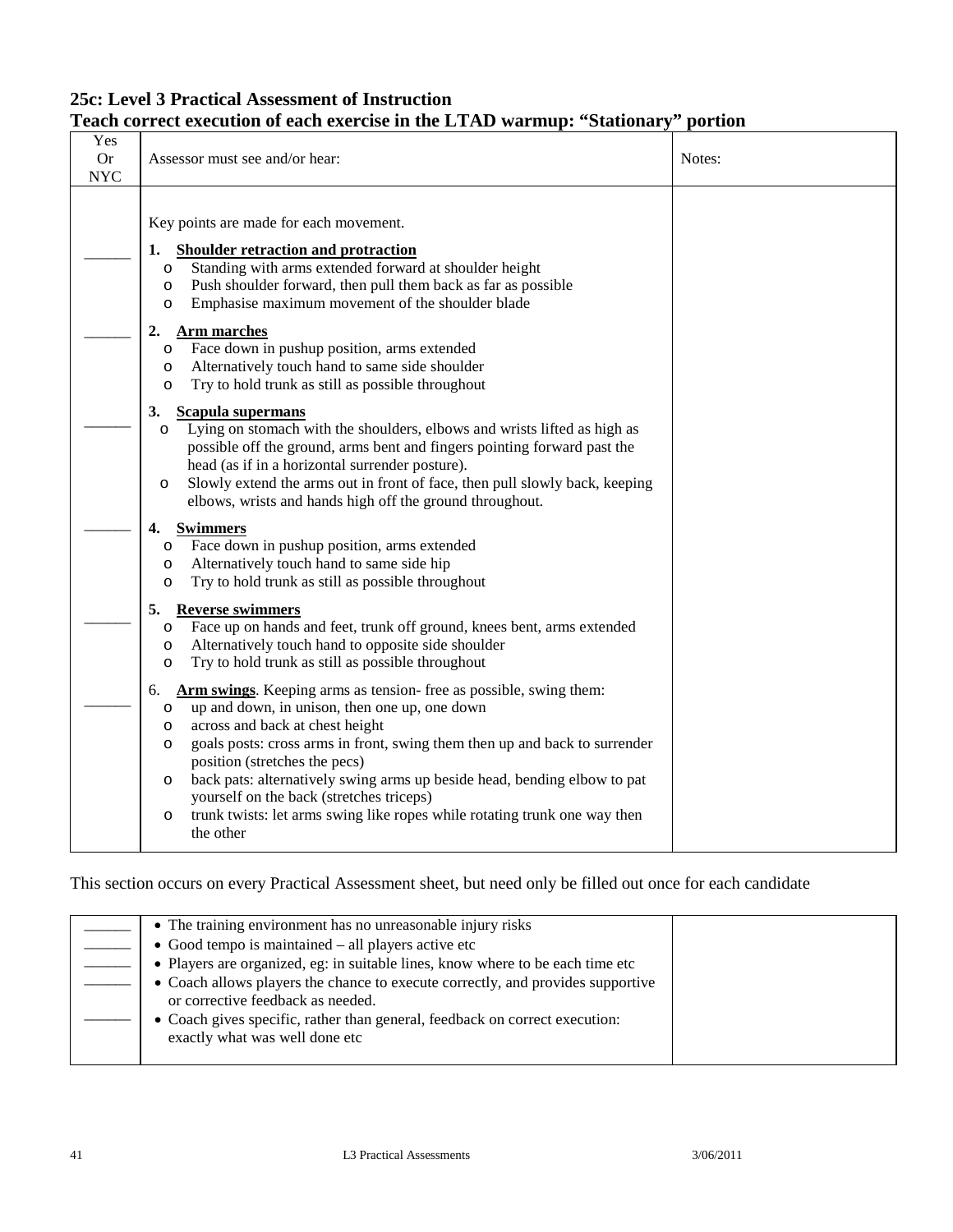### **26: Level 3 Practical Assessment of Instruction**

### **Teach correct execution of each of the key LTAD strengthening exercises for the age level**

| Yes or NYC |    |         | rach correct execution or each or the hey Errito strengthening exercises for the age fever<br>Assessor must see and/or hear: | Notes: |
|------------|----|---------|------------------------------------------------------------------------------------------------------------------------------|--------|
|            |    |         | Key points are made for each movement.                                                                                       |        |
|            | 1. |         | Double leg (DL): Bodyweight squat:                                                                                           |        |
|            |    | O       | Feet remain flat on ground throughout the movement                                                                           |        |
|            |    | O       | NO wobbling of the knees (stability)                                                                                         |        |
|            |    | O       | Knees remain directly above the feet (stability and control)                                                                 |        |
|            |    | O       | Back remains straight: it may lean forward, but not bend forward                                                             |        |
|            |    | $\circ$ | Depth of squat decided based on flexibility etc. Ultimately, aiming to get                                                   |        |
|            |    |         | the buttocks down near the heels (full range of motion).                                                                     |        |
|            | 2. |         | <b>Single Leg (SL): Supported SL Squats</b>                                                                                  |        |
|            |    | O       | Rear foot is "laces down" on a chair or bench behind the player                                                              |        |
|            |    | O       | Front foot is well away from bench.                                                                                          |        |
|            |    | O       | Bending the front leg, lower the back knee to barely graze the ground.                                                       |        |
|            |    | $\circ$ | NO wobbling, particularly front knee (stability).                                                                            |        |
|            |    | O       | Keep trunk upright throughout the movement.                                                                                  |        |
|            | 3. |         | <b>Jumping: DL take-off to DL landing</b>                                                                                    |        |
|            |    | O       | The most important part of all jumping exercises is the landing.                                                             |        |
|            |    | O       | 'Stick the landing': land under full control, feet flat on ground, knees                                                     |        |
|            |    |         | behind toes, glutes act as shock absorbers, trunk strong                                                                     |        |
|            |    | O       | Start in half-squat posture, jump forward and land in the same posture                                                       |        |
|            |    | O       | Distance is only important once the landing has been mastered: "make                                                         |        |
|            |    |         | sure you can land before you try to fly".                                                                                    |        |
|            | 4. |         | <b>Pushing: Knee Pushups</b>                                                                                                 |        |
|            |    | O       | Hands on ground a little either side of the chest, throughout the                                                            |        |
|            |    |         | movement, the body is held rigid from shoulders through to knees.                                                            |        |
|            |    | $\circ$ | Using the arms only, push on the ground until arms are fully extended.                                                       |        |
|            |    | O       | Lower the body under control and repeat.                                                                                     |        |
|            | 5. |         | <b>Pulling: Cable Pullups</b>                                                                                                |        |
|            |    | O       | This exercise is like a reverse pushup.                                                                                      |        |
|            |    | O       | Equipment needed: a 3m piece of strong rope with a handle at each end                                                        |        |
|            |    |         | is wound around a high horizontal bar with the handle hanging low                                                            |        |
|            |    |         | enough for the player to be able to reach while lying on the ground.                                                         |        |
|            |    | $\circ$ | The player lies on his back, holds the handles, and keeping the body                                                         |        |
|            |    |         | rigid, pulls himself up, instead of pushing up off the ground.                                                               |        |
|            |    | O       | Weaker players may start from a higher position, so that the body is at                                                      |        |
|            |    |         | about 45 degrees, instead of horizontal                                                                                      |        |
|            | 6. |         | <b>Shoulder Rotation: Supermans (5-10 reps).</b>                                                                             |        |
|            |    | O       | Lying on stomach with the shoulders, elbows and wrists lifted as high as                                                     |        |
|            |    |         | possible off the ground, arms bent and fingers pointing forward past the                                                     |        |
|            |    |         | head (as if in a horizontal surrender posture).                                                                              |        |
|            |    | $\circ$ | Slowly extend the arms slowly out in front of face, then pull slowly back,                                                   |        |
|            |    |         | keeping elbows, wrists and hands high off the ground throughout.<br>Core: Hand Slides (15-30 reps).                          |        |
|            | 7. | O       | Assume bent-leg sit-up posture, with hands resting on thighs.                                                                |        |
|            |    | $\circ$ | Perform abdominal curl, sliding hands up thighs until wrists reach knees                                                     |        |
|            |    |         |                                                                                                                              |        |

| • The training environment has no unreasonable injury risks                     |  |
|---------------------------------------------------------------------------------|--|
| $\bullet$ Good tempo is maintained $-$ all players active etc                   |  |
| • Players are organized, eg: in suitable lines, know where to be each time etc  |  |
| • Coach allows players the chance to execute correctly, and provides supportive |  |
| or corrective feedback as needed.                                               |  |
| • Coach gives specific, rather than general, feedback on correct execution:     |  |
| exactly what was well done etc                                                  |  |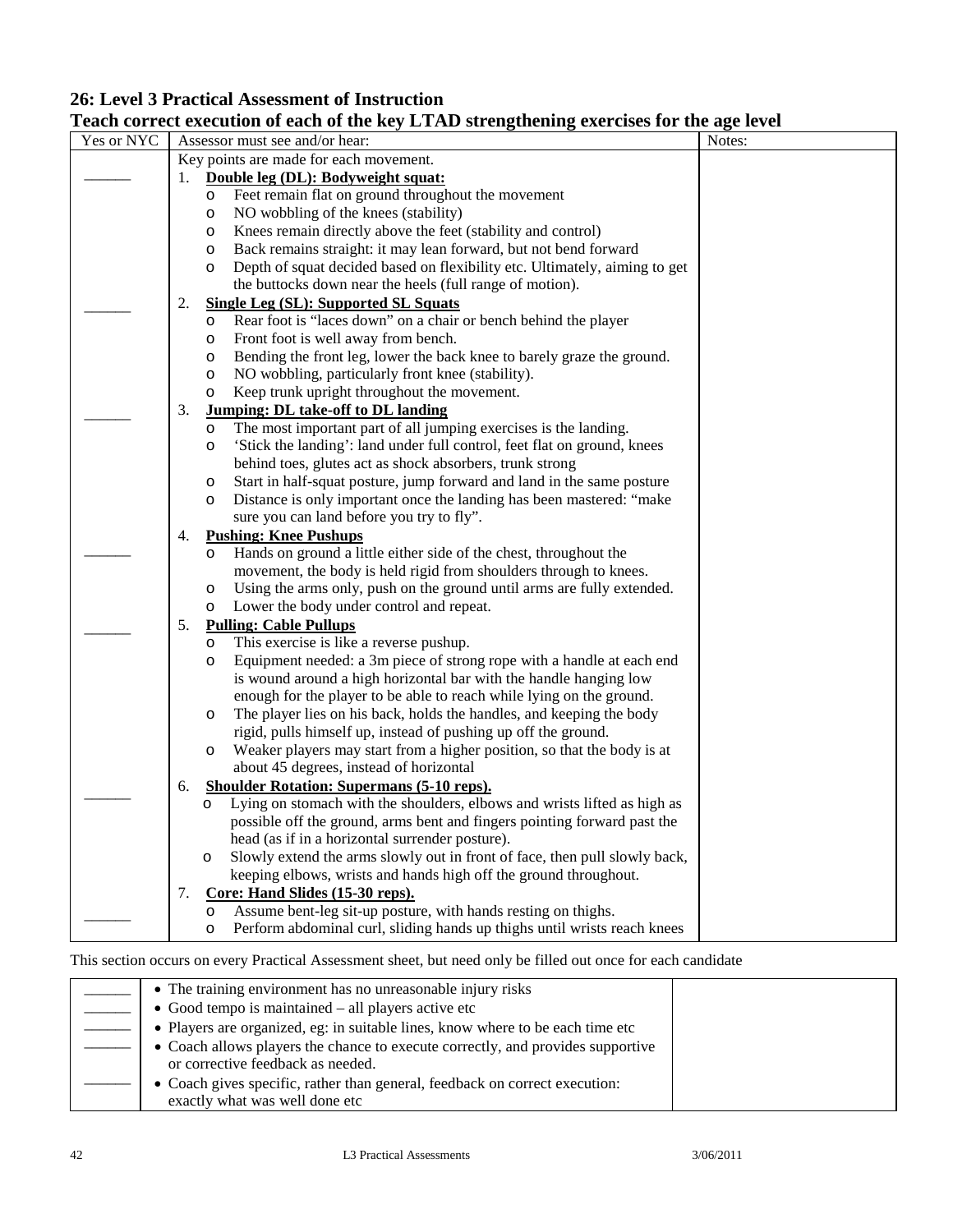#### **27: Level 3 Practical Assessment of Instruction Instruct all players in the basic tubing exercises**

| 111901 U.C. UII<br>Yes<br><b>Or</b> | $\mu$ , $\mu$ , $\mu$ in the basic thome externol<br>Assessor must see and/or hear:                                                                                                                                                                                                                                                                                                                                                                                                                                                                                                                                                                                                                                                                                                                                                                                                                                                                                                                                                                                                                                                                              | Notes: |
|-------------------------------------|------------------------------------------------------------------------------------------------------------------------------------------------------------------------------------------------------------------------------------------------------------------------------------------------------------------------------------------------------------------------------------------------------------------------------------------------------------------------------------------------------------------------------------------------------------------------------------------------------------------------------------------------------------------------------------------------------------------------------------------------------------------------------------------------------------------------------------------------------------------------------------------------------------------------------------------------------------------------------------------------------------------------------------------------------------------------------------------------------------------------------------------------------------------|--------|
| <b>NYC</b>                          |                                                                                                                                                                                                                                                                                                                                                                                                                                                                                                                                                                                                                                                                                                                                                                                                                                                                                                                                                                                                                                                                                                                                                                  |        |
|                                     | Key points are made for each movement.                                                                                                                                                                                                                                                                                                                                                                                                                                                                                                                                                                                                                                                                                                                                                                                                                                                                                                                                                                                                                                                                                                                           |        |
|                                     | "Tubing" exercises are an excellent way to improve instability in the<br>$\circ$<br>shoulder joint.                                                                                                                                                                                                                                                                                                                                                                                                                                                                                                                                                                                                                                                                                                                                                                                                                                                                                                                                                                                                                                                              |        |
|                                     | 1. Scapula (shoulder blade) retraction<br>Tubing attached at half-way point to shoulder-high anchor point<br>$\circ$<br>Player faces anchor gripping one end of tubing with each hand<br>$\circ$<br>Arms extended forward at shoulder-height (tubing should already be<br>$\circ$<br>under tension at this stage).<br>Pull against the resistance of the tubing to move shoulder blades back<br>$\circ$<br>(but not up) as far as possible and squeeze them together.<br>When shoulders are back as far as possible, hold for a second, then return<br>$\circ$<br>them fully forward under control.<br>2. Bi-lateral external rotation (elbow at waist)<br>Tubing attached at half-way point to waist-high anchor point<br>$\circ$<br>Player faces anchor gripping one end of tubing with each hand (tubing<br>$\circ$<br>should already be under tension at this stage).<br>Elbows at 90°, forearms pointing forward, upper arms remaining at sides<br>$\circ$<br>throughout movement.<br>Squeezing shoulder blades together and keeping elbows stationary, rotate<br>$\circ$<br>both upper arms against the resistance of the tubing outwards at same<br>time. |        |
|                                     | When arm is rotated out as fully as possible, hold for a second, then<br>$\circ$<br>return under control                                                                                                                                                                                                                                                                                                                                                                                                                                                                                                                                                                                                                                                                                                                                                                                                                                                                                                                                                                                                                                                         |        |
|                                     | 3. External rotation in throwing position (elbow at shoulder height)                                                                                                                                                                                                                                                                                                                                                                                                                                                                                                                                                                                                                                                                                                                                                                                                                                                                                                                                                                                                                                                                                             |        |
|                                     | Tubing attached at one end to a shoulder-high anchor point<br>$\circ$                                                                                                                                                                                                                                                                                                                                                                                                                                                                                                                                                                                                                                                                                                                                                                                                                                                                                                                                                                                                                                                                                            |        |
|                                     | Player faces anchor gripping end of tubing with throwing hand<br>O<br>Elbow at $90^\circ$ , upper arm up and out to the side, forearms pointing<br>$\circ$                                                                                                                                                                                                                                                                                                                                                                                                                                                                                                                                                                                                                                                                                                                                                                                                                                                                                                                                                                                                       |        |
|                                     | forward.                                                                                                                                                                                                                                                                                                                                                                                                                                                                                                                                                                                                                                                                                                                                                                                                                                                                                                                                                                                                                                                                                                                                                         |        |
|                                     | Keeping shoulder blade back, pull against the resistance of the tubing to<br>$\circ$<br>rotate upper arm, so that forearm swings up to point to sky.                                                                                                                                                                                                                                                                                                                                                                                                                                                                                                                                                                                                                                                                                                                                                                                                                                                                                                                                                                                                             |        |
|                                     | Then reverse the movement, controlling the rotation.<br>O                                                                                                                                                                                                                                                                                                                                                                                                                                                                                                                                                                                                                                                                                                                                                                                                                                                                                                                                                                                                                                                                                                        |        |
|                                     | Aim to keep elbow as still as possible throughout the movement.<br>O                                                                                                                                                                                                                                                                                                                                                                                                                                                                                                                                                                                                                                                                                                                                                                                                                                                                                                                                                                                                                                                                                             |        |

| • The training environment has no unreasonable injury risks                                                          |  |
|----------------------------------------------------------------------------------------------------------------------|--|
| • Good tempo is maintained - all players active etc                                                                  |  |
| · Players are organized, eg: in suitable lines, know where to be each time etc                                       |  |
| • Coach allows players the chance to execute correctly, and provides supportive<br>or corrective feedback as needed. |  |
| • Coach gives specific, rather than general, feedback on correct execution:<br>exactly what was well done etc        |  |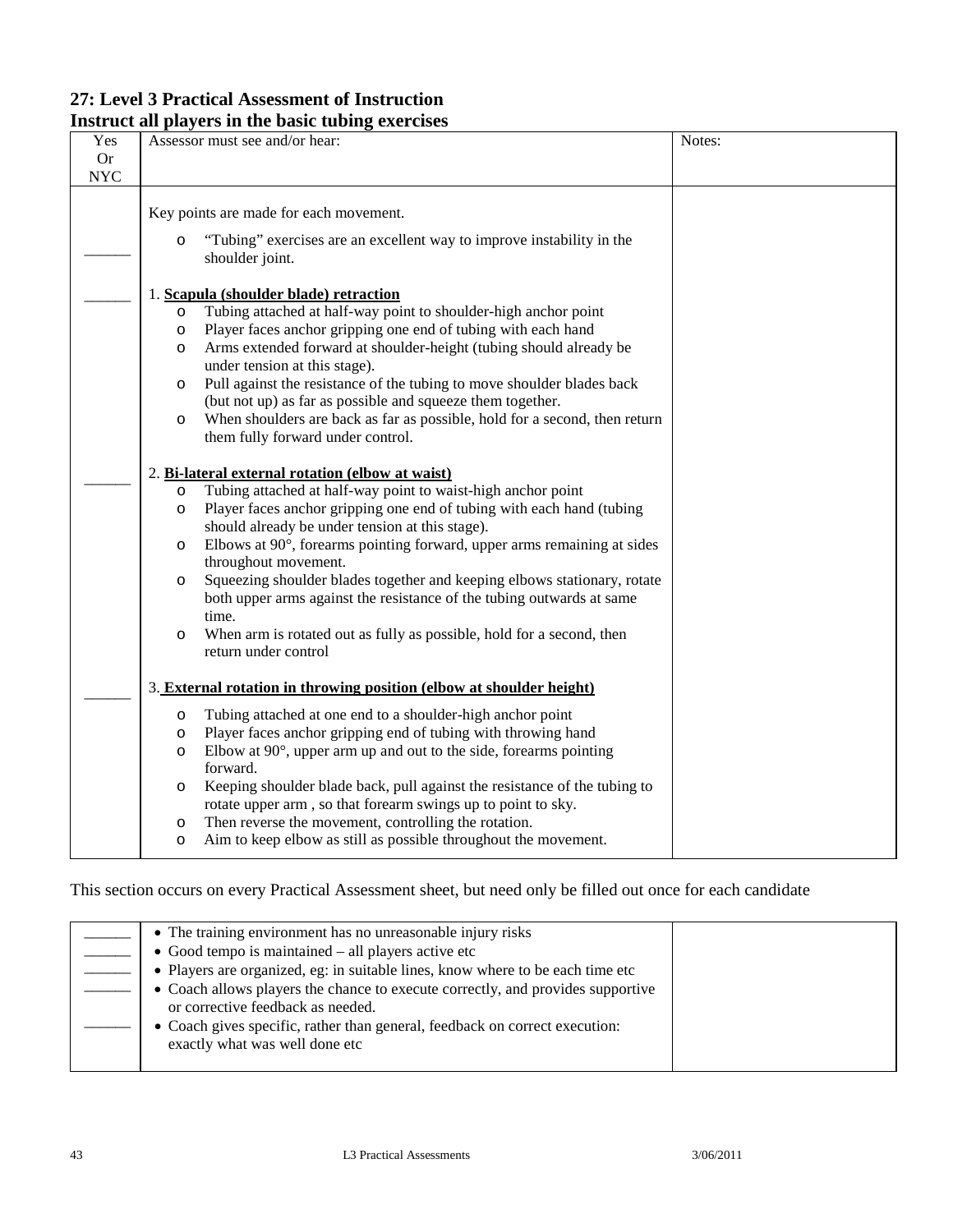### **28: Level 3 Practical Assessment of Instruction Teach pitching from a set position using the key coaching points for this age level**

| Yes                       | Assessor must see and/or hear:                                                                                                                                                                                                                            | Notes: |
|---------------------------|-----------------------------------------------------------------------------------------------------------------------------------------------------------------------------------------------------------------------------------------------------------|--------|
| <b>Or</b>                 |                                                                                                                                                                                                                                                           |        |
| $\ensuremath{\text{NYC}}$ |                                                                                                                                                                                                                                                           |        |
|                           | These guidelines are used to have players rehearse pitching delivery into a screen<br>or to each other                                                                                                                                                    |        |
|                           | 1. Set position.<br>o Side on to target with throwing-side foot up against pitcher's plate<br>o Glove-side foot closest to target<br>o Athletic stance without tension, weight evenly distributed<br>o Hands joined in middle of body just below rib cage |        |
|                           | 2. Knee and hand lift.<br>To commence delivery, lift joined hands and throwing-side foot at same<br>$\circ$<br>time: knee to about hip height, hands to about neck height.<br>Minimal tension.<br>$\Omega$                                                |        |
|                           | 3.Eyes<br>Remain locked on target from the time the front knee reaches its maximum<br>$\circ$<br>height until the ball reaches catcher<br>Locking onto target too early can make it more difficult to stay focused<br>$\circ$                             |        |
|                           | 4. Finish position.<br>Throwing hand passing below opposite knee<br>$\circ$<br>Pitcher able to remain balanced on front leg<br>$\circ$<br>Sole of rear foot facing sky.<br>$\circ$                                                                        |        |

| • The training environment has no unreasonable injury risks                                                          |  |
|----------------------------------------------------------------------------------------------------------------------|--|
| • Good tempo is maintained $-$ all players active etc                                                                |  |
| • Players are organized, eg: in suitable lines, know where to be each time etc                                       |  |
| • Coach allows players the chance to execute correctly, and provides supportive<br>or corrective feedback as needed. |  |
| • Coach gives specific, rather than general, feedback on correct execution:<br>exactly what was well done etc        |  |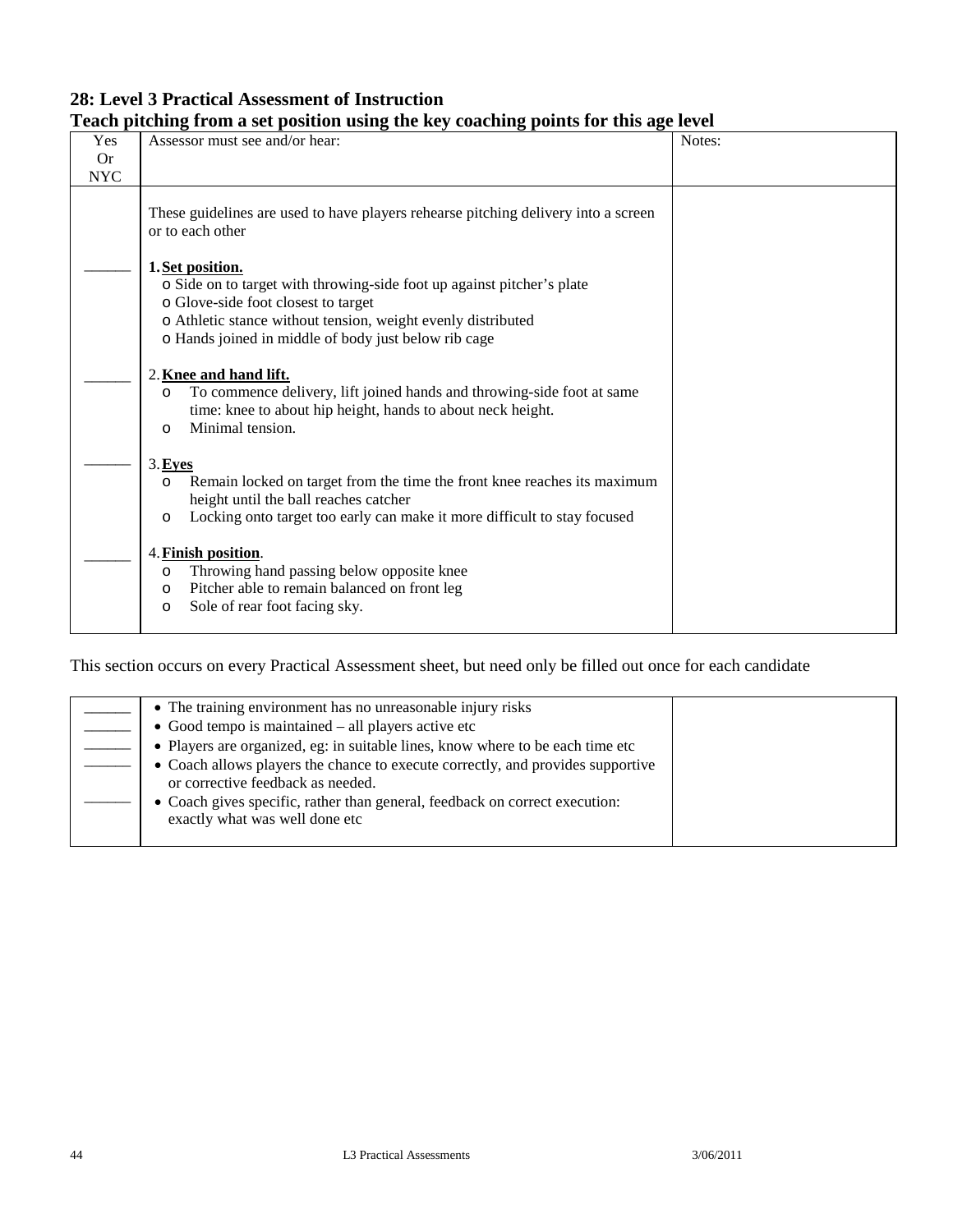### **29: Level 3 Practical Assessment of Instruction Explain the intent of the swing and provide simple instruction on an effective swing**

| Yes        | Assessor must see and/or hear:                                                                                                                                                                                                                                                                                                                                        | Notes: |
|------------|-----------------------------------------------------------------------------------------------------------------------------------------------------------------------------------------------------------------------------------------------------------------------------------------------------------------------------------------------------------------------|--------|
| Or         |                                                                                                                                                                                                                                                                                                                                                                       |        |
| <b>NYC</b> |                                                                                                                                                                                                                                                                                                                                                                       |        |
|            | The goal of the swing is to hit long line drives. A "line drive" is ball that is<br>"driven" hard so that it travels in a straight line. In order for the ball to travel a<br>long way, it will need some elevation, but should not be lifted in a loopy arc: the<br>aim is to drive it to the wall. This fact must over-ride all your hitting drills and<br>each AB. |        |
|            | Instruction includes and is limited to:                                                                                                                                                                                                                                                                                                                               |        |
|            | 1. Rhythm (in starting posture)<br>Side-on to pitcher<br>$\circ$<br>Hands in vicinity of rear shoulder<br>$\circ$<br>Weight evenly distributed<br>$\circ$<br>Rhythmic shifting of weight forward and backward<br>O<br>Balanced and athletic<br>$\Omega$                                                                                                               |        |
|            | 2. Load (preparing to swing)<br>Shift weight laterally to the back side (onto the rear leg)<br>$\Omega$<br>Minimal rotation of trunk or legs<br>$\circ$<br>Rhythm, balance and control<br>$\circ$                                                                                                                                                                     |        |
|            | 3. Release (the swing)<br>Swing so that barrel is released through the contact zone<br>O<br>The first $1/3$ of swing path should be short<br>$\circ$<br>The rest of the swing path is long "through the ball"<br>O                                                                                                                                                    |        |

| • The training environment has no unreasonable injury risks                                                          |  |
|----------------------------------------------------------------------------------------------------------------------|--|
| $\bullet$ Good tempo is maintained $-$ all players active etc                                                        |  |
| • Players are organized, eg: in suitable lines, know where to be each time etc                                       |  |
| • Coach allows players the chance to execute correctly, and provides supportive<br>or corrective feedback as needed. |  |
| • Coach gives specific, rather than general, feedback on correct execution:<br>exactly what was well done etc        |  |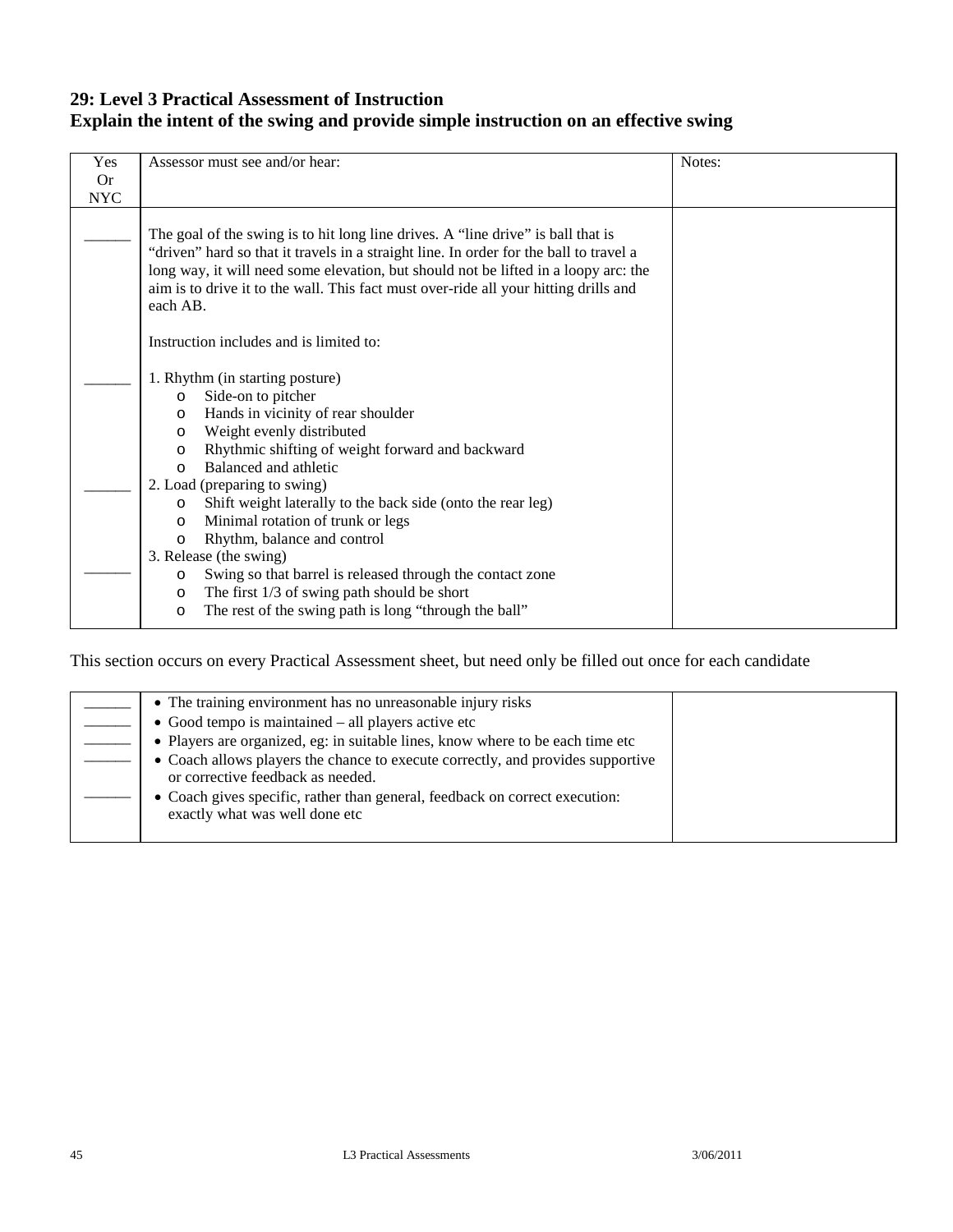### **30: Level 3 Practical Assessment of Instruction Teach hitters effective drills for developing their swing**

|            |                                                                                                                                                                                                                                                                                                                                                                                                                                                                                                                                              | Notes: |
|------------|----------------------------------------------------------------------------------------------------------------------------------------------------------------------------------------------------------------------------------------------------------------------------------------------------------------------------------------------------------------------------------------------------------------------------------------------------------------------------------------------------------------------------------------------|--------|
| Yes        | Assessor must see and/or hear:                                                                                                                                                                                                                                                                                                                                                                                                                                                                                                               |        |
| <b>Or</b>  |                                                                                                                                                                                                                                                                                                                                                                                                                                                                                                                                              |        |
| <b>NYC</b> |                                                                                                                                                                                                                                                                                                                                                                                                                                                                                                                                              |        |
|            | Hitters are taught these drills:<br>Flips (front toss).<br>1.<br>Coach stays fully behind screen throughout except for throwing hand<br>$\circ$<br>which is briefly outside during lobbing action<br>Maintains good rhythm (to assist hitter in his load etc)<br>$\circ$<br>Coach uses underhand action to toss ball 4-6m into hitting zone.<br>$\circ$<br>Directs hitter on the intended result of each swing (eg: long line drive,<br>$\circ$<br>pull, opposite field etc).<br>Emphasises a quiet head and an aggressive swing.<br>$\circ$ |        |
|            | 2.<br><b>Stick-ball.</b> (modified baseball played with a tennis ball and a stick)<br>Hitter's own side pitches to hitter<br>$\circ$<br>Ball must bounce once before it is hit<br>$\Omega$<br>Hitter only gets one pitch.<br>O<br>Make up other rules eg: "past that line is a double; hitting that building<br>$\circ$<br>is out; anyone over 12 has to hit cross-handed; etc"                                                                                                                                                              |        |
|            | 3.<br>Dry swings.<br>Hitters encouraged to imagine a pitch in a particular location and<br>O<br>practice their best, most aggressive swing                                                                                                                                                                                                                                                                                                                                                                                                   |        |
|            | Tee work.<br>4.<br>Players hit ball off tee with a variety of foci: at different heights;<br>$\circ$<br>inside and outside; to a distant target; to produce backspin; or just<br>for distance.                                                                                                                                                                                                                                                                                                                                               |        |

| • The training environment has no unreasonable injury risks                                                          |  |
|----------------------------------------------------------------------------------------------------------------------|--|
| $\bullet$ Good tempo is maintained $-$ all players active etc                                                        |  |
| • Players are organized, eg: in suitable lines, know where to be each time etc                                       |  |
| • Coach allows players the chance to execute correctly, and provides supportive<br>or corrective feedback as needed. |  |
| • Coach gives specific, rather than general, feedback on correct execution:<br>exactly what was well done etc        |  |
|                                                                                                                      |  |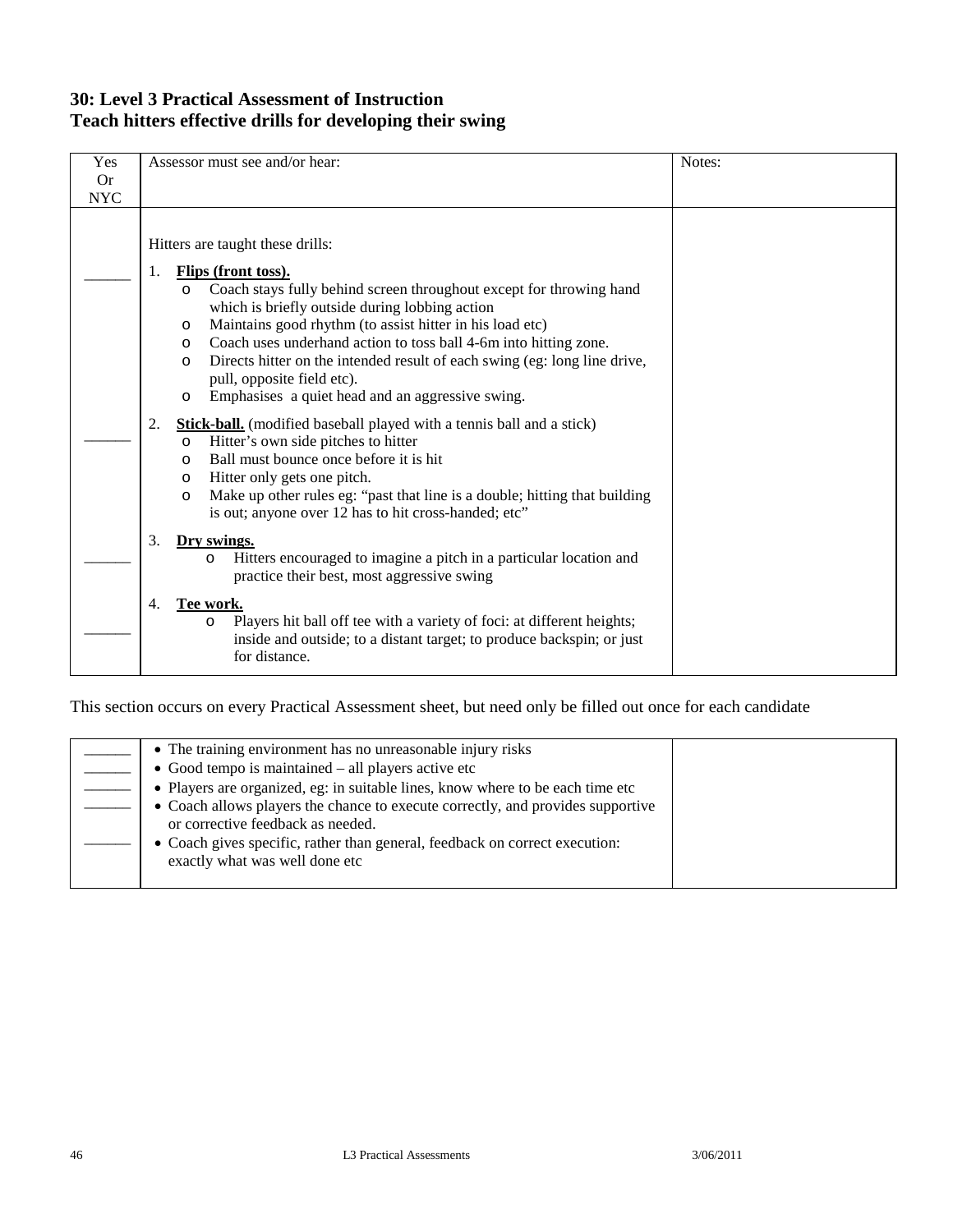### **31: Level 3 Practical Assessment of Instruction**

#### **Position the catcher correctly in relation to hitter/home plate** and

### **Instruct the catcher on his catching posture with no runner on base**

| Yes                     | Assessor must see and/or hear:                                                                                                                                                                                                                                                                                                                                                                                                                                   | Notes: |
|-------------------------|------------------------------------------------------------------------------------------------------------------------------------------------------------------------------------------------------------------------------------------------------------------------------------------------------------------------------------------------------------------------------------------------------------------------------------------------------------------|--------|
| <b>Or</b><br><b>NYC</b> |                                                                                                                                                                                                                                                                                                                                                                                                                                                                  |        |
|                         | Key points are suitably made:<br>Crouch as far forward as you can without being hit by swing; glove<br>O<br>can usually be held in line with hitter's back foot.<br>If catcher is too far back, he cannot catch ball at correct height, and<br>$\circ$<br>he will more likely be distracted by the swing of the bat.<br>Centre of body and glove (target) aligned with centre of plate<br>$\circ$                                                                |        |
|                         | Key points are suitably made:<br>Priority is to be able to effectively receive any pitch around the strike zone<br>$\circ$<br>Comfortable and balanced crouch posture<br>$\circ$<br>Rear can be "down"<br>$\circ$<br>Glove at bottom of strike zone, arm in relaxed position with elbow clear of<br>$\circ$<br>knee<br>Provide open glove as target for pitcher<br>$\circ$<br>Throwing arm protected behind right leg (eg hung loosely to right heel)<br>$\circ$ |        |

| • The training environment has no unreasonable injury risks                                                          |  |
|----------------------------------------------------------------------------------------------------------------------|--|
| $\bullet$ Good tempo is maintained $-$ all players active etc                                                        |  |
| • Players are organized, eg: in suitable lines, know where to be each time etc                                       |  |
| • Coach allows players the chance to execute correctly, and provides supportive<br>or corrective feedback as needed. |  |
| • Coach gives specific, rather than general, feedback on correct execution:<br>exactly what was well done etc        |  |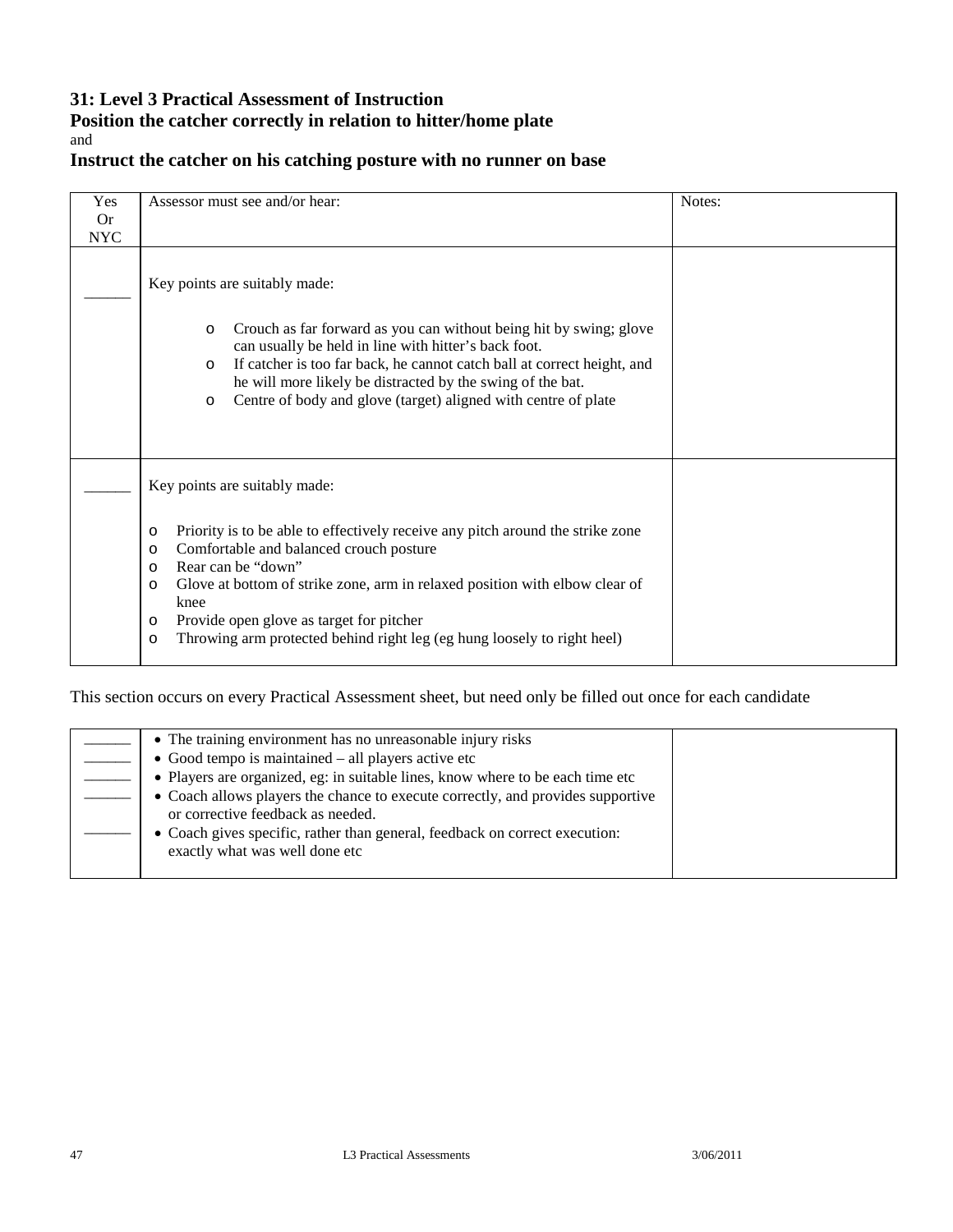### **32: Level 3 Practical Assessment of Instruction**

# **Teach the fielding positions**

### **and**

**Explain "squeezing the middle"**

| Yes        | o<br>Assessor must see and/or hear:                                                                                                                                                                                                                                                                                                                                       | Notes: |
|------------|---------------------------------------------------------------------------------------------------------------------------------------------------------------------------------------------------------------------------------------------------------------------------------------------------------------------------------------------------------------------------|--------|
| <b>Or</b>  |                                                                                                                                                                                                                                                                                                                                                                           |        |
| <b>NYC</b> |                                                                                                                                                                                                                                                                                                                                                                           |        |
|            | On a field, the coach can correctly name, number and locate each of the nine<br>positions:<br>Pitcher<br>2.<br>Catcher<br>$1st$ Base<br>3.<br>$2nd$ Base<br>4.<br>$3rd$ Base<br>5 <sub>1</sub><br>Shortstop<br>6.<br>Left field<br>7.<br>Centre field<br>8.<br><b>Right Field</b><br>9.                                                                                   |        |
|            | These points are clearly explained<br>More balls are hit toward the middle of the field than toward the foul lines.<br>$\circ$<br>Therefore, it makes sense to position fielders to defend the middle of the<br>$\circ$<br>field, rather than the sides.<br>This is called "squeezing the middle": it can make it very difficult to get a bll<br>$\circ$<br>through a gap |        |

| • The training environment has no unreasonable injury risks                                                          |  |
|----------------------------------------------------------------------------------------------------------------------|--|
| $\bullet$ Good tempo is maintained – all players active etc                                                          |  |
| • Players are organized, eg: in suitable lines, know where to be each time etc                                       |  |
| • Coach allows players the chance to execute correctly, and provides supportive<br>or corrective feedback as needed. |  |
| • Coach gives specific, rather than general, feedback on correct execution:<br>exactly what was well done etc        |  |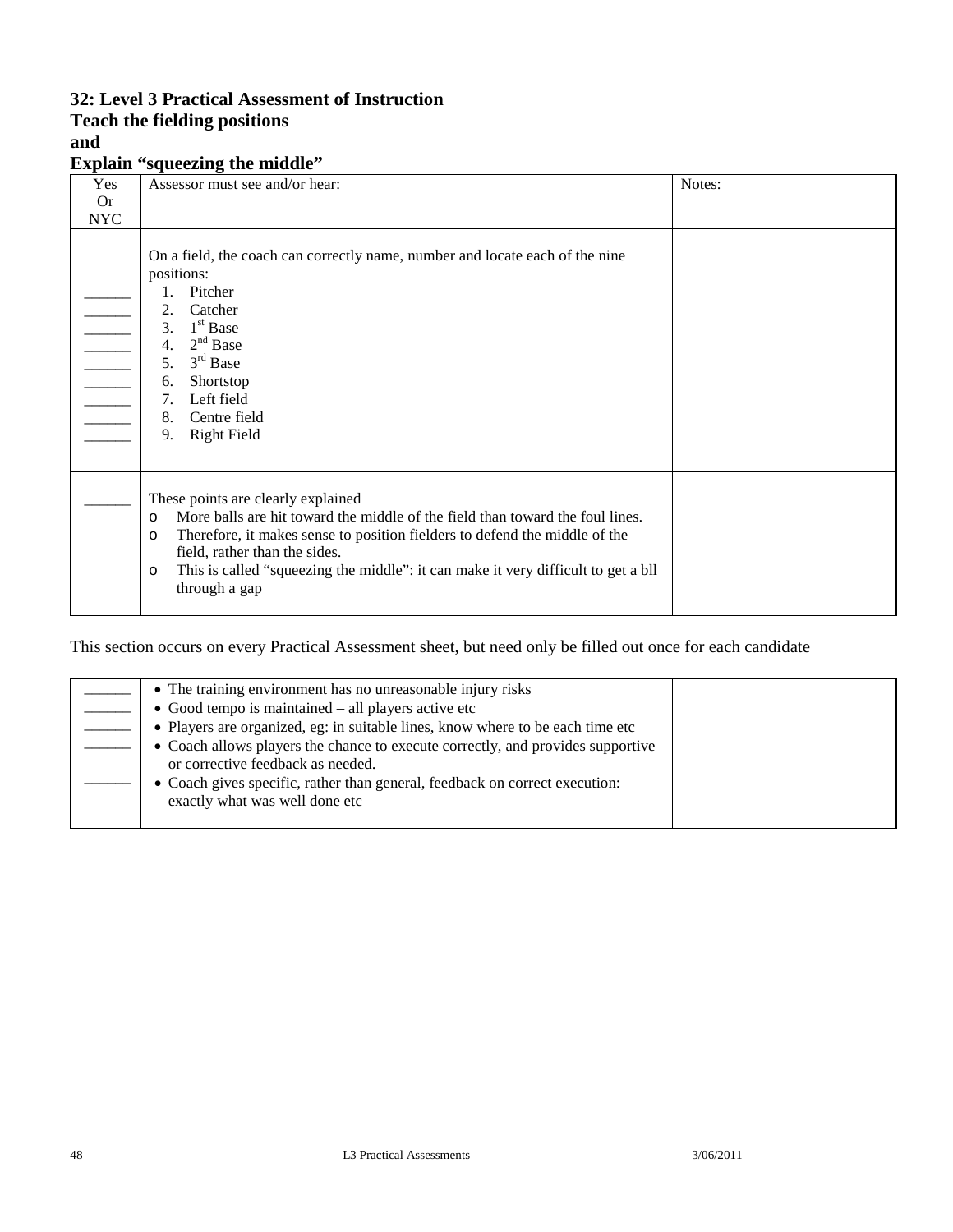### **33: Level 3 Practical Assessment of Instruction Provide coherent instruction on the basic points of each of the 6 Fs**

| Yes        | Assessor must see and/or hear:                                                                                                  | Notes: |
|------------|---------------------------------------------------------------------------------------------------------------------------------|--------|
| <b>Or</b>  |                                                                                                                                 |        |
| <b>NYC</b> |                                                                                                                                 |        |
|            | Major points are correctly named and sequenced                                                                                  |        |
|            | Key points of each phase are explained adequately                                                                               |        |
|            | 1. Feet:                                                                                                                        |        |
|            | Be active and alive on your feet, ready to go in any direction, as the ball<br>$\circ$                                          |        |
|            | reaches the hitting zone. A wide base will improve range to the side.                                                           |        |
|            | Use your feet to move aggressively but smoothly to the ball once it is hit<br>$\circ$                                           |        |
|            | 2. Field:                                                                                                                       |        |
|            | Move through the ball: you should be coming on to your left foot as the<br>$\circ$                                              |        |
|            | ball hits your glove, no matter what posture you are in.                                                                        |        |
|            | Fielding posture is important. A wide base will make it easier to get<br>$\circ$                                                |        |
|            | down, and give your hands more space to work in                                                                                 |        |
|            | Hands should be out well in front of face as the ball hits the glove<br>$\circ$<br>3. Funnel:                                   |        |
|            | Bring the ball to your belly (your centre of gravity) with both hands once<br>$\circ$                                           |        |
|            | you have fielding it.                                                                                                           |        |
|            | 4. Footwork:                                                                                                                    |        |
|            | Replace your feet: right to left, left to target. In this way you avoid<br>$\circ$                                              |        |
|            | having to cross your legs and you come down aligned to the target                                                               |        |
|            | With practice, you can take a long crow-hop in this way, and thus gain a<br>$\circ$                                             |        |
|            | lot of momentum for your throw.                                                                                                 |        |
|            | 5. Fire:                                                                                                                        |        |
|            | Make a firm, accurate throw to the target.<br>$\circ$<br>If your footwork is good enough, the arm does not have to do much work |        |
|            | $\circ$<br>at all.                                                                                                              |        |
|            | 6. Follow:                                                                                                                      |        |
|            | Your body follows the throw for two or three steps.<br>O                                                                        |        |
|            | This ensures that your momentum was going that way in the earlier<br>$\circ$                                                    |        |
|            | phases of execution.                                                                                                            |        |
|            |                                                                                                                                 |        |

| • The training environment has no unreasonable injury risks                                                          |  |
|----------------------------------------------------------------------------------------------------------------------|--|
|                                                                                                                      |  |
| $\bullet$ Good tempo is maintained $-$ all players active etc                                                        |  |
| • Players are organized, eg: in suitable lines, know where to be each time etc                                       |  |
| • Coach allows players the chance to execute correctly, and provides supportive<br>or corrective feedback as needed. |  |
| • Coach gives specific, rather than general, feedback on correct execution:<br>exactly what was well done etc        |  |
|                                                                                                                      |  |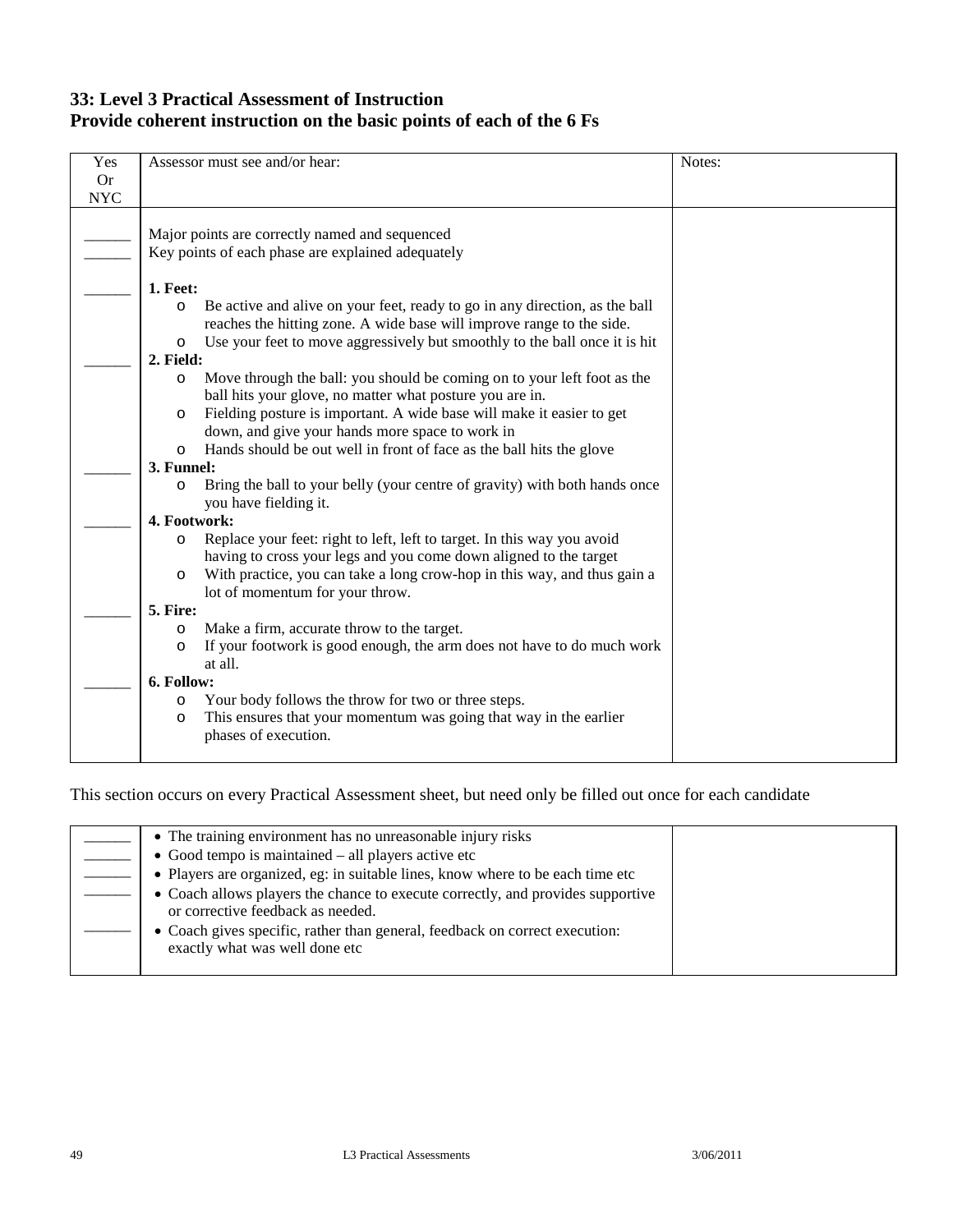### **34a: Level 3 Practical Assessment of Instruction Teach the basics of outfield play**

| <b>Yes</b> | Assessor must see and/or hear:                                                                                                                                                                                 | Notes: |
|------------|----------------------------------------------------------------------------------------------------------------------------------------------------------------------------------------------------------------|--------|
| 0r         |                                                                                                                                                                                                                |        |
| <b>NYC</b> |                                                                                                                                                                                                                |        |
|            | Key points of each phase are explained adequately                                                                                                                                                              |        |
|            | 1. Catching fly balls                                                                                                                                                                                          |        |
|            | On a routine fly, try to catch the ball at face height, in front of the throwing<br>$\circ$<br>shoulder. If possible, get behind the ball and move forward slightly as you<br>catch it.                        |        |
|            | When running for a catch, pump the arms like a sprinter until you get to the<br>$\circ$<br>location to catch the ball. Holding the glove out while you run destroys<br>balance.                                |        |
|            | Use only the glove hand when catching on the run<br>$\circ$                                                                                                                                                    |        |
|            | 2. Fielding groundballs<br>On a routine groundball, when the runner is unlikely to advance more than<br>O<br>one base, make the play safely, getting your leg behind the ball to ensure it<br>cannot get past. |        |
|            | When the runner has a chance to advance more than one base, attack the ball,<br>$\circ$<br>field it and come up in the best position possible to make a good throw                                             |        |

| • The training environment has no unreasonable injury risks                                                          |  |
|----------------------------------------------------------------------------------------------------------------------|--|
| • Good tempo is maintained $-$ all players active etc                                                                |  |
| • Players are organized, eg: in suitable lines, know where to be each time etc                                       |  |
| • Coach allows players the chance to execute correctly, and provides supportive<br>or corrective feedback as needed. |  |
| • Coach gives specific, rather than general, feedback on correct execution:<br>exactly what was well done etc        |  |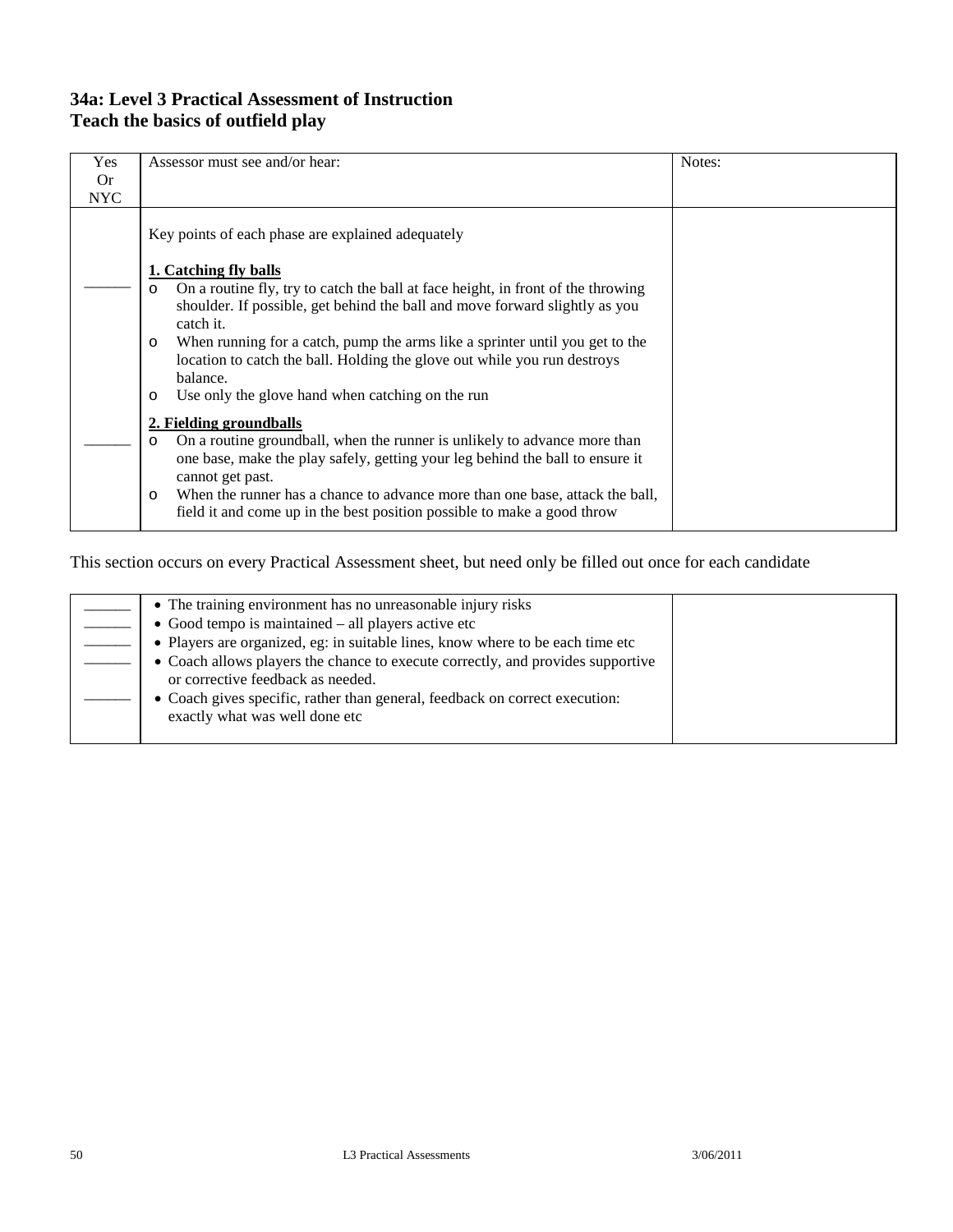### **34b: Level 3 Practical Assessment of Instruction Teach the basics of outfield play**

| Yes        | Assessor must see and/or hear:                                                                          | Notes: |
|------------|---------------------------------------------------------------------------------------------------------|--------|
| <b>Or</b>  |                                                                                                         |        |
| <b>NYC</b> |                                                                                                         |        |
|            | Key points of each phase are explained adequately                                                       |        |
|            | 3. Throwing to the cutoff                                                                               |        |
|            | Know in advance where you will throw the ball if it is hit straight to you, or<br>$\circ$               |        |
|            | to one side, or past you: there will certainly be a difference.                                         |        |
|            | Look where the runners are before the pitch:<br>$\circ$                                                 |        |
|            | if the ball is on the ground and straight to you, you cannot stop the<br>$\mathbf{L}$                   |        |
|            | runners advancing 1 base, but if you make a tidy play, you can probably                                 |        |
|            | stop the advancing 2 bases. So, before the pitch, plan to throw 2 bases<br>ahead of the leading runner. |        |
|            | If it is hit to the side, you probably cannot stop them advancing 2 bases,<br>□                         |        |
|            | so you will be trying to stop them advancing 3 bases.                                                   |        |
|            | Once you have the ball, make an accurate throw to the cutoff player                                     |        |
|            | The key to making a good throw is proper use of the feet<br>$\circ$                                     |        |
|            | Because a long throw is required, it is worth taking a little extra time to                             |        |
|            | take a good crow hop                                                                                    |        |
|            | Make sure your feet come down lined up to the target                                                    |        |
|            | A throw that is a too low is a lot better than one that's too high<br>$\circ$                           |        |
|            |                                                                                                         |        |

| • The training environment has no unreasonable injury risks                                                          |  |
|----------------------------------------------------------------------------------------------------------------------|--|
| $\bullet$ Good tempo is maintained – all players active etc                                                          |  |
| • Players are organized, eg: in suitable lines, know where to be each time etc                                       |  |
| • Coach allows players the chance to execute correctly, and provides supportive<br>or corrective feedback as needed. |  |
| • Coach gives specific, rather than general, feedback on correct execution:<br>exactly what was well done etc        |  |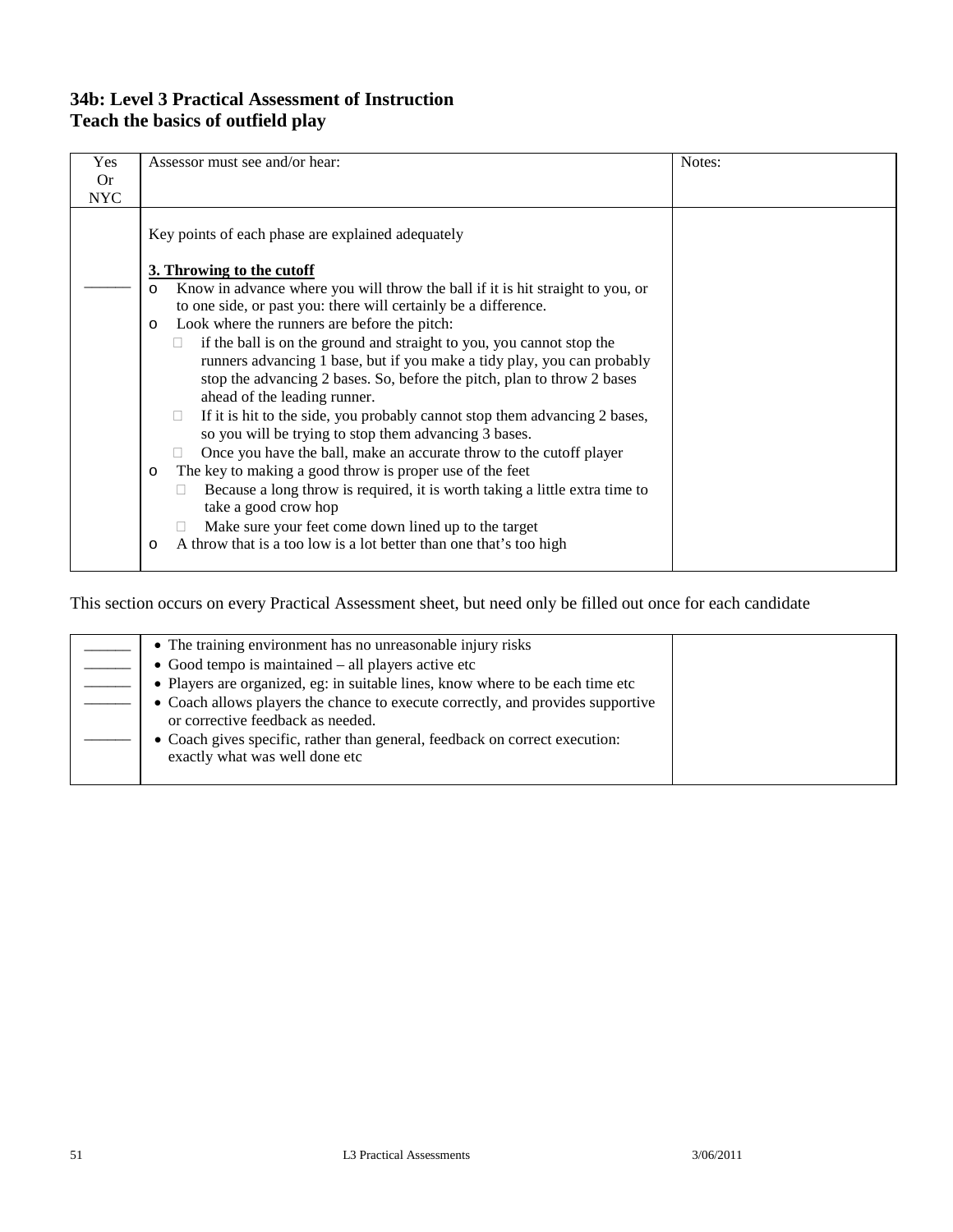### **35a: Level 3 Practical Assessment of Instruction Encourage base-runners to make their own decisions**

| Yes        | Assessor must see and/or hear:                                                                                                                                                                                                                                                                                                                                                                                                                                                                                                                                                                | Notes: |
|------------|-----------------------------------------------------------------------------------------------------------------------------------------------------------------------------------------------------------------------------------------------------------------------------------------------------------------------------------------------------------------------------------------------------------------------------------------------------------------------------------------------------------------------------------------------------------------------------------------------|--------|
| <b>Or</b>  |                                                                                                                                                                                                                                                                                                                                                                                                                                                                                                                                                                                               |        |
| <b>NYC</b> |                                                                                                                                                                                                                                                                                                                                                                                                                                                                                                                                                                                               |        |
|            | These key points are made.<br>o Decision-making ability is a critical attribute in a good base-runner, but takes<br>time and practice to develop.<br>o The runner, not the coach, must make the decision on whether to continue to the<br>next base or not.<br>o A good base-runner knows where the ball is and makes the decision to go or not<br>considering all relevant factors: running speed; game situation; jump; exact<br>position of ball, runner and fielder; fielder's arm quality<br>o When in doubt, be aggressive: attack the next base.<br>o Learn from any mistakes you make |        |

| • The training environment has no unreasonable injury risks                                                          |  |
|----------------------------------------------------------------------------------------------------------------------|--|
| $\bullet$ Good tempo is maintained – all players active etc                                                          |  |
| • Players are organized, eg: in suitable lines, know where to be each time etc                                       |  |
| • Coach allows players the chance to execute correctly, and provides supportive<br>or corrective feedback as needed. |  |
| • Coach gives specific, rather than general, feedback on correct execution:<br>exactly what was well done etc        |  |
|                                                                                                                      |  |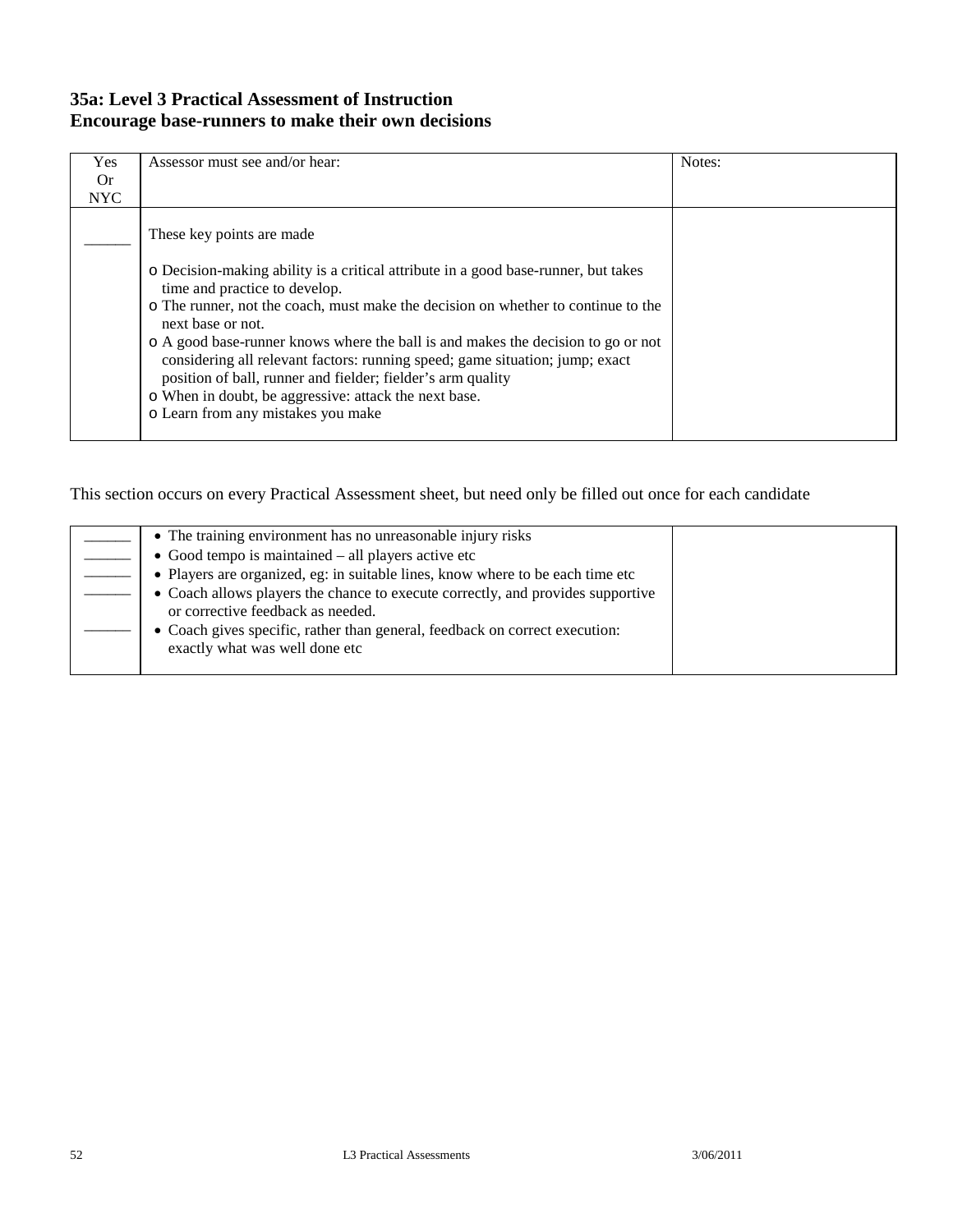### **35b: Level 3 Practical Assessment of Instruction**

### **Ensure that hitters run hard on every batted ball**

| Yes        | Assessor must see and/or hear:                                                                                                                                                                                                                                                                                                                                                                                                                                                                                                                                                                                                             | Notes: |
|------------|--------------------------------------------------------------------------------------------------------------------------------------------------------------------------------------------------------------------------------------------------------------------------------------------------------------------------------------------------------------------------------------------------------------------------------------------------------------------------------------------------------------------------------------------------------------------------------------------------------------------------------------------|--------|
| 0r         |                                                                                                                                                                                                                                                                                                                                                                                                                                                                                                                                                                                                                                            |        |
| <b>NYC</b> |                                                                                                                                                                                                                                                                                                                                                                                                                                                                                                                                                                                                                                            |        |
|            | These key points are made:<br>1. Take pride in trying hard!<br>o Send a message to yourself, your team and the opposition that you never quit<br>trying.<br>o Even if you "know" you are going to be out, run as hard as you can.<br>2. On an infield grounder<br>run hard "through the bag", even after you are out.<br>$\circ$<br>3. When you get a hit to the outfield:<br>take a hard turn at 1B and head to second until the defense stops you with a<br>$\circ$<br>good throw.<br>if they make a little mistake or are a bit lazy, you can take the base.<br>$\circ$<br>4. If you hit a pop-up<br>run hard to get to 2B.<br>$\Omega$ |        |
|            | If the ball is dropped, you will make it.<br>$\circ$<br>5. When on base:                                                                                                                                                                                                                                                                                                                                                                                                                                                                                                                                                                   |        |
|            | work hard to advance 2 bases on a single, 3 on a double<br>$\circ$                                                                                                                                                                                                                                                                                                                                                                                                                                                                                                                                                                         |        |

| • The training environment has no unreasonable injury risks                                                          |  |
|----------------------------------------------------------------------------------------------------------------------|--|
| $\bullet$ Good tempo is maintained – all players active etc                                                          |  |
| • Players are organized, eg: in suitable lines, know where to be each time etc                                       |  |
| • Coach allows players the chance to execute correctly, and provides supportive<br>or corrective feedback as needed. |  |
| • Coach gives specific, rather than general, feedback on correct execution:<br>exactly what was well done etc        |  |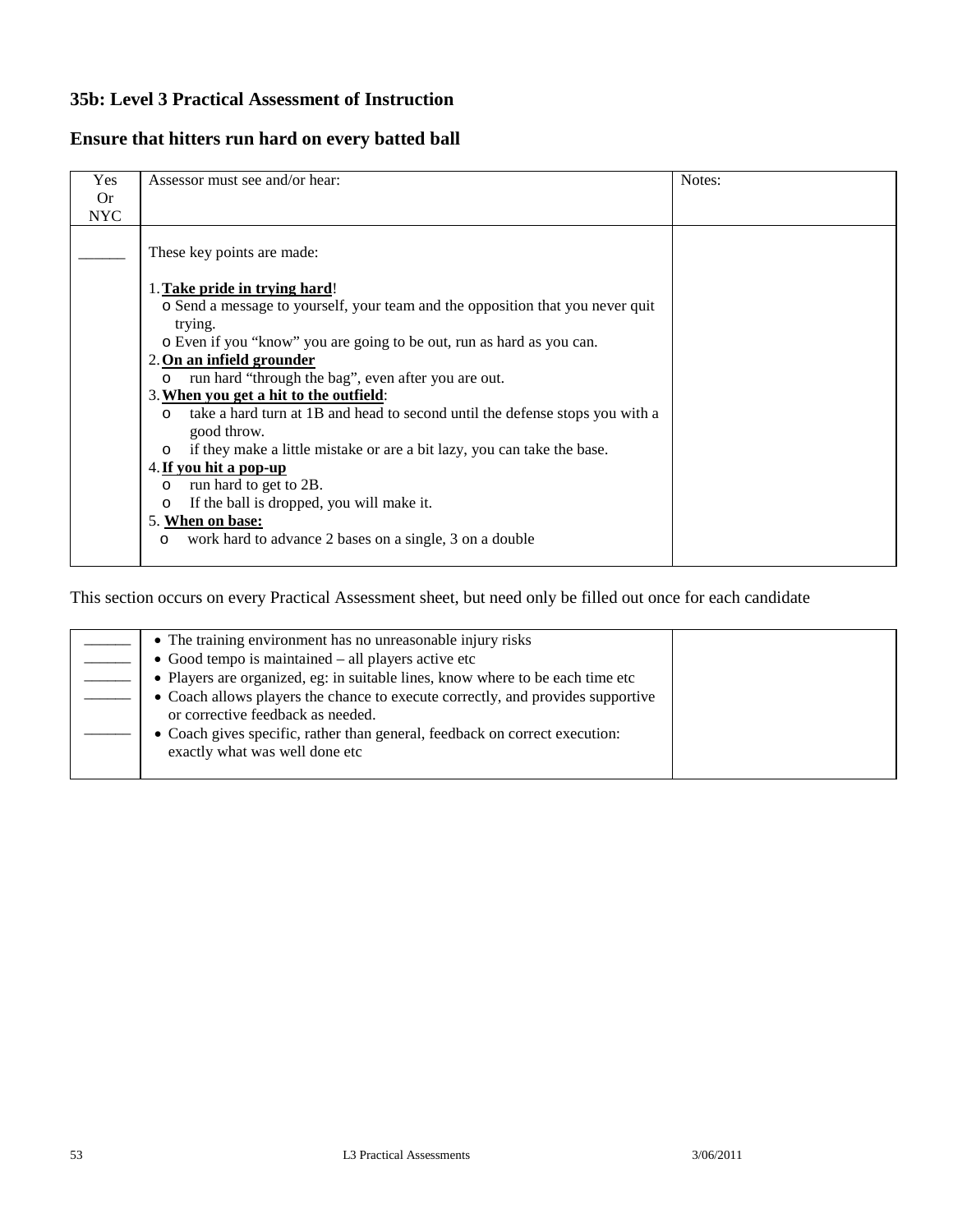### **36: Level 3 Practical Assessment of Instruction Instruct general guidelines for leads at 1B**

| Yes<br><b>Or</b> | Assessor must see and/or hear:                                                                                                                      | Notes: |
|------------------|-----------------------------------------------------------------------------------------------------------------------------------------------------|--------|
| <b>NYC</b>       |                                                                                                                                                     |        |
|                  |                                                                                                                                                     |        |
|                  | Key points are made                                                                                                                                 |        |
|                  | Always know where the ball is, and keep eyes on player with ball any time<br>$\circ$<br>you leave a base                                            |        |
|                  | Primary lead is taken when pitcher is in set position or preparing to start<br>$\circ$<br>windup.                                                   |        |
|                  | Runner must measure a consistent distance so that he knows how far he<br>is off base without having to look back.                                   |        |
|                  | Finish squared off to baseline, in athletic posture, ready to go in either<br>direction                                                             |        |
|                  | Secondary lead is a balanced side-shuffle taken when pitcher commits to<br>$\circ$                                                                  |        |
|                  | pitch.                                                                                                                                              |        |
|                  | It is used to gain momentum and decrease distance to next base, while<br>remaining under control.                                                   |        |
|                  | Shuffle should be timed so that right foot comes down immediately after<br>$\Box$<br>catcher receives ball.                                         |        |
|                  | Runner must watch flight of ball while he takes his secondary.                                                                                      |        |
|                  | 1B receives most and quickest pickoffs, so the primary lead must be very<br>$\circ$<br>exact. Eg: start with left foot, two steps then a side step. |        |
|                  | Secondary lead:<br>$\circ$                                                                                                                          |        |
|                  | once again, be exact and finish on a strong, low posture, ready quickly<br>move either way.                                                         |        |
|                  | getting a good jump is important but catchers frequently attempt<br>pickoffs.                                                                       |        |

| • The training environment has no unreasonable injury risks                                                          |  |
|----------------------------------------------------------------------------------------------------------------------|--|
| $\bullet$ Good tempo is maintained – all players active etc                                                          |  |
| • Players are organized, eg: in suitable lines, know where to be each time etc                                       |  |
| • Coach allows players the chance to execute correctly, and provides supportive<br>or corrective feedback as needed. |  |
| • Coach gives specific, rather than general, feedback on correct execution:<br>exactly what was well done etc        |  |
|                                                                                                                      |  |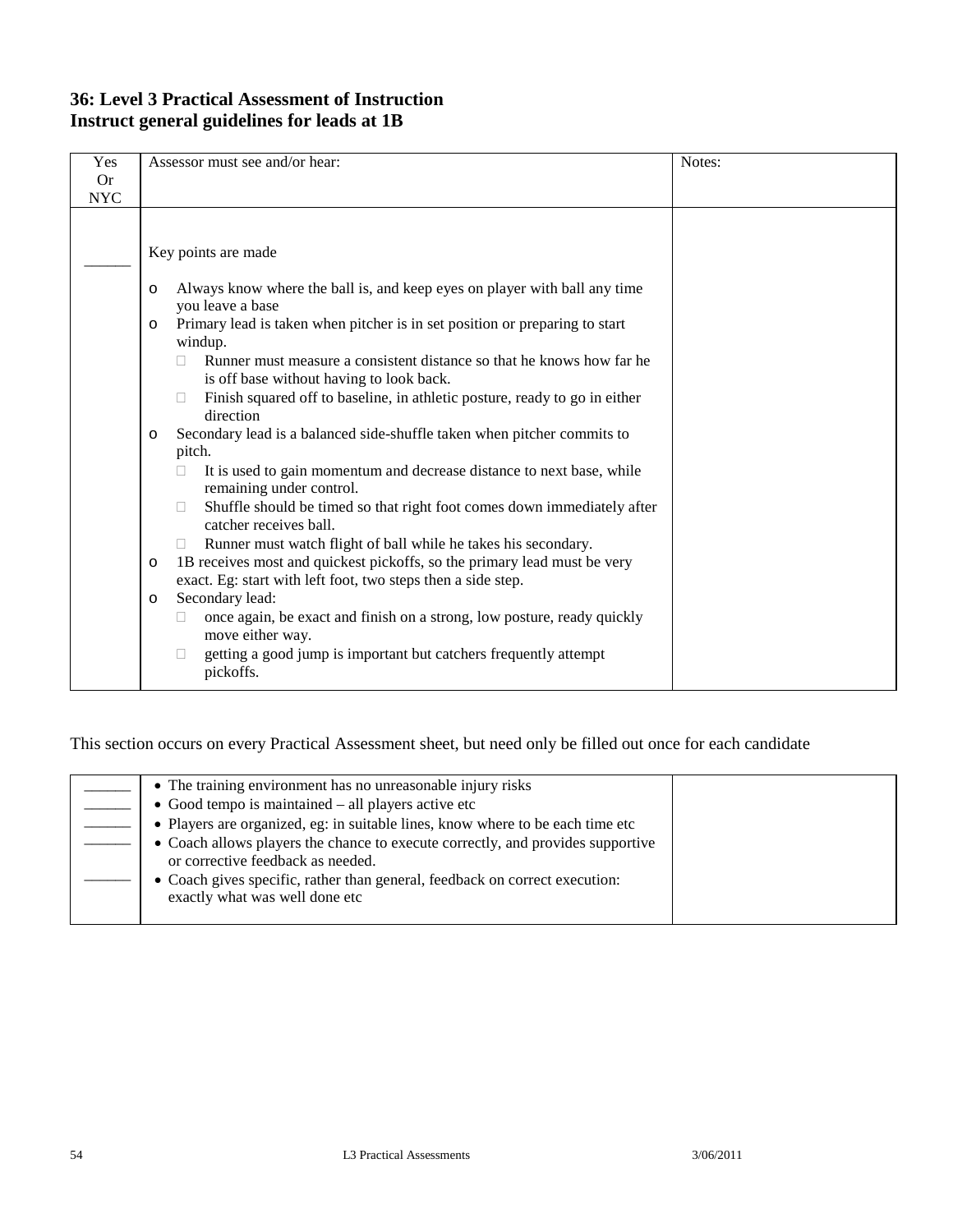### **37: Level 3 Practical Assessment of Instruction Instruct general guidelines for returns at 1B**

| Yes<br>0r  | Assessor must see and/or hear:                                                                                                   | Notes: |
|------------|----------------------------------------------------------------------------------------------------------------------------------|--------|
|            |                                                                                                                                  |        |
| <b>NYC</b> |                                                                                                                                  |        |
|            | Key points are made                                                                                                              |        |
|            | Immediately the catcher has the ball, quickly get back to within a safe<br>$\circ$<br>distance.                                  |        |
|            | If the catcher returns ball to the pitcher, move back to base under control, and<br>$\circ$<br>prepare for the next pitch (BOSO) |        |
|            | If the catcher throws to your base, a dive back may be required.<br>$\circ$                                                      |        |
|            | On a catcher's throw:<br>$\circ$                                                                                                 |        |
|            | it is best to dive back in with the right hand touching the right-field side<br>of the bag.                                      |        |
|            | The left hand can go out to right-field for support and balance.                                                                 |        |

| • The training environment has no unreasonable injury risks                                                          |  |
|----------------------------------------------------------------------------------------------------------------------|--|
| $\bullet$ Good tempo is maintained – all players active etc                                                          |  |
| • Players are organized, eg: in suitable lines, know where to be each time etc                                       |  |
| • Coach allows players the chance to execute correctly, and provides supportive<br>or corrective feedback as needed. |  |
| • Coach gives specific, rather than general, feedback on correct execution:<br>exactly what was well done etc        |  |
|                                                                                                                      |  |